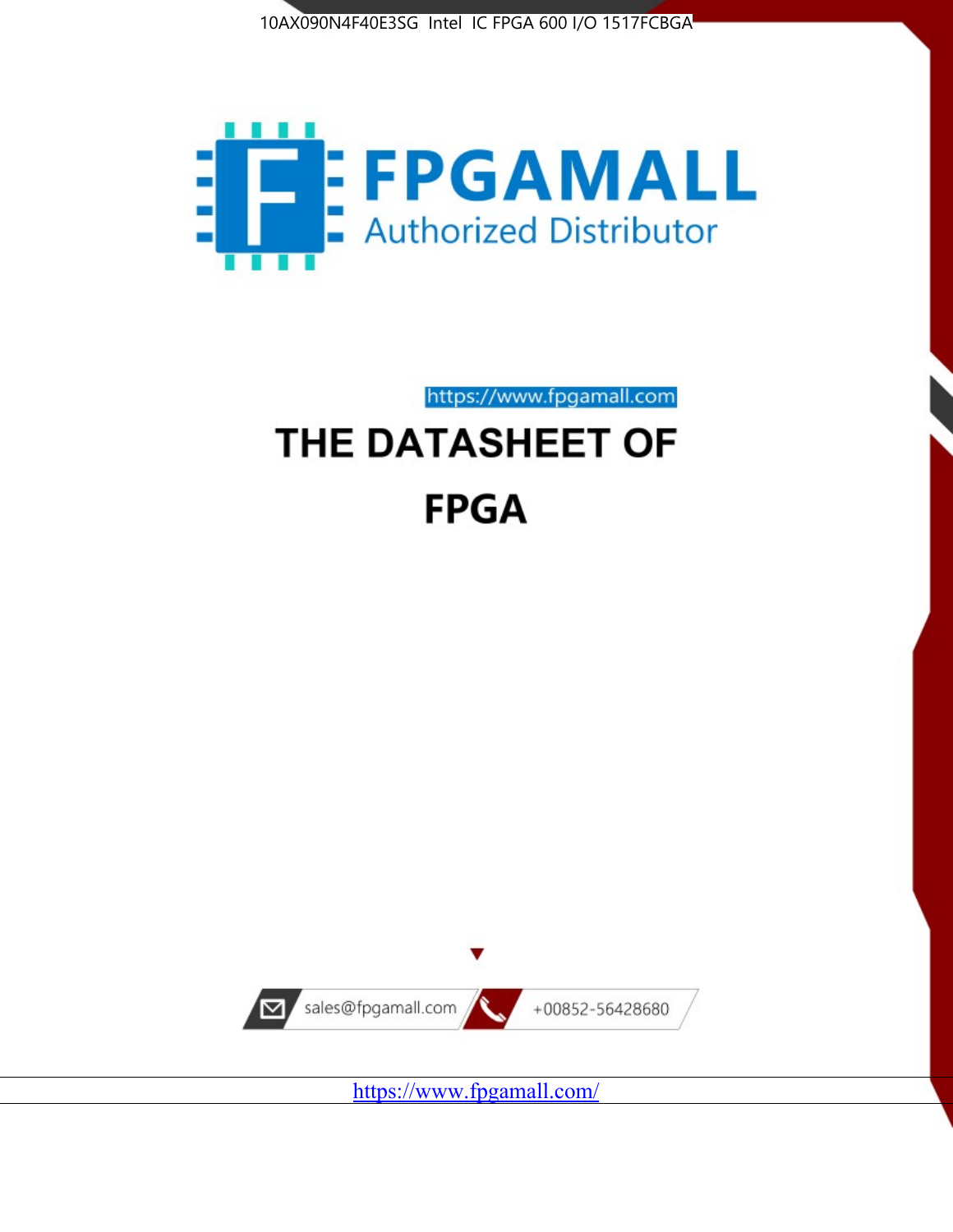10AX090N4F40E3SG Intel IC FPGA 600 I/O 1517FCBGA



# **Intel® Arria® 10 Device Overview**



**A10-OVERVIEW | 2018.12.06** Latest document on the web: **[PDF](https://www.intel.com/content/dam/www/programmable/us/en/pdfs/literature/hb/arria-10/a10_overview.pdf)** | **[HTML](https://www.intel.com/content/www/us/en/programmable/documentation/sam1403480274650.html)**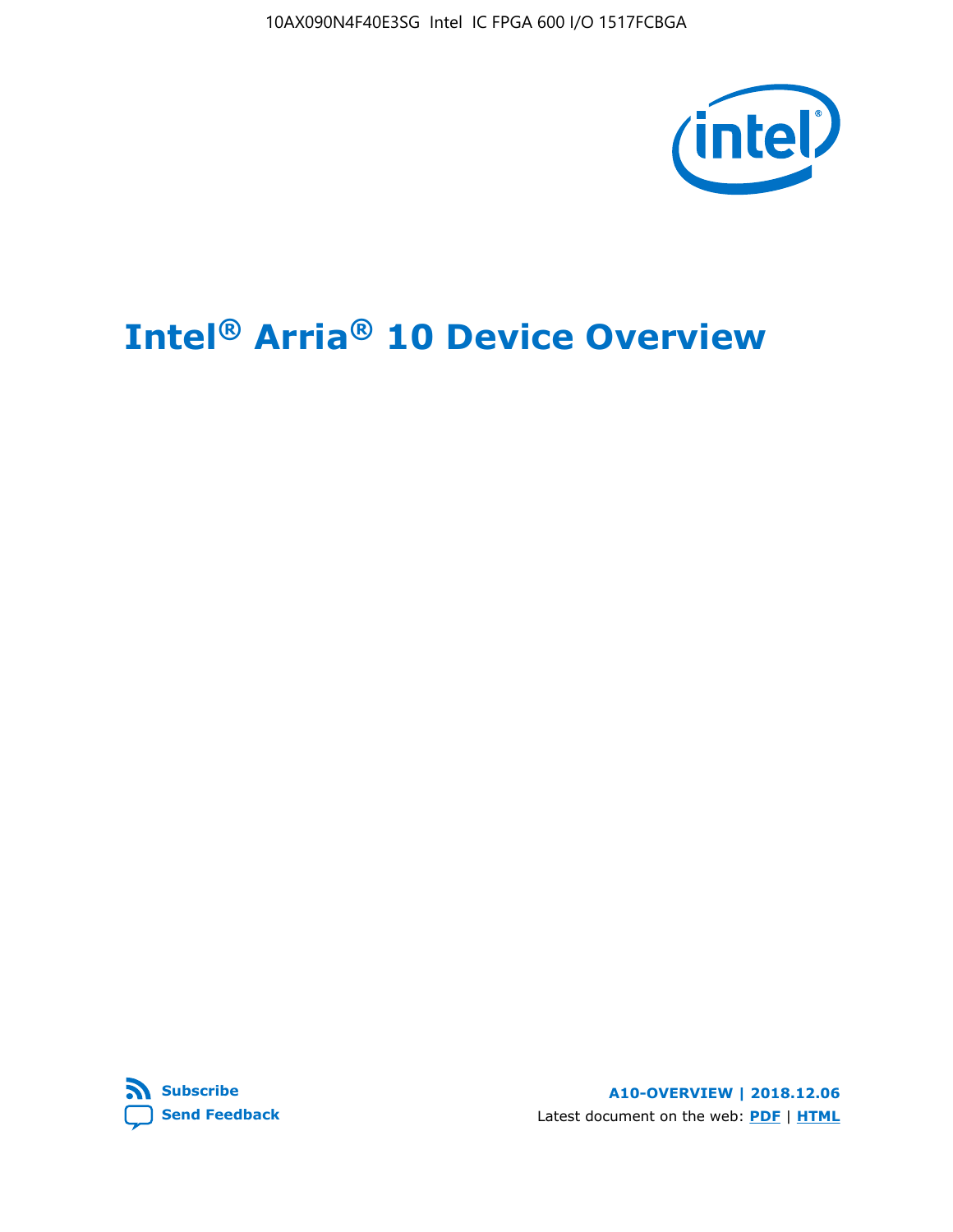

**Contents** 

# **Contents**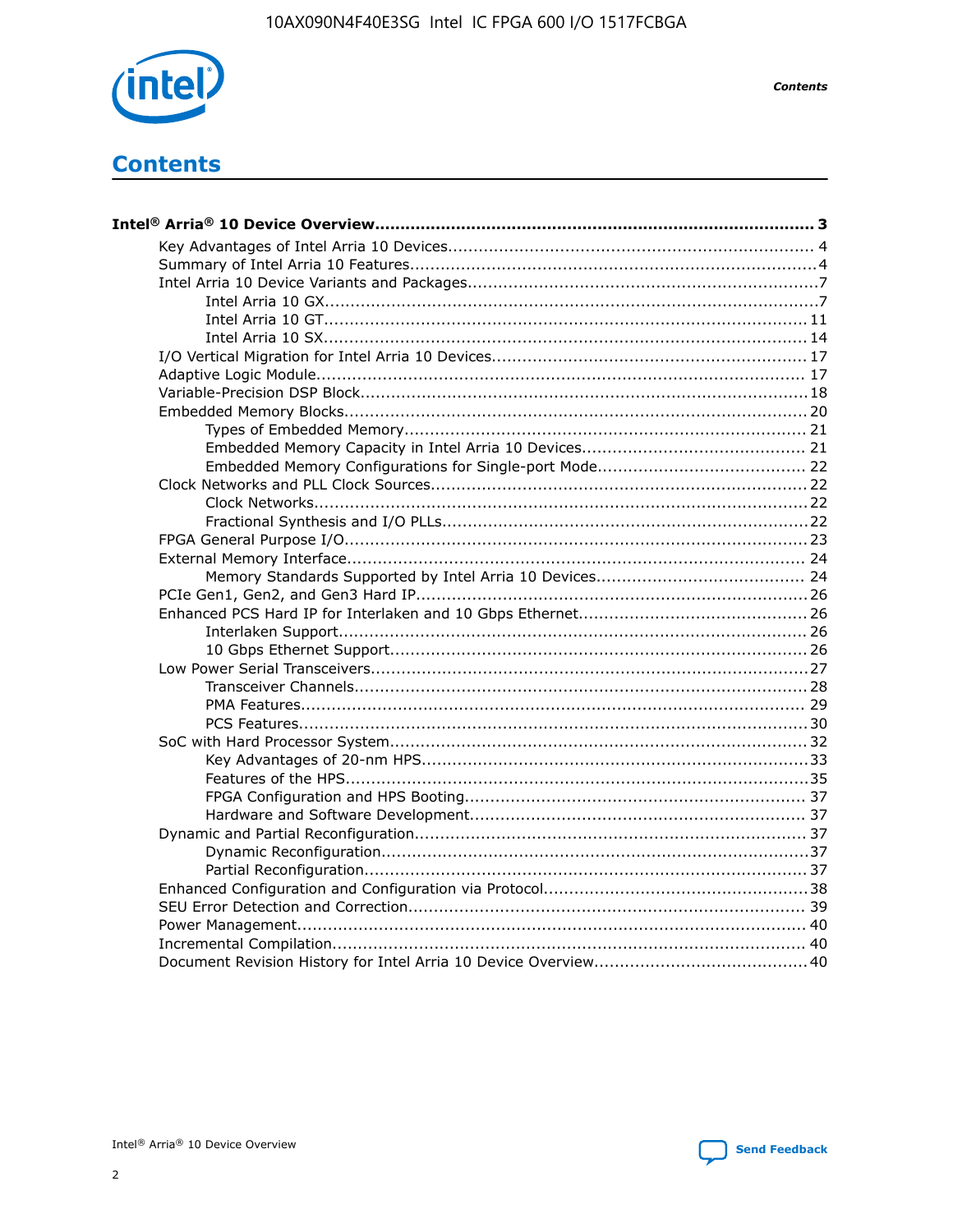**A10-OVERVIEW | 2018.12.06**

**[Send Feedback](mailto:FPGAtechdocfeedback@intel.com?subject=Feedback%20on%20Intel%20Arria%2010%20Device%20Overview%20(A10-OVERVIEW%202018.12.06)&body=We%20appreciate%20your%20feedback.%20In%20your%20comments,%20also%20specify%20the%20page%20number%20or%20paragraph.%20Thank%20you.)**



# **Intel® Arria® 10 Device Overview**

The Intel<sup>®</sup> Arria<sup>®</sup> 10 device family consists of high-performance and power-efficient 20 nm mid-range FPGAs and SoCs.

Intel Arria 10 device family delivers:

- Higher performance than the previous generation of mid-range and high-end FPGAs.
- Power efficiency attained through a comprehensive set of power-saving technologies.

The Intel Arria 10 devices are ideal for high performance, power-sensitive, midrange applications in diverse markets.

| <b>Market</b>         | <b>Applications</b>                                                                                               |
|-----------------------|-------------------------------------------------------------------------------------------------------------------|
| Wireless              | Channel and switch cards in remote radio heads<br>٠<br>Mobile backhaul<br>٠                                       |
| Wireline              | 40G/100G muxponders and transponders<br>٠<br>100G line cards<br>٠<br><b>Bridging</b><br>٠<br>Aggregation<br>٠     |
| <b>Broadcast</b>      | Studio switches<br>٠<br>Servers and transport<br>٠<br>Videoconferencing<br>٠<br>Professional audio and video<br>٠ |
| Computing and Storage | Flash cache<br>٠<br>Cloud computing servers<br>٠<br>Server acceleration<br>٠                                      |
| Medical               | Diagnostic scanners<br>٠<br>Diagnostic imaging<br>٠                                                               |
| Military              | Missile guidance and control<br>٠<br>Radar<br>٠<br>Electronic warfare<br>٠<br>Secure communications<br>٠          |

#### **Table 1. Sample Markets and Ideal Applications for Intel Arria 10 Devices**

#### **Related Information**

- [Intel Arria 10 Device Handbook: Known Issues](http://www.altera.com/support/kdb/solutions/rd07302013_646.html) Lists the planned updates to the *Intel Arria 10 Device Handbook* chapters.
- [Intel Arria 10 GX/GT Device Errata and Design Recommendations](https://www.intel.com/content/www/us/en/programmable/documentation/agz1493851706374.html#yqz1494433888646)
- [Intel Arria 10 SX Device Errata and Design Recommendations](https://www.intel.com/content/www/us/en/programmable/documentation/cru1462832385668.html#cru1462832558642)

Intel Corporation. All rights reserved. Intel, the Intel logo, Altera, Arria, Cyclone, Enpirion, MAX, Nios, Quartus and Stratix words and logos are trademarks of Intel Corporation or its subsidiaries in the U.S. and/or other countries. Intel warrants performance of its FPGA and semiconductor products to current specifications in accordance with Intel's standard warranty, but reserves the right to make changes to any products and services at any time without notice. Intel assumes no responsibility or liability arising out of the application or use of any information, product, or service described herein except as expressly agreed to in writing by Intel. Intel customers are advised to obtain the latest version of device specifications before relying on any published information and before placing orders for products or services. \*Other names and brands may be claimed as the property of others.

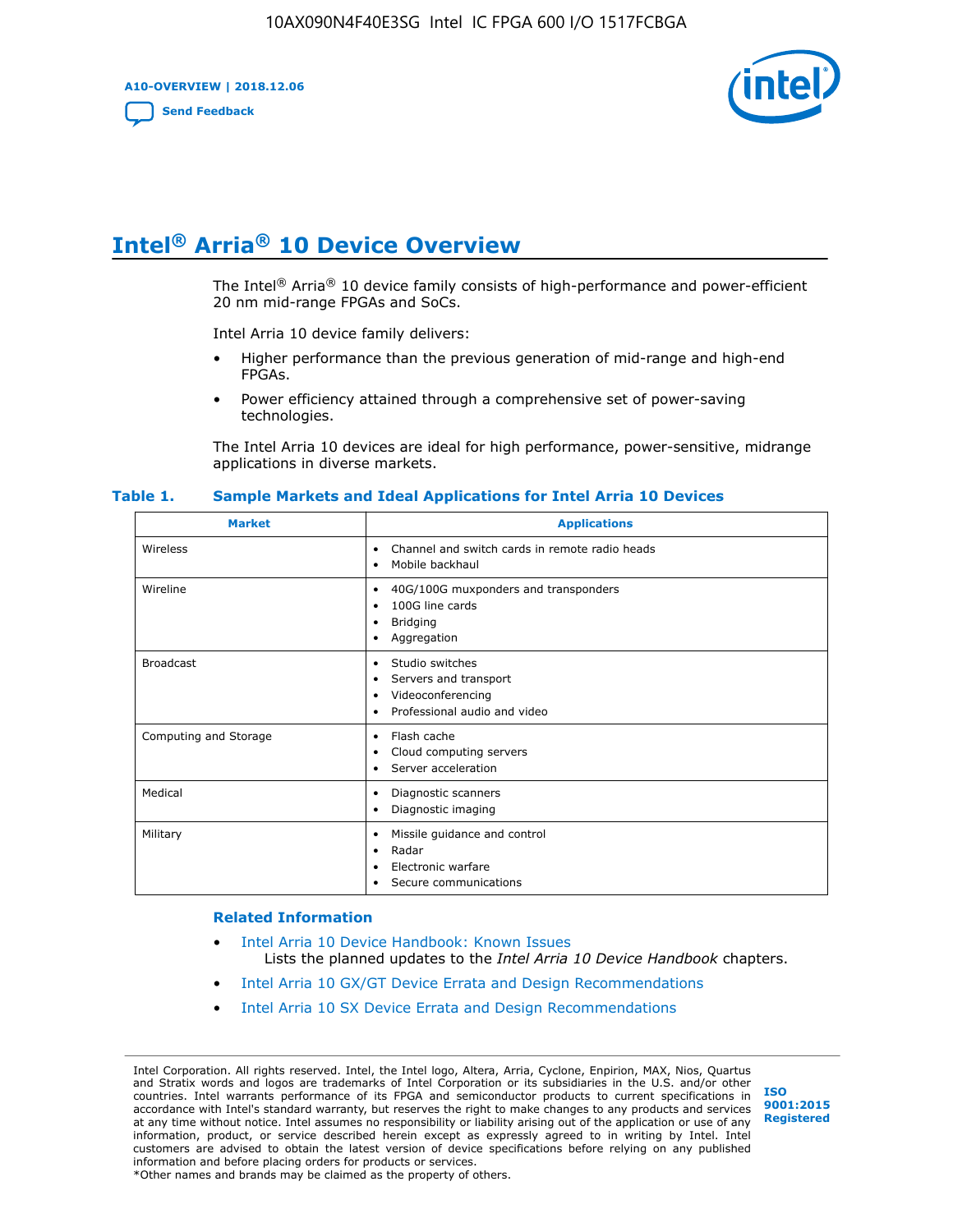

# **Key Advantages of Intel Arria 10 Devices**

## **Table 2. Key Advantages of the Intel Arria 10 Device Family**

| <b>Advantage</b>                                                                                          | <b>Supporting Feature</b>                                                                                                                                                                                                                                                                                                |  |  |  |  |  |  |
|-----------------------------------------------------------------------------------------------------------|--------------------------------------------------------------------------------------------------------------------------------------------------------------------------------------------------------------------------------------------------------------------------------------------------------------------------|--|--|--|--|--|--|
| Enhanced core architecture                                                                                | Built on TSMC's 20 nm process technology<br>٠<br>60% higher performance than the previous generation of mid-range FPGAs<br>٠<br>15% higher performance than the fastest previous-generation FPGA<br>٠                                                                                                                    |  |  |  |  |  |  |
| High-bandwidth integrated<br>transceivers                                                                 | Short-reach rates up to 25.8 Gigabits per second (Gbps)<br>٠<br>Backplane capability up to 12.5 Gbps<br>٠<br>Integrated 10GBASE-KR and 40GBASE-KR4 Forward Error Correction (FEC)<br>٠                                                                                                                                   |  |  |  |  |  |  |
| Improved logic integration and<br>hard IP blocks                                                          | 8-input adaptive logic module (ALM)<br>٠<br>Up to 65.6 megabits (Mb) of embedded memory<br>٠<br>Variable-precision digital signal processing (DSP) blocks<br>Fractional synthesis phase-locked loops (PLLs)<br>Hard PCI Express Gen3 IP blocks<br>Hard memory controllers and PHY up to 2,400 Megabits per second (Mbps) |  |  |  |  |  |  |
| Second generation hard<br>processor system (HPS) with<br>integrated ARM* Cortex*-A9*<br>MPCore* processor | Tight integration of a dual-core ARM Cortex-A9 MPCore processor, hard IP, and an<br>٠<br>FPGA in a single Intel Arria 10 system-on-a-chip (SoC)<br>Supports over 128 Gbps peak bandwidth with integrated data coherency between<br>$\bullet$<br>the processor and the FPGA fabric                                        |  |  |  |  |  |  |
| Advanced power savings                                                                                    | Comprehensive set of advanced power saving features<br>٠<br>Power-optimized MultiTrack routing and core architecture<br>٠<br>Up to 40% lower power compared to previous generation of mid-range FPGAs<br>Up to 60% lower power compared to previous generation of high-end FPGAs                                         |  |  |  |  |  |  |

# **Summary of Intel Arria 10 Features**

## **Table 3. Summary of Features for Intel Arria 10 Devices**

| <b>Feature</b>                  | <b>Description</b>                                                                                                                                                                                                                                                                                                                                                                                           |
|---------------------------------|--------------------------------------------------------------------------------------------------------------------------------------------------------------------------------------------------------------------------------------------------------------------------------------------------------------------------------------------------------------------------------------------------------------|
| Technology                      | TSMC's 20-nm SoC process technology<br>Allows operation at a lower $V_{\text{CC}}$ level of 0.82 V instead of the 0.9 V standard $V_{\text{CC}}$ core voltage                                                                                                                                                                                                                                                |
| Packaging                       | 1.0 mm ball-pitch Fineline BGA packaging<br>٠<br>0.8 mm ball-pitch Ultra Fineline BGA packaging<br>Multiple devices with identical package footprints for seamless migration between different<br><b>FPGA</b> densities<br>Devices with compatible package footprints allow migration to next generation high-end<br>Stratix <sup>®</sup> 10 devices<br>RoHS, leaded $(1)$ , and lead-free (Pb-free) options |
| High-performance<br>FPGA fabric | Enhanced 8-input ALM with four registers<br>Improved multi-track routing architecture to reduce congestion and improve compilation time<br>Hierarchical core clocking architecture<br>Fine-grained partial reconfiguration                                                                                                                                                                                   |
| Internal memory<br>blocks       | M20K-20-Kb memory blocks with hard error correction code (ECC)<br>Memory logic array block (MLAB)-640-bit memory                                                                                                                                                                                                                                                                                             |
|                                 | continued                                                                                                                                                                                                                                                                                                                                                                                                    |



<sup>(1)</sup> Contact Intel for availability.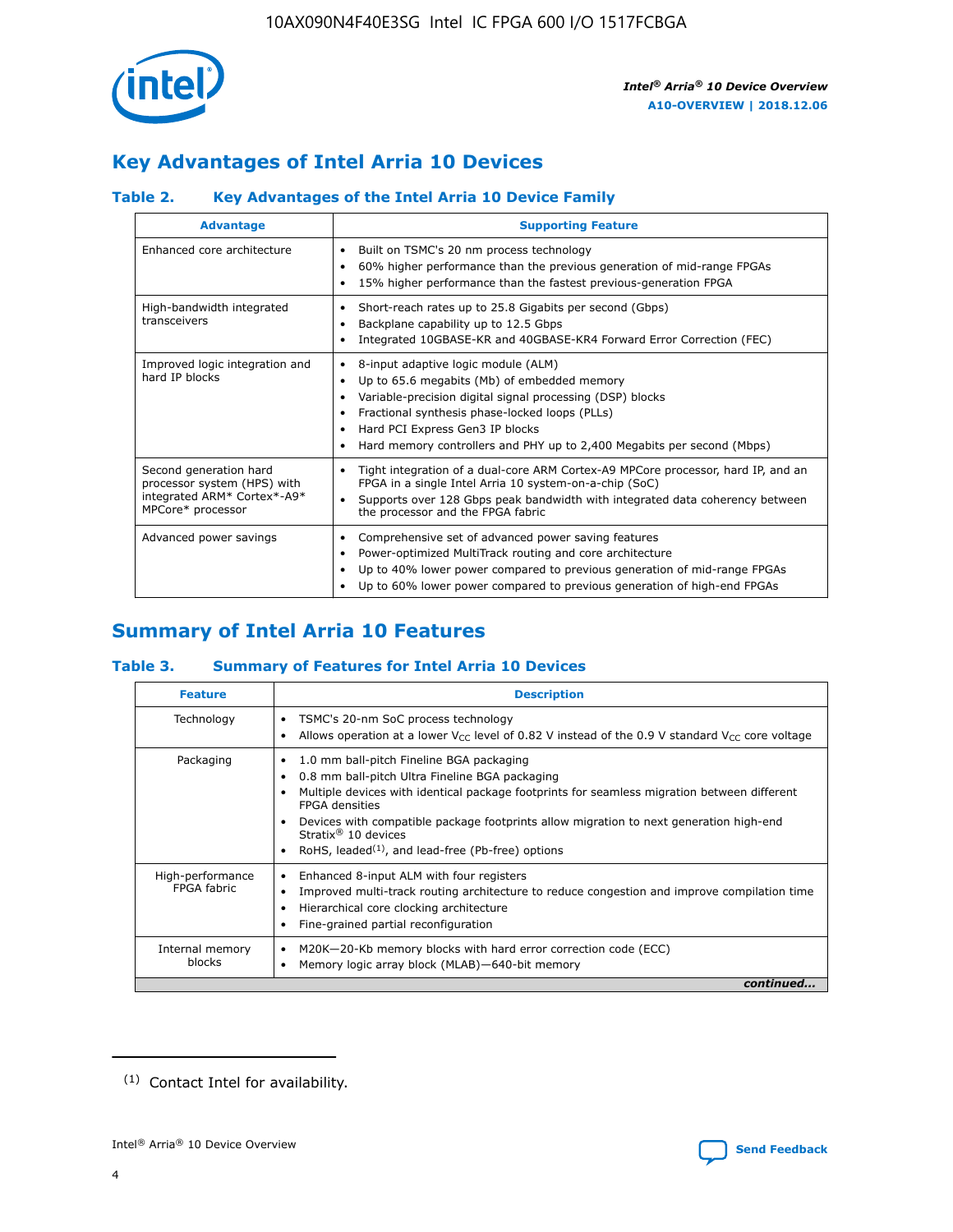r



| <b>Feature</b>                         | <b>Description</b>                                                                                             |                                                                                                                                                                                                                                                                                                                                                                                                                                                                                                                                                                                                                                                                                                                                                                                                                                        |  |  |  |  |  |
|----------------------------------------|----------------------------------------------------------------------------------------------------------------|----------------------------------------------------------------------------------------------------------------------------------------------------------------------------------------------------------------------------------------------------------------------------------------------------------------------------------------------------------------------------------------------------------------------------------------------------------------------------------------------------------------------------------------------------------------------------------------------------------------------------------------------------------------------------------------------------------------------------------------------------------------------------------------------------------------------------------------|--|--|--|--|--|
| Embedded Hard IP<br>blocks             | Variable-precision DSP                                                                                         | Native support for signal processing precision levels from $18 \times 19$ to<br>54 x 54<br>Native support for 27 x 27 multiplier mode<br>64-bit accumulator and cascade for systolic finite impulse responses<br>(FIRs)<br>Internal coefficient memory banks<br>$\bullet$<br>Preadder/subtractor for improved efficiency<br>Additional pipeline register to increase performance and reduce<br>power<br>Supports floating point arithmetic:<br>- Perform multiplication, addition, subtraction, multiply-add,<br>multiply-subtract, and complex multiplication.<br>- Supports multiplication with accumulation capability, cascade<br>summation, and cascade subtraction capability.<br>- Dynamic accumulator reset control.<br>- Support direct vector dot and complex multiplication chaining<br>multiply floating point DSP blocks. |  |  |  |  |  |
|                                        | Memory controller                                                                                              | DDR4, DDR3, and DDR3L                                                                                                                                                                                                                                                                                                                                                                                                                                                                                                                                                                                                                                                                                                                                                                                                                  |  |  |  |  |  |
|                                        | PCI Express*                                                                                                   | PCI Express (PCIe*) Gen3 (x1, x2, x4, or x8), Gen2 (x1, x2, x4, or x8)<br>and Gen1 (x1, x2, x4, or x8) hard IP with complete protocol stack,<br>endpoint, and root port                                                                                                                                                                                                                                                                                                                                                                                                                                                                                                                                                                                                                                                                |  |  |  |  |  |
|                                        | Transceiver I/O                                                                                                | 10GBASE-KR/40GBASE-KR4 Forward Error Correction (FEC)<br>PCS hard IPs that support:<br>$\bullet$<br>- 10-Gbps Ethernet (10GbE)<br>- PCIe PIPE interface<br>$-$ Interlaken<br>- Gbps Ethernet (GbE)<br>- Common Public Radio Interface (CPRI) with deterministic latency<br>support<br>- Gigabit-capable passive optical network (GPON) with fast lock-<br>time support<br>13.5G JESD204b<br>$\bullet$<br>8B/10B, 64B/66B, 64B/67B encoders and decoders<br>Custom mode support for proprietary protocols                                                                                                                                                                                                                                                                                                                               |  |  |  |  |  |
| Core clock networks                    | $\bullet$<br>$\bullet$                                                                                         | Up to 800 MHz fabric clocking, depending on the application:<br>- 667 MHz external memory interface clocking with 2,400 Mbps DDR4 interface<br>- 800 MHz LVDS interface clocking with 1,600 Mbps LVDS interface<br>Global, regional, and peripheral clock networks<br>Clock networks that are not used can be gated to reduce dynamic power                                                                                                                                                                                                                                                                                                                                                                                                                                                                                            |  |  |  |  |  |
| Phase-locked loops<br>(PLLs)           | High-resolution fractional synthesis PLLs:<br>$\bullet$<br>Integer PLLs:<br>- Adjacent to general purpose I/Os | - Precision clock synthesis, clock delay compensation, and zero delay buffering (ZDB)<br>- Support integer mode and fractional mode<br>- Fractional mode support with third-order delta-sigma modulation<br>- Support external memory and LVDS interfaces                                                                                                                                                                                                                                                                                                                                                                                                                                                                                                                                                                              |  |  |  |  |  |
| FPGA General-purpose<br>$I/Os$ (GPIOs) | On-chip termination (OCT)                                                                                      | 1.6 Gbps LVDS-every pair can be configured as receiver or transmitter<br>1.2 V to 3.0 V single-ended LVTTL/LVCMOS interfacing                                                                                                                                                                                                                                                                                                                                                                                                                                                                                                                                                                                                                                                                                                          |  |  |  |  |  |
| <b>External Memory</b><br>Interface    |                                                                                                                | Hard memory controller- DDR4, DDR3, and DDR3L support<br>$-$ DDR4-speeds up to 1,200 MHz/2,400 Mbps<br>- DDR3-speeds up to 1,067 MHz/2,133 Mbps<br>Soft memory controller—provides support for RLDRAM $3^{(2)}$ , QDR IV $^{(2)}$ , and QDR II+<br>continued                                                                                                                                                                                                                                                                                                                                                                                                                                                                                                                                                                           |  |  |  |  |  |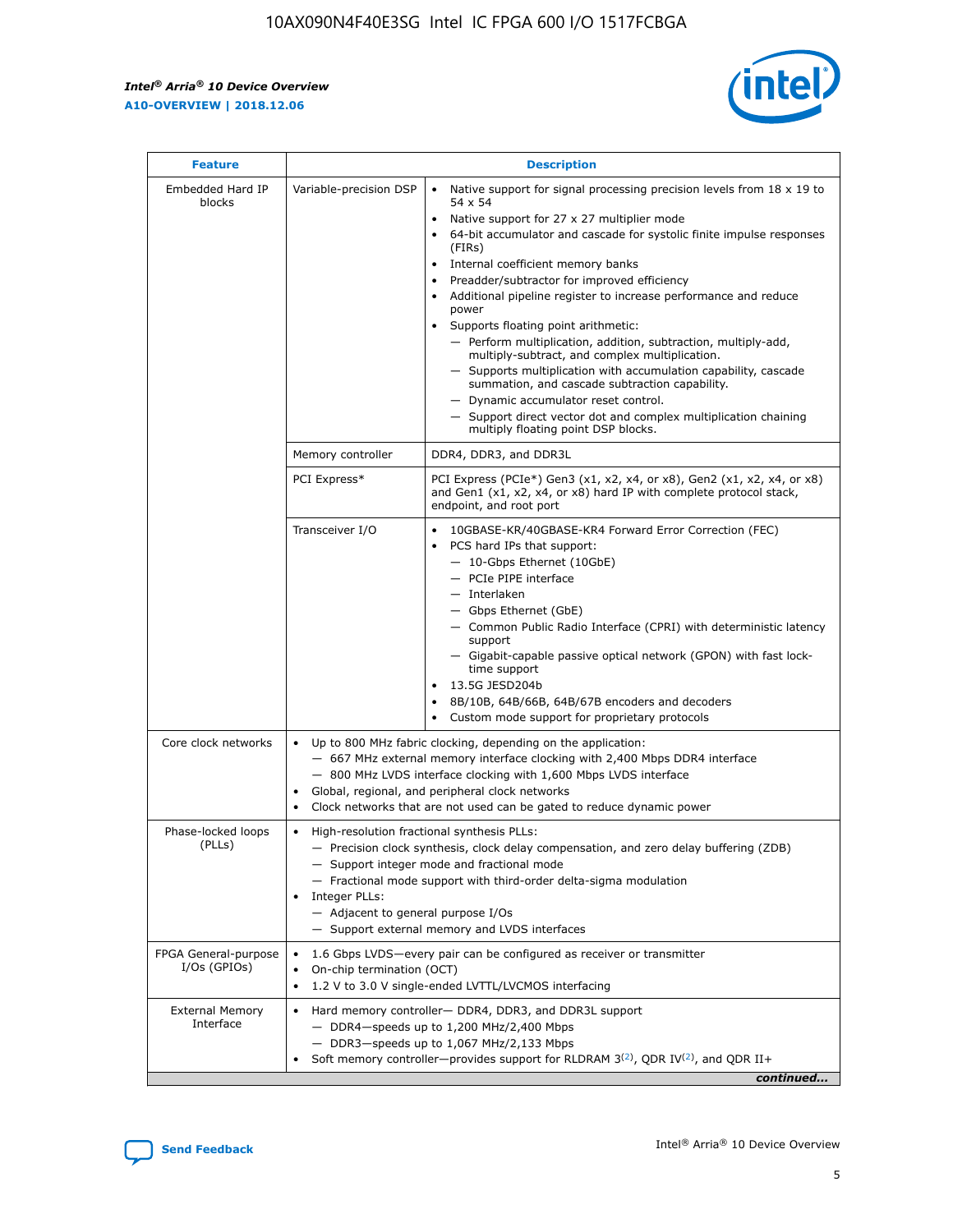

| <b>Feature</b>                                    | <b>Description</b>                                                                                                                                                                                                                                                                                                                                                                                                                                                                                                                                                                                                                             |
|---------------------------------------------------|------------------------------------------------------------------------------------------------------------------------------------------------------------------------------------------------------------------------------------------------------------------------------------------------------------------------------------------------------------------------------------------------------------------------------------------------------------------------------------------------------------------------------------------------------------------------------------------------------------------------------------------------|
| Low-power serial<br>transceivers                  | • Continuous operating range:<br>- Intel Arria 10 GX-1 Gbps to 17.4 Gbps<br>- Intel Arria 10 GT-1 Gbps to 25.8 Gbps<br>Backplane support:<br>$-$ Intel Arria 10 GX-up to 12.5<br>$-$ Intel Arria 10 GT-up to 12.5<br>Extended range down to 125 Mbps with oversampling<br>ATX transmit PLLs with user-configurable fractional synthesis capability<br>• Electronic Dispersion Compensation (EDC) support for XFP, SFP+, QSFP, and CFP optical<br>module<br>• Adaptive linear and decision feedback equalization<br>Transmitter pre-emphasis and de-emphasis<br>$\bullet$<br>Dynamic partial reconfiguration of individual transceiver channels |
| <b>HPS</b><br>(Intel Arria 10 SX<br>devices only) | Processor and system<br>Dual-core ARM Cortex-A9 MPCore processor-1.2 GHz CPU with<br>$\bullet$<br>1.5 GHz overdrive capability<br>256 KB on-chip RAM and 64 KB on-chip ROM<br>$\bullet$<br>System peripherals-general-purpose timers, watchdog timers, direct<br>memory access (DMA) controller, FPGA configuration manager, and<br>clock and reset managers<br>• Security features—anti-tamper, secure boot, Advanced Encryption<br>Standard (AES) and authentication (SHA)<br>ARM CoreSight* JTAG debug access port, trace port, and on-chip<br>trace storage                                                                                |
|                                                   | <b>External interfaces</b><br>Hard memory interface—Hard memory controller (2,400 Mbps DDR4,<br>$\bullet$<br>and 2,133 Mbps DDR3), Quad serial peripheral interface (QSPI) flash<br>controller, NAND flash controller, direct memory access (DMA)<br>controller, Secure Digital/MultiMediaCard (SD/MMC) controller<br>Communication interface-10/100/1000 Ethernet media access<br>control (MAC), USB On-The-GO (OTG) controllers, I <sup>2</sup> C controllers,<br>UART 16550, serial peripheral interface (SPI), and up to 62<br>HPS GPIO interfaces (48 direct-share I/Os)                                                                  |
|                                                   | High-performance ARM AMBA* AXI bus bridges that support<br>Interconnects to core<br>$\bullet$<br>simultaneous read and write<br>HPS-FPGA bridges—include the FPGA-to-HPS, HPS-to-FPGA, and<br>$\bullet$<br>lightweight HPS-to-FPGA bridges that allow the FPGA fabric to issue<br>transactions to slaves in the HPS, and vice versa<br>Configuration bridge that allows HPS configuration manager to<br>configure the core logic via dedicated 32-bit configuration port<br>FPGA-to-HPS SDRAM controller bridge-provides configuration<br>interfaces for the multiport front end (MPFE) of the HPS SDRAM<br>controller                         |
| Configuration                                     | Tamper protection—comprehensive design protection to protect your valuable IP investments<br>Enhanced 256-bit advanced encryption standard (AES) design security with authentication<br>$\bullet$<br>Configuration via protocol (CvP) using PCIe Gen1, Gen2, or Gen3<br>continued                                                                                                                                                                                                                                                                                                                                                              |

<sup>(2)</sup> Intel Arria 10 devices support this external memory interface using hard PHY with soft memory controller.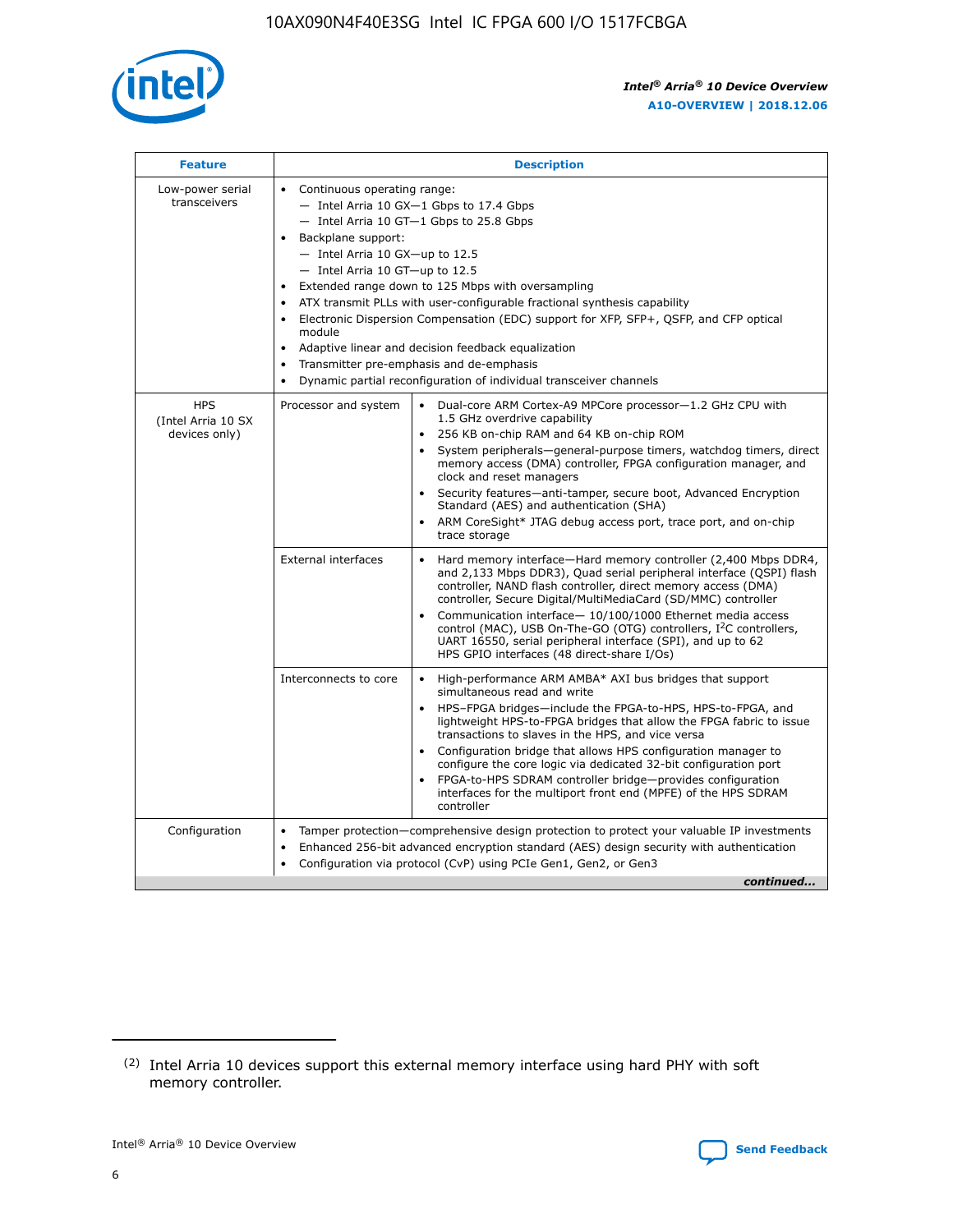

| <b>Feature</b>     | <b>Description</b>                                                                                                                                                                                                            |
|--------------------|-------------------------------------------------------------------------------------------------------------------------------------------------------------------------------------------------------------------------------|
|                    | Dynamic reconfiguration of the transceivers and PLLs<br>Fine-grained partial reconfiguration of the core fabric<br>Active Serial x4 Interface<br>$\bullet$                                                                    |
| Power management   | SmartVID<br>Low static power device options<br>Programmable Power Technology<br>Intel Quartus <sup>®</sup> Prime integrated power analysis                                                                                    |
| Software and tools | Intel Quartus Prime design suite<br>Transceiver toolkit<br>$\bullet$<br>Platform Designer system integration tool<br>DSP Builder for Intel FPGAs<br>OpenCL <sup>™</sup> support<br>Intel SoC FPGA Embedded Design Suite (EDS) |

## **Related Information**

[Intel Arria 10 Transceiver PHY Overview](https://www.intel.com/content/www/us/en/programmable/documentation/nik1398707230472.html#nik1398706768037) Provides details on Intel Arria 10 transceivers.

# **Intel Arria 10 Device Variants and Packages**

#### **Table 4. Device Variants for the Intel Arria 10 Device Family**

| <b>Variant</b>    | <b>Description</b>                                                                                                                                                                                                     |
|-------------------|------------------------------------------------------------------------------------------------------------------------------------------------------------------------------------------------------------------------|
| Intel Arria 10 GX | FPGA featuring 17.4 Gbps transceivers for short reach applications with 12.5 backplane driving<br>capability.                                                                                                          |
| Intel Arria 10 GT | FPGA featuring:<br>17.4 Gbps transceivers for short reach applications with 12.5 backplane driving capability.<br>25.8 Gbps transceivers for supporting CAUI-4 and CEI-25G applications with CFP2 and CFP4<br>modules. |
| Intel Arria 10 SX | SoC integrating ARM-based HPS and FPGA featuring 17.4 Gbps transceivers for short reach<br>applications with 12.5 backplane driving capability.                                                                        |

# **Intel Arria 10 GX**

This section provides the available options, maximum resource counts, and package plan for the Intel Arria 10 GX devices.

The information in this section is correct at the time of publication. For the latest information and to get more details, refer to the Intel FPGA Product Selector.

#### **Related Information**

#### [Intel FPGA Product Selector](http://www.altera.com/products/selector/psg-selector.html) Provides the latest information on Intel products.

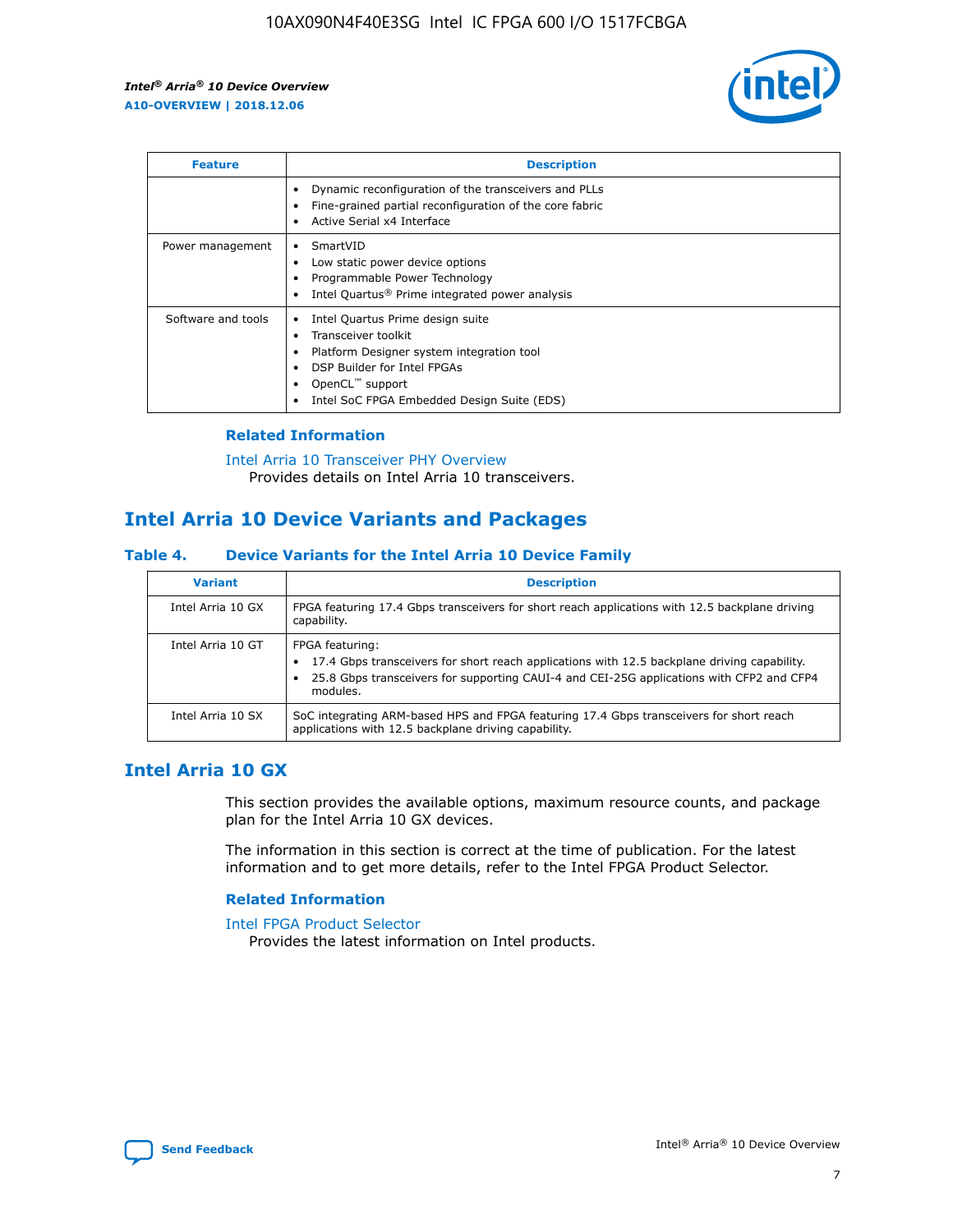

# **Available Options**





#### **Related Information**

[Transceiver Performance for Intel Arria 10 GX/SX Devices](https://www.intel.com/content/www/us/en/programmable/documentation/mcn1413182292568.html#mcn1413213965502) Provides more information about the transceiver speed grade.

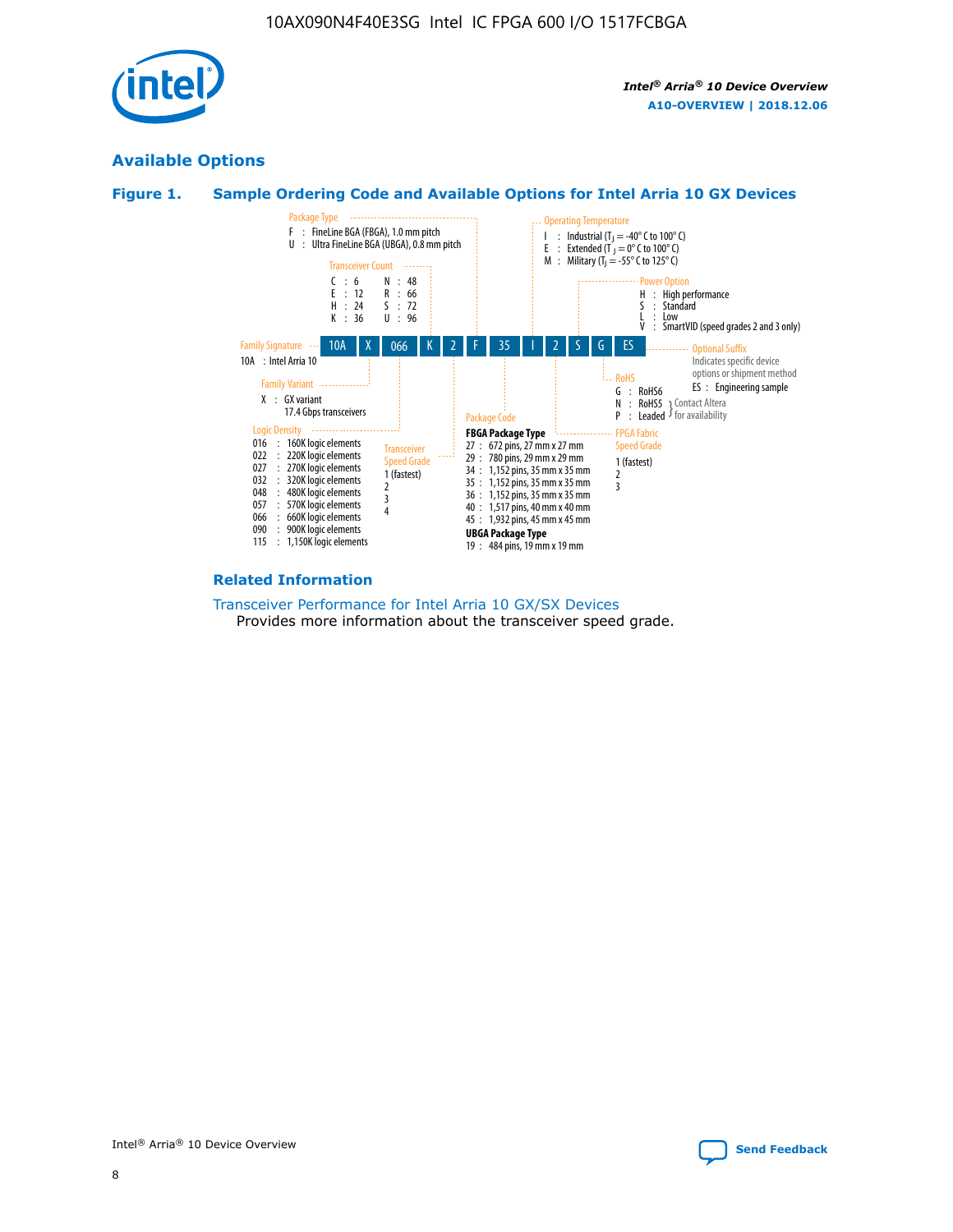

# **Maximum Resources**

#### **Table 5. Maximum Resource Counts for Intel Arria 10 GX Devices (GX 160, GX 220, GX 270, GX 320, and GX 480)**

| <b>Resource</b>         |                                                          | <b>Product Line</b> |                                |                |                |                |  |  |  |
|-------------------------|----------------------------------------------------------|---------------------|--------------------------------|----------------|----------------|----------------|--|--|--|
|                         |                                                          | <b>GX 160</b>       | <b>GX 220</b><br><b>GX 270</b> |                | <b>GX 320</b>  | <b>GX 480</b>  |  |  |  |
| Logic Elements (LE) (K) |                                                          | 160                 | 220                            | 270            | 320            | 480            |  |  |  |
| <b>ALM</b>              |                                                          | 61,510              | 80,330                         | 101,620        | 119,900        | 183,590        |  |  |  |
| Register                |                                                          | 246,040             | 321,320                        | 406,480        | 479,600        | 734,360        |  |  |  |
| Memory (Kb)             | M <sub>20</sub> K                                        | 8,800               | 11,740<br>15,000               |                | 17,820         | 28,620         |  |  |  |
|                         | <b>MLAB</b>                                              | 1,050               | 1,690                          | 2,452          | 2,727          | 4,164          |  |  |  |
|                         | 192<br>830<br>985<br>Variable-precision DSP Block<br>156 |                     |                                |                | 1,368          |                |  |  |  |
| 18 x 19 Multiplier      |                                                          | 312                 | 384                            | 1,970<br>1,660 |                | 2,736          |  |  |  |
| PLL                     | Fractional<br>Synthesis                                  | 6                   | 6                              | 8              | 8              | 12             |  |  |  |
|                         | I/O                                                      | 6                   | 6                              | 8              | 8              | 12             |  |  |  |
| 17.4 Gbps Transceiver   |                                                          | 12                  | 12                             | 24             | 24             |                |  |  |  |
| GPIO <sup>(3)</sup>     |                                                          | 288                 | 288                            | 384<br>384     |                | 492            |  |  |  |
| LVDS Pair $(4)$         |                                                          | 120                 | 120                            | 168            | 168            | 222            |  |  |  |
| PCIe Hard IP Block      |                                                          | $\mathbf{1}$        | 1                              | $\overline{2}$ | $\overline{2}$ | $\overline{2}$ |  |  |  |
| Hard Memory Controller  |                                                          | 6                   | 6                              | 8              | 8              | 12             |  |  |  |

<sup>(4)</sup> Each LVDS I/O pair can be used as differential input or output.



<sup>(3)</sup> The number of GPIOs does not include transceiver I/Os. In the Intel Quartus Prime software, the number of user I/Os includes transceiver I/Os.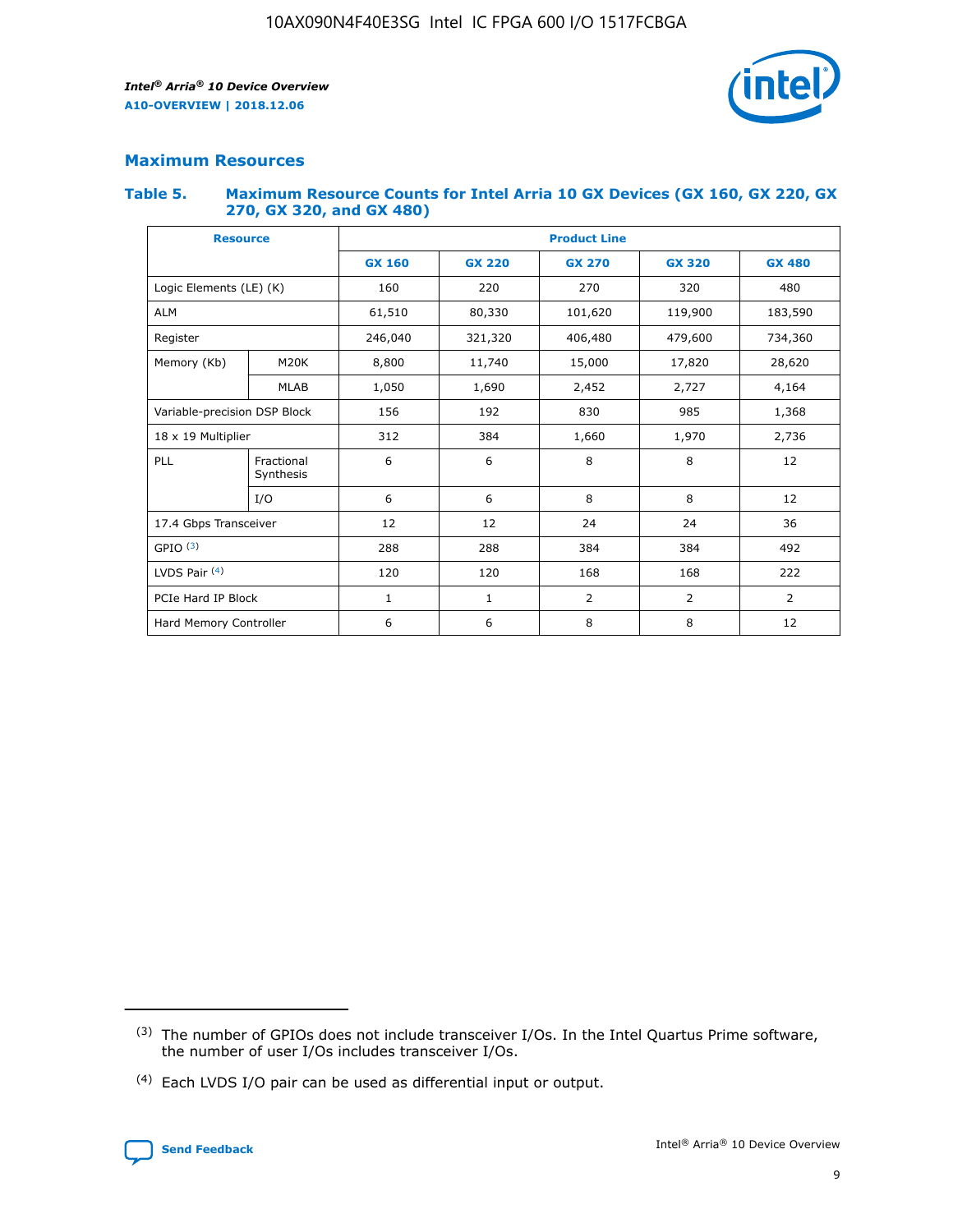

## **Table 6. Maximum Resource Counts for Intel Arria 10 GX Devices (GX 570, GX 660, GX 900, and GX 1150)**

|                              | <b>Resource</b>         | <b>Product Line</b> |               |                |                |  |  |  |
|------------------------------|-------------------------|---------------------|---------------|----------------|----------------|--|--|--|
|                              |                         | <b>GX 570</b>       | <b>GX 660</b> | <b>GX 900</b>  | <b>GX 1150</b> |  |  |  |
| Logic Elements (LE) (K)      |                         | 570                 | 660           | 900            | 1,150          |  |  |  |
| <b>ALM</b>                   |                         | 217,080             | 251,680       | 339,620        | 427,200        |  |  |  |
| Register                     |                         | 868,320             | 1,006,720     | 1,358,480      | 1,708,800      |  |  |  |
| Memory (Kb)                  | <b>M20K</b>             | 36,000              | 42,620        | 48,460         | 54,260         |  |  |  |
|                              | <b>MLAB</b>             | 5,096               | 5,788         | 9,386          | 12,984         |  |  |  |
| Variable-precision DSP Block |                         | 1,523               | 1,687         | 1,518          | 1,518          |  |  |  |
| $18 \times 19$ Multiplier    |                         | 3,046               | 3,374         | 3,036          | 3,036          |  |  |  |
| PLL                          | Fractional<br>Synthesis | 16                  | 16            | 32             | 32             |  |  |  |
|                              | I/O                     | 16                  | 16            | 16             | 16             |  |  |  |
| 17.4 Gbps Transceiver        |                         | 48                  | 48            | 96             | 96             |  |  |  |
| GPIO <sup>(3)</sup>          |                         | 696                 | 696           | 768            | 768            |  |  |  |
| LVDS Pair $(4)$              |                         | 324                 | 324           | 384            | 384            |  |  |  |
| PCIe Hard IP Block           |                         | 2                   | 2             | $\overline{4}$ | $\overline{4}$ |  |  |  |
| Hard Memory Controller       |                         | 16                  | 16            | 16             | 16             |  |  |  |

# **Package Plan**

## **Table 7. Package Plan for Intel Arria 10 GX Devices (U19, F27, and F29)**

Refer to I/O and High Speed I/O in Intel Arria 10 Devices chapter for the number of 3 V I/O, LVDS I/O, and LVDS channels in each device package.

| <b>Product Line</b> | U <sub>19</sub><br>$(19 \text{ mm} \times 19 \text{ mm})$<br>484-pin UBGA) |          |             |         | <b>F27</b><br>(27 mm × 27 mm,<br>672-pin FBGA) |             | <b>F29</b><br>(29 mm × 29 mm,<br>780-pin FBGA) |          |             |  |
|---------------------|----------------------------------------------------------------------------|----------|-------------|---------|------------------------------------------------|-------------|------------------------------------------------|----------|-------------|--|
|                     | 3 V I/O                                                                    | LVDS I/O | <b>XCVR</b> | 3 V I/O | LVDS I/O                                       | <b>XCVR</b> | 3 V I/O                                        | LVDS I/O | <b>XCVR</b> |  |
| GX 160              | 48                                                                         | 192      | 6           | 48      | 192                                            | 12          | 48                                             | 240      | 12          |  |
| GX 220              | 48                                                                         | 192      | 6           | 48      | 192                                            | 12          | 48                                             | 240      | 12          |  |
| GX 270              |                                                                            |          |             | 48      | 192                                            | 12          | 48                                             | 312      | 12          |  |
| GX 320              |                                                                            |          |             | 48      | 192                                            | 12          | 48                                             | 312      | 12          |  |
| GX 480              |                                                                            |          |             |         |                                                |             | 48                                             | 312      | 12          |  |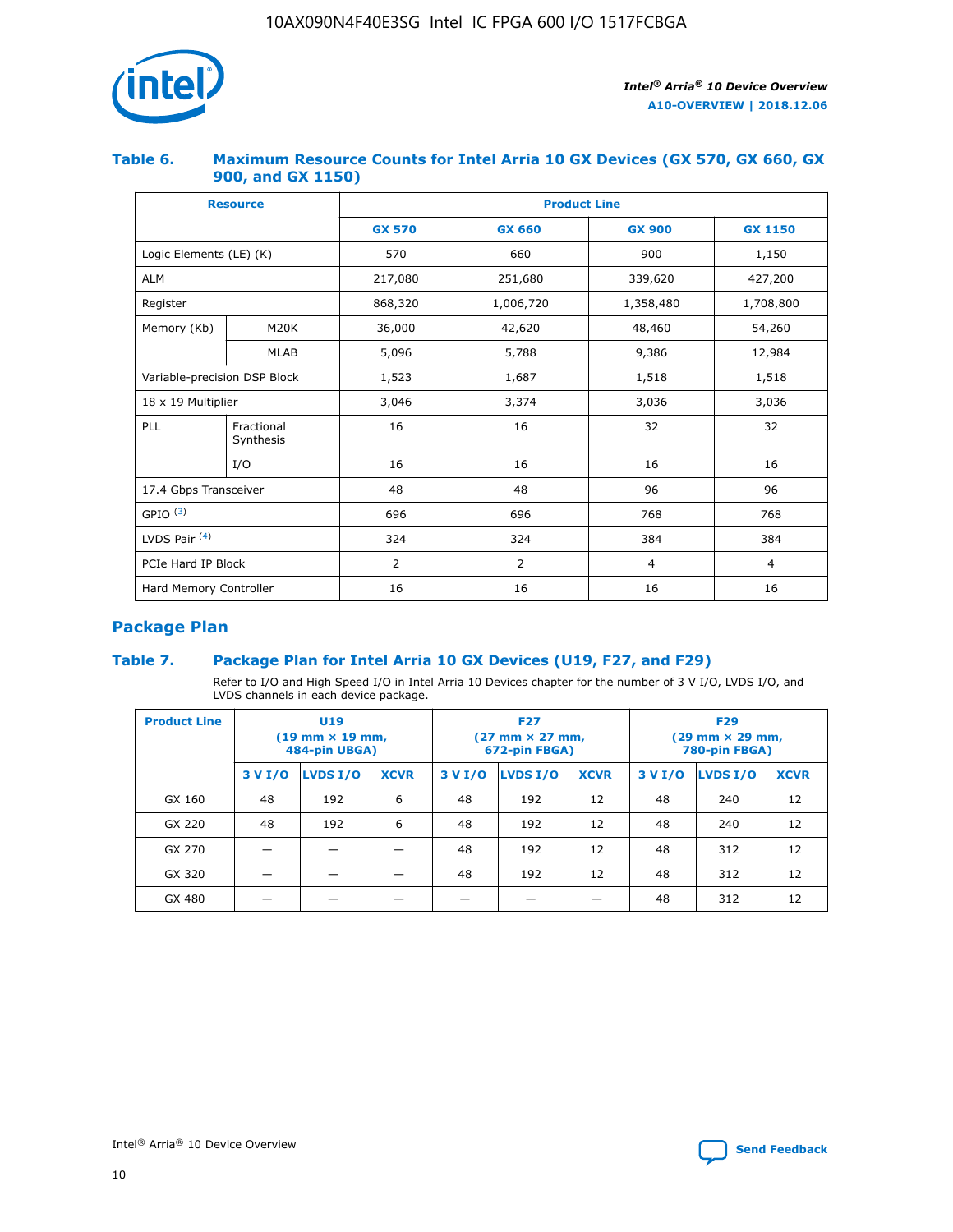

#### **Table 8. Package Plan for Intel Arria 10 GX Devices (F34, F35, NF40, and KF40)**

Refer to I/O and High Speed I/O in Intel Arria 10 Devices chapter for the number of 3 V I/O, LVDS I/O, and LVDS channels in each device package.

| <b>Product Line</b> | <b>F34</b><br>$(35 \text{ mm} \times 35 \text{ mm})$<br>1152-pin FBGA) |                    | <b>F35</b><br>$(35 \text{ mm} \times 35 \text{ mm})$<br><b>1152-pin FBGA)</b> |           | <b>KF40</b><br>$(40$ mm $\times$ 40 mm,<br>1517-pin FBGA) |             |           | <b>NF40</b><br>$(40$ mm $\times$ 40 mm,<br><b>1517-pin FBGA)</b> |             |            |                    |             |
|---------------------|------------------------------------------------------------------------|--------------------|-------------------------------------------------------------------------------|-----------|-----------------------------------------------------------|-------------|-----------|------------------------------------------------------------------|-------------|------------|--------------------|-------------|
|                     | 3V<br>I/O                                                              | <b>LVDS</b><br>I/O | <b>XCVR</b>                                                                   | 3V<br>I/O | <b>LVDS</b><br>I/O                                        | <b>XCVR</b> | 3V<br>I/O | <b>LVDS</b><br>I/O                                               | <b>XCVR</b> | 3 V<br>I/O | <b>LVDS</b><br>I/O | <b>XCVR</b> |
| GX 270              | 48                                                                     | 336                | 24                                                                            | 48        | 336                                                       | 24          |           |                                                                  |             |            |                    |             |
| GX 320              | 48                                                                     | 336                | 24                                                                            | 48        | 336                                                       | 24          |           |                                                                  |             |            |                    |             |
| GX 480              | 48                                                                     | 444                | 24                                                                            | 48        | 348                                                       | 36          |           |                                                                  |             |            |                    |             |
| GX 570              | 48                                                                     | 444                | 24                                                                            | 48        | 348                                                       | 36          | 96        | 600                                                              | 36          | 48         | 540                | 48          |
| GX 660              | 48                                                                     | 444                | 24                                                                            | 48        | 348                                                       | 36          | 96        | 600                                                              | 36          | 48         | 540                | 48          |
| GX 900              |                                                                        | 504                | 24                                                                            | -         |                                                           |             |           |                                                                  |             |            | 600                | 48          |
| GX 1150             |                                                                        | 504                | 24                                                                            |           |                                                           |             |           |                                                                  |             |            | 600                | 48          |

#### **Table 9. Package Plan for Intel Arria 10 GX Devices (RF40, NF45, SF45, and UF45)**

Refer to I/O and High Speed I/O in Intel Arria 10 Devices chapter for the number of 3 V I/O, LVDS I/O, and LVDS channels in each device package.

| <b>Product Line</b> | <b>RF40</b><br>$(40$ mm $\times$ 40 mm,<br>1517-pin FBGA) |                    | <b>NF45</b><br>$(45 \text{ mm} \times 45 \text{ mm})$<br><b>1932-pin FBGA)</b> |            |                    | <b>SF45</b><br>$(45 \text{ mm} \times 45 \text{ mm})$<br><b>1932-pin FBGA)</b> |            |                    | <b>UF45</b><br>$(45 \text{ mm} \times 45 \text{ mm})$<br><b>1932-pin FBGA)</b> |           |                    |             |
|---------------------|-----------------------------------------------------------|--------------------|--------------------------------------------------------------------------------|------------|--------------------|--------------------------------------------------------------------------------|------------|--------------------|--------------------------------------------------------------------------------|-----------|--------------------|-------------|
|                     | 3V<br>I/O                                                 | <b>LVDS</b><br>I/O | <b>XCVR</b>                                                                    | 3 V<br>I/O | <b>LVDS</b><br>I/O | <b>XCVR</b>                                                                    | 3 V<br>I/O | <b>LVDS</b><br>I/O | <b>XCVR</b>                                                                    | 3V<br>I/O | <b>LVDS</b><br>I/O | <b>XCVR</b> |
| GX 900              |                                                           | 342                | 66                                                                             | _          | 768                | 48                                                                             |            | 624                | 72                                                                             |           | 480                | 96          |
| GX 1150             |                                                           | 342                | 66                                                                             | _          | 768                | 48                                                                             |            | 624                | 72                                                                             |           | 480                | 96          |

### **Related Information**

[I/O and High-Speed Differential I/O Interfaces in Intel Arria 10 Devices chapter, Intel](https://www.intel.com/content/www/us/en/programmable/documentation/sam1403482614086.html#sam1403482030321) [Arria 10 Device Handbook](https://www.intel.com/content/www/us/en/programmable/documentation/sam1403482614086.html#sam1403482030321)

Provides the number of 3 V and LVDS I/Os, and LVDS channels for each Intel Arria 10 device package.

# **Intel Arria 10 GT**

This section provides the available options, maximum resource counts, and package plan for the Intel Arria 10 GT devices.

The information in this section is correct at the time of publication. For the latest information and to get more details, refer to the Intel FPGA Product Selector.

#### **Related Information**

#### [Intel FPGA Product Selector](http://www.altera.com/products/selector/psg-selector.html)

Provides the latest information on Intel products.

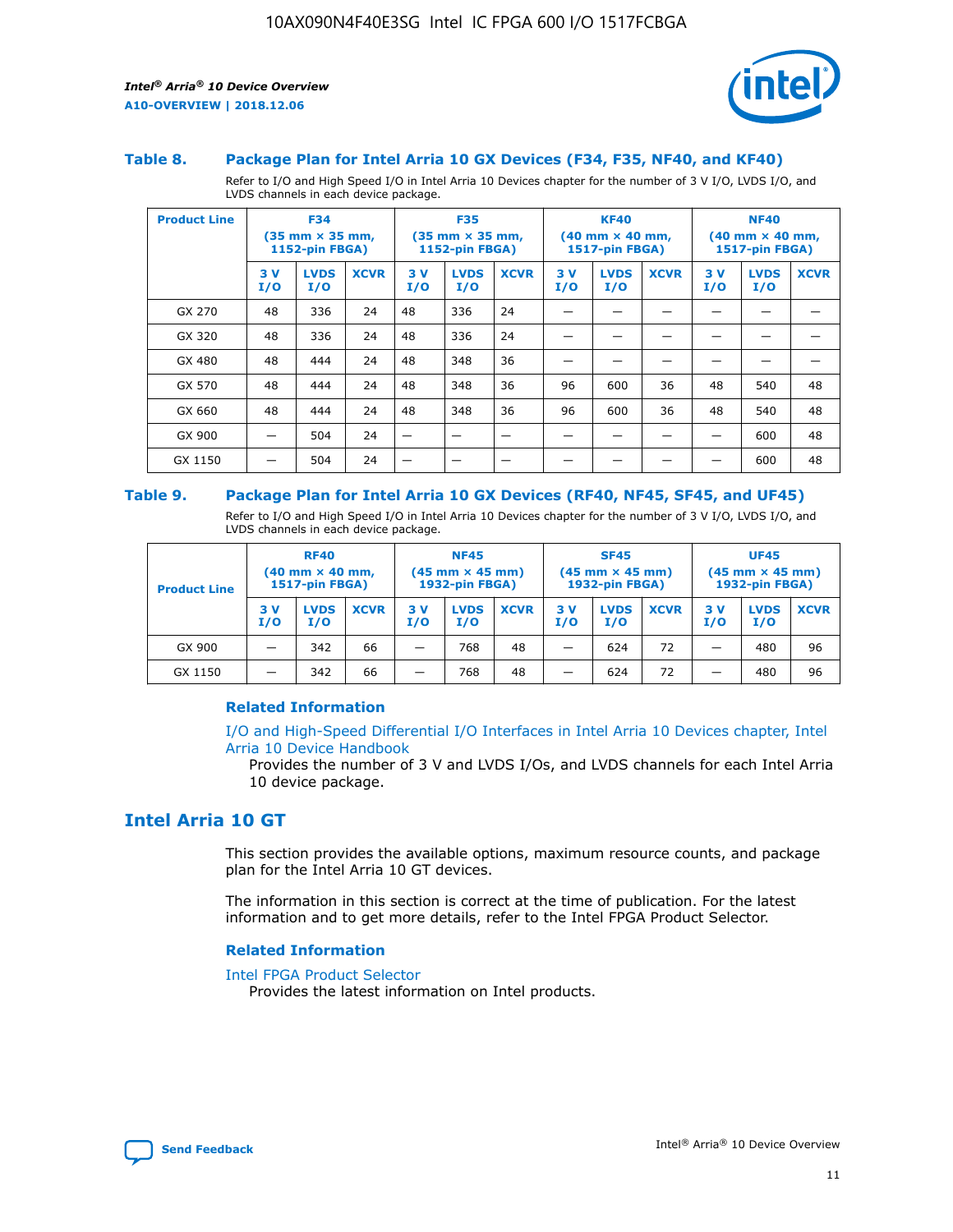

# **Available Options**

# **Figure 2. Sample Ordering Code and Available Options for Intel Arria 10 GT Devices**

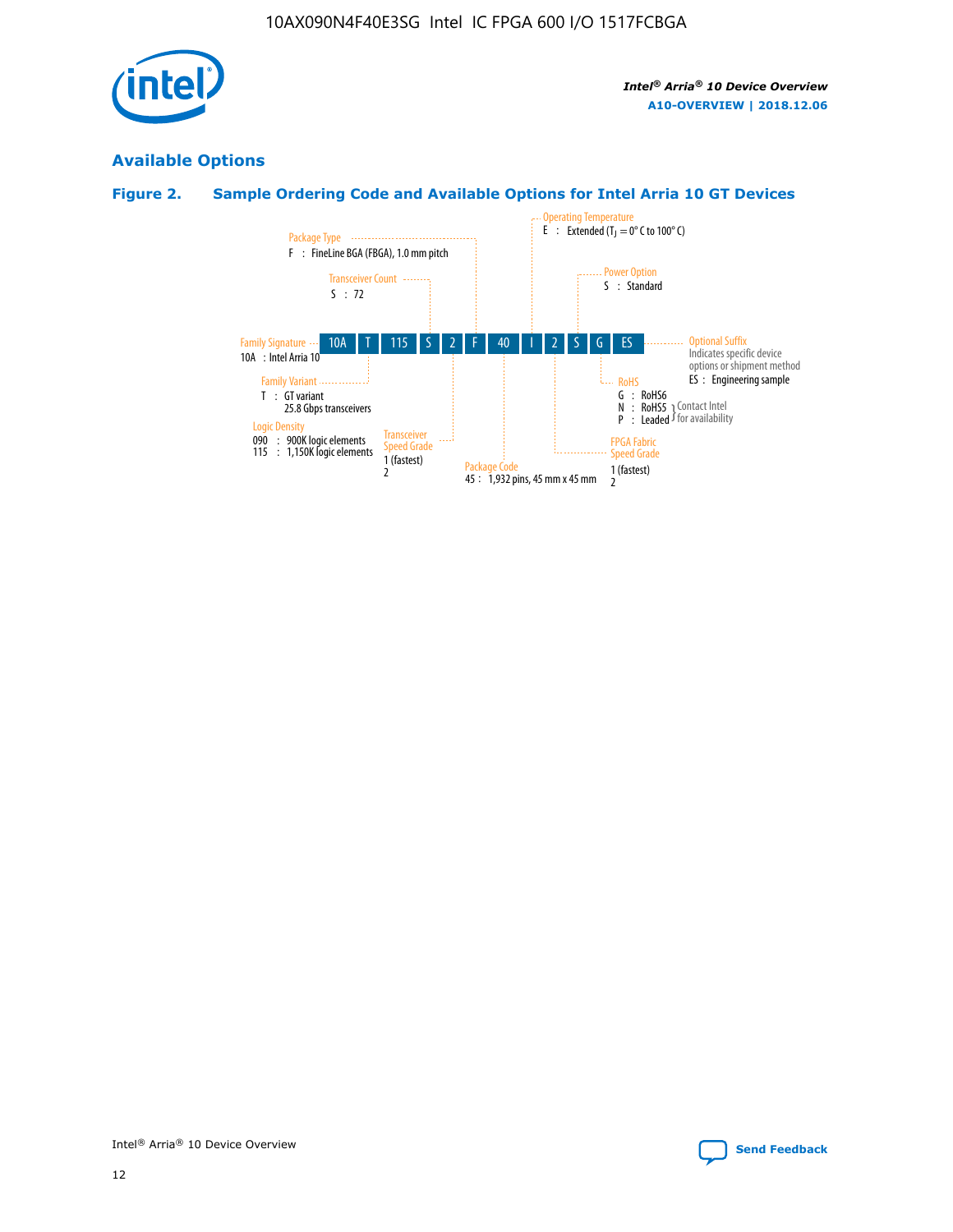

## **Maximum Resources**

#### **Table 10. Maximum Resource Counts for Intel Arria 10 GT Devices**

| <b>Resource</b>              |                      |                | <b>Product Line</b> |  |
|------------------------------|----------------------|----------------|---------------------|--|
|                              |                      | <b>GT 900</b>  | <b>GT 1150</b>      |  |
| Logic Elements (LE) (K)      |                      | 900            | 1,150               |  |
| <b>ALM</b>                   |                      | 339,620        | 427,200             |  |
| Register                     |                      | 1,358,480      | 1,708,800           |  |
| Memory (Kb)                  | M20K                 | 48,460         | 54,260              |  |
|                              | <b>MLAB</b>          | 9,386          | 12,984              |  |
| Variable-precision DSP Block |                      | 1,518          | 1,518               |  |
| 18 x 19 Multiplier           |                      | 3,036          | 3,036               |  |
| PLL                          | Fractional Synthesis | 32             | 32                  |  |
|                              | I/O                  | 16             | 16                  |  |
| Transceiver                  | 17.4 Gbps            | 72(5)          | 72(5)               |  |
|                              | 25.8 Gbps            | 6              | 6                   |  |
| GPIO <sup>(6)</sup>          |                      | 624            | 624                 |  |
| LVDS Pair $(7)$              |                      | 312            | 312                 |  |
| PCIe Hard IP Block           |                      | $\overline{4}$ | $\overline{4}$      |  |
| Hard Memory Controller       |                      | 16             | 16                  |  |

### **Related Information**

#### [Intel Arria 10 GT Channel Usage](https://www.intel.com/content/www/us/en/programmable/documentation/nik1398707230472.html#nik1398707008178)

Configuring GT/GX channels in Intel Arria 10 GT devices.

## **Package Plan**

#### **Table 11. Package Plan for Intel Arria 10 GT Devices**

Refer to I/O and High Speed I/O in Intel Arria 10 Devices chapter for the number of 3 V I/O, LVDS I/O, and LVDS channels in each device package.

| <b>Product Line</b> | <b>SF45</b><br>(45 mm × 45 mm, 1932-pin FBGA) |                 |             |  |  |  |
|---------------------|-----------------------------------------------|-----------------|-------------|--|--|--|
|                     | 3 V I/O                                       | <b>LVDS I/O</b> | <b>XCVR</b> |  |  |  |
| GT 900              |                                               | 624             | 72          |  |  |  |
| GT 1150             |                                               | 624             | 72          |  |  |  |

<sup>(7)</sup> Each LVDS I/O pair can be used as differential input or output.



 $(5)$  If all 6 GT channels are in use, 12 of the GX channels are not usable.

<sup>(6)</sup> The number of GPIOs does not include transceiver I/Os. In the Intel Quartus Prime software, the number of user I/Os includes transceiver I/Os.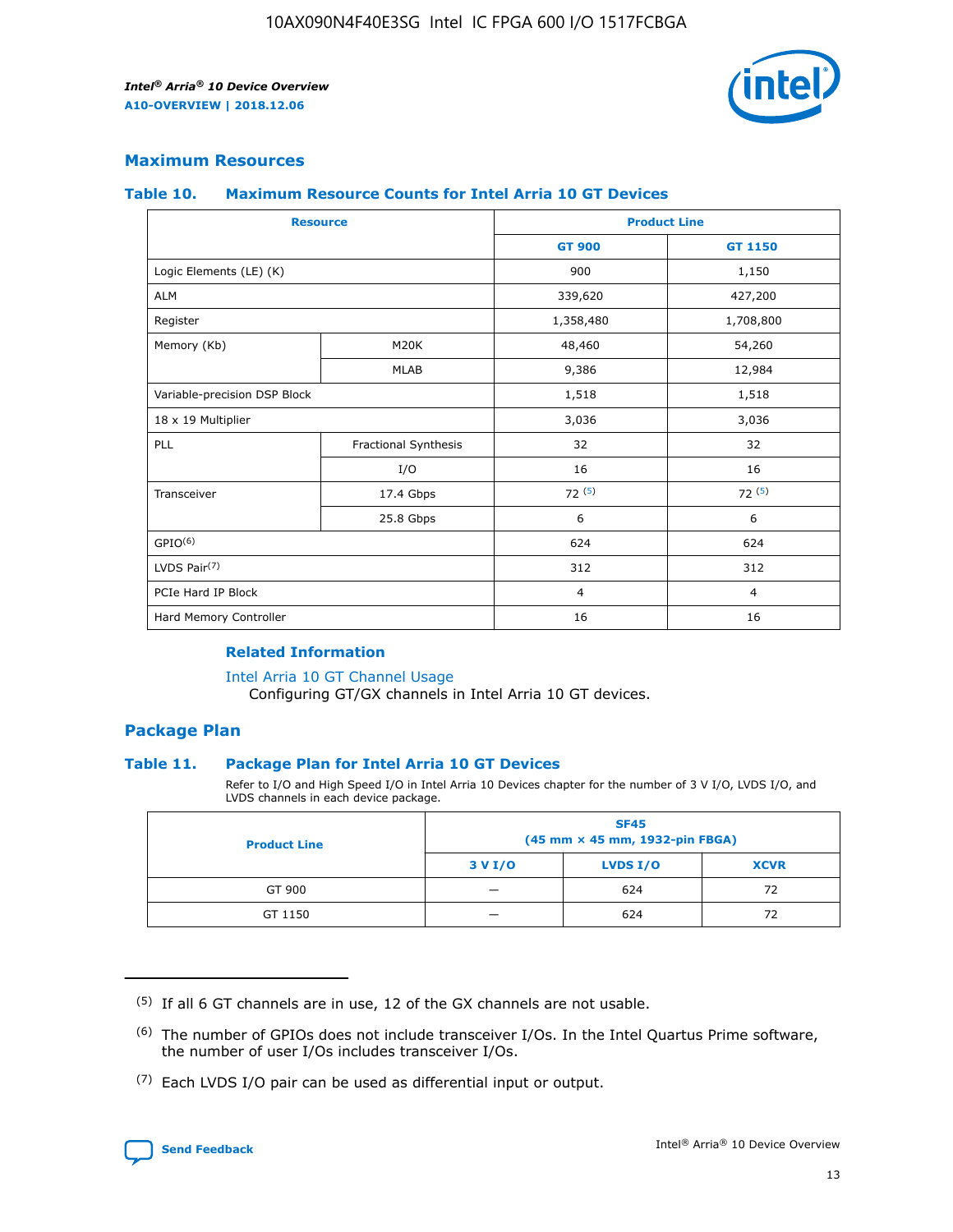

#### **Related Information**

[I/O and High-Speed Differential I/O Interfaces in Intel Arria 10 Devices chapter, Intel](https://www.intel.com/content/www/us/en/programmable/documentation/sam1403482614086.html#sam1403482030321) [Arria 10 Device Handbook](https://www.intel.com/content/www/us/en/programmable/documentation/sam1403482614086.html#sam1403482030321)

Provides the number of 3 V and LVDS I/Os, and LVDS channels for each Intel Arria 10 device package.

# **Intel Arria 10 SX**

This section provides the available options, maximum resource counts, and package plan for the Intel Arria 10 SX devices.

The information in this section is correct at the time of publication. For the latest information and to get more details, refer to the Intel FPGA Product Selector.

#### **Related Information**

[Intel FPGA Product Selector](http://www.altera.com/products/selector/psg-selector.html) Provides the latest information on Intel products.

#### **Available Options**

#### **Figure 3. Sample Ordering Code and Available Options for Intel Arria 10 SX Devices**



#### **Related Information**

[Transceiver Performance for Intel Arria 10 GX/SX Devices](https://www.intel.com/content/www/us/en/programmable/documentation/mcn1413182292568.html#mcn1413213965502) Provides more information about the transceiver speed grade.

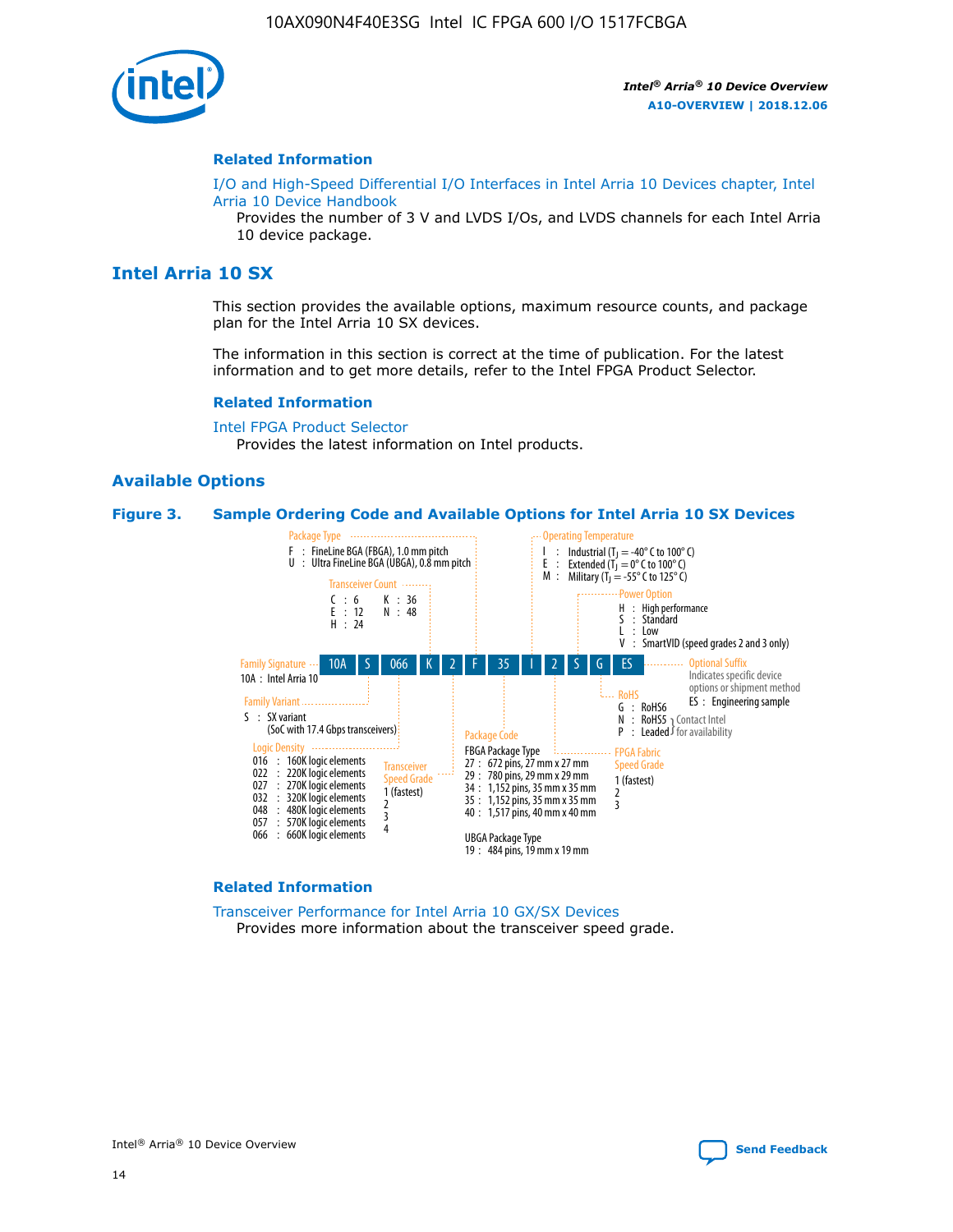

## **Maximum Resources**

#### **Table 12. Maximum Resource Counts for Intel Arria 10 SX Devices**

| <b>Resource</b>                   |                         | <b>Product Line</b> |               |               |                |               |               |               |  |  |
|-----------------------------------|-------------------------|---------------------|---------------|---------------|----------------|---------------|---------------|---------------|--|--|
|                                   |                         | <b>SX 160</b>       | <b>SX 220</b> | <b>SX 270</b> | <b>SX 320</b>  | <b>SX 480</b> | <b>SX 570</b> | <b>SX 660</b> |  |  |
| Logic Elements (LE) (K)           |                         | 160                 | 220           | 270           | 320            | 480           | 570           | 660           |  |  |
| <b>ALM</b>                        |                         | 61,510              | 80,330        | 101,620       | 119,900        | 183,590       | 217,080       | 251,680       |  |  |
| Register                          |                         | 246,040             | 321,320       | 406,480       | 479,600        | 734,360       | 868,320       | 1,006,720     |  |  |
| Memory (Kb)                       | M20K                    | 8,800               | 11,740        | 15,000        | 17,820         | 28,620        | 36,000        | 42,620        |  |  |
|                                   | <b>MLAB</b>             | 1,050               | 1,690         | 2,452         | 2,727          | 4,164         | 5,096         | 5,788         |  |  |
| Variable-precision DSP Block      |                         | 156                 | 192           | 830           | 985            | 1,368         | 1,523         | 1,687         |  |  |
| 18 x 19 Multiplier                |                         | 312                 | 384           | 1,660         | 1,970          | 2,736         | 3,046         | 3,374         |  |  |
| PLL                               | Fractional<br>Synthesis | 6                   | 6             | 8             | 8              | 12            | 16            | 16            |  |  |
|                                   | I/O                     | 6                   | 6             | 8             | 8              | 12            | 16            | 16            |  |  |
| 17.4 Gbps Transceiver             |                         | 12                  | 12            | 24            | 24             | 36            | 48            | 48            |  |  |
| GPIO <sup>(8)</sup>               |                         | 288                 | 288           | 384           | 384            | 492           | 696           | 696           |  |  |
| LVDS Pair $(9)$                   |                         | 120                 | 120           | 168           | 168            | 174           | 324           | 324           |  |  |
|                                   | PCIe Hard IP Block      |                     | $\mathbf{1}$  | 2             | $\overline{2}$ | 2             | 2             | 2             |  |  |
| Hard Memory Controller            |                         | 6                   | 6             | 8             | 8              | 12            | 16            | 16            |  |  |
| ARM Cortex-A9 MPCore<br>Processor |                         | Yes                 | Yes           | Yes           | Yes            | Yes           | Yes           | Yes           |  |  |

## **Package Plan**

#### **Table 13. Package Plan for Intel Arria 10 SX Devices (U19, F27, F29, and F34)**

Refer to I/O and High Speed I/O in Intel Arria 10 Devices chapter for the number of 3 V I/O, LVDS I/O, and LVDS channels in each device package.

| <b>Product Line</b> | U <sub>19</sub><br>$(19 \text{ mm} \times 19 \text{ mm})$<br>484-pin UBGA) |                    | <b>F27</b><br>$(27 \text{ mm} \times 27 \text{ mm})$<br>672-pin FBGA) |           | <b>F29</b><br>$(29 \text{ mm} \times 29 \text{ mm})$<br>780-pin FBGA) |             |            | <b>F34</b><br>$(35 \text{ mm} \times 35 \text{ mm})$<br><b>1152-pin FBGA)</b> |             |           |                    |             |
|---------------------|----------------------------------------------------------------------------|--------------------|-----------------------------------------------------------------------|-----------|-----------------------------------------------------------------------|-------------|------------|-------------------------------------------------------------------------------|-------------|-----------|--------------------|-------------|
|                     | 3V<br>I/O                                                                  | <b>LVDS</b><br>I/O | <b>XCVR</b>                                                           | 3V<br>I/O | <b>LVDS</b><br>I/O                                                    | <b>XCVR</b> | 3 V<br>I/O | <b>LVDS</b><br>I/O                                                            | <b>XCVR</b> | 3V<br>I/O | <b>LVDS</b><br>I/O | <b>XCVR</b> |
| SX 160              | 48                                                                         | 144                | 6                                                                     | 48        | 192                                                                   | 12          | 48         | 240                                                                           | 12          | –         |                    |             |
| SX 220              | 48                                                                         | 144                | 6                                                                     | 48        | 192                                                                   | 12          | 48         | 240                                                                           | 12          |           |                    |             |
| SX 270              |                                                                            |                    |                                                                       | 48        | 192                                                                   | 12          | 48         | 312                                                                           | 12          | 48        | 336                | 24          |
| SX 320              |                                                                            |                    |                                                                       | 48        | 192                                                                   | 12          | 48         | 312                                                                           | 12          | 48        | 336                | 24          |
|                     | continued                                                                  |                    |                                                                       |           |                                                                       |             |            |                                                                               |             |           |                    |             |

 $(8)$  The number of GPIOs does not include transceiver I/Os. In the Intel Quartus Prime software, the number of user I/Os includes transceiver I/Os.

 $(9)$  Each LVDS I/O pair can be used as differential input or output.

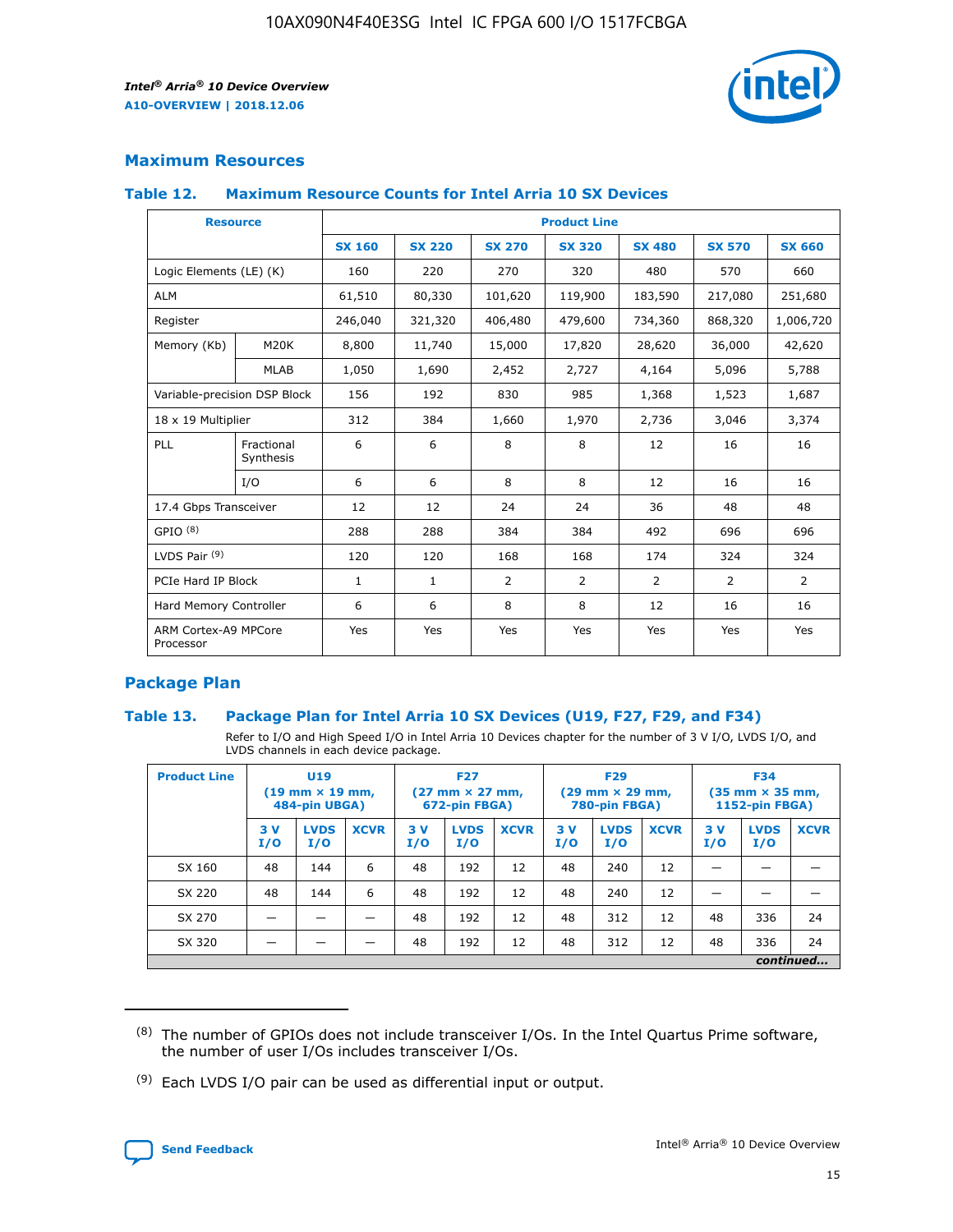

| <b>Product Line</b> | U <sub>19</sub><br>$(19$ mm $\times$ 19 mm,<br>484-pin UBGA) |                    | <b>F27</b><br>$(27 \text{ mm} \times 27 \text{ mm})$<br>672-pin FBGA) |           |                    | <b>F29</b><br>$(29 \text{ mm} \times 29 \text{ mm})$<br>780-pin FBGA) |           |                    | <b>F34</b><br>$(35$ mm $\times$ 35 mm,<br>1152-pin FBGA) |           |                    |             |
|---------------------|--------------------------------------------------------------|--------------------|-----------------------------------------------------------------------|-----------|--------------------|-----------------------------------------------------------------------|-----------|--------------------|----------------------------------------------------------|-----------|--------------------|-------------|
|                     | 3 V<br>I/O                                                   | <b>LVDS</b><br>I/O | <b>XCVR</b>                                                           | 3V<br>I/O | <b>LVDS</b><br>I/O | <b>XCVR</b>                                                           | 3V<br>I/O | <b>LVDS</b><br>I/O | <b>XCVR</b>                                              | 3V<br>I/O | <b>LVDS</b><br>I/O | <b>XCVR</b> |
| SX 480              |                                                              |                    |                                                                       |           |                    |                                                                       | 48        | 312                | 12                                                       | 48        | 444                | 24          |
| SX 570              |                                                              |                    |                                                                       |           |                    |                                                                       |           |                    |                                                          | 48        | 444                | 24          |
| SX 660              |                                                              |                    |                                                                       |           |                    |                                                                       |           |                    |                                                          | 48        | 444                | 24          |

## **Table 14. Package Plan for Intel Arria 10 SX Devices (F35, KF40, and NF40)**

Refer to I/O and High Speed I/O in Intel Arria 10 Devices chapter for the number of 3 V I/O, LVDS I/O, and LVDS channels in each device package.

| <b>Product Line</b> | <b>F35</b><br>$(35 \text{ mm} \times 35 \text{ mm})$<br><b>1152-pin FBGA)</b> |          |             |                                           | <b>KF40</b><br>(40 mm × 40 mm,<br>1517-pin FBGA) |    | <b>NF40</b><br>$(40 \text{ mm} \times 40 \text{ mm})$<br>1517-pin FBGA) |          |             |  |
|---------------------|-------------------------------------------------------------------------------|----------|-------------|-------------------------------------------|--------------------------------------------------|----|-------------------------------------------------------------------------|----------|-------------|--|
|                     | 3 V I/O                                                                       | LVDS I/O | <b>XCVR</b> | <b>LVDS I/O</b><br><b>XCVR</b><br>3 V I/O |                                                  |    | 3 V I/O                                                                 | LVDS I/O | <b>XCVR</b> |  |
| SX 270              | 48                                                                            | 336      | 24          |                                           |                                                  |    |                                                                         |          |             |  |
| SX 320              | 48                                                                            | 336      | 24          |                                           |                                                  |    |                                                                         |          |             |  |
| SX 480              | 48                                                                            | 348      | 36          |                                           |                                                  |    |                                                                         |          |             |  |
| SX 570              | 48                                                                            | 348      | 36          | 96                                        | 600                                              | 36 | 48                                                                      | 540      | 48          |  |
| SX 660              | 48                                                                            | 348      | 36          | 96                                        | 600                                              | 36 | 48                                                                      | 540      | 48          |  |

# **Related Information**

[I/O and High-Speed Differential I/O Interfaces in Intel Arria 10 Devices chapter, Intel](https://www.intel.com/content/www/us/en/programmable/documentation/sam1403482614086.html#sam1403482030321) [Arria 10 Device Handbook](https://www.intel.com/content/www/us/en/programmable/documentation/sam1403482614086.html#sam1403482030321)

Provides the number of 3 V and LVDS I/Os, and LVDS channels for each Intel Arria 10 device package.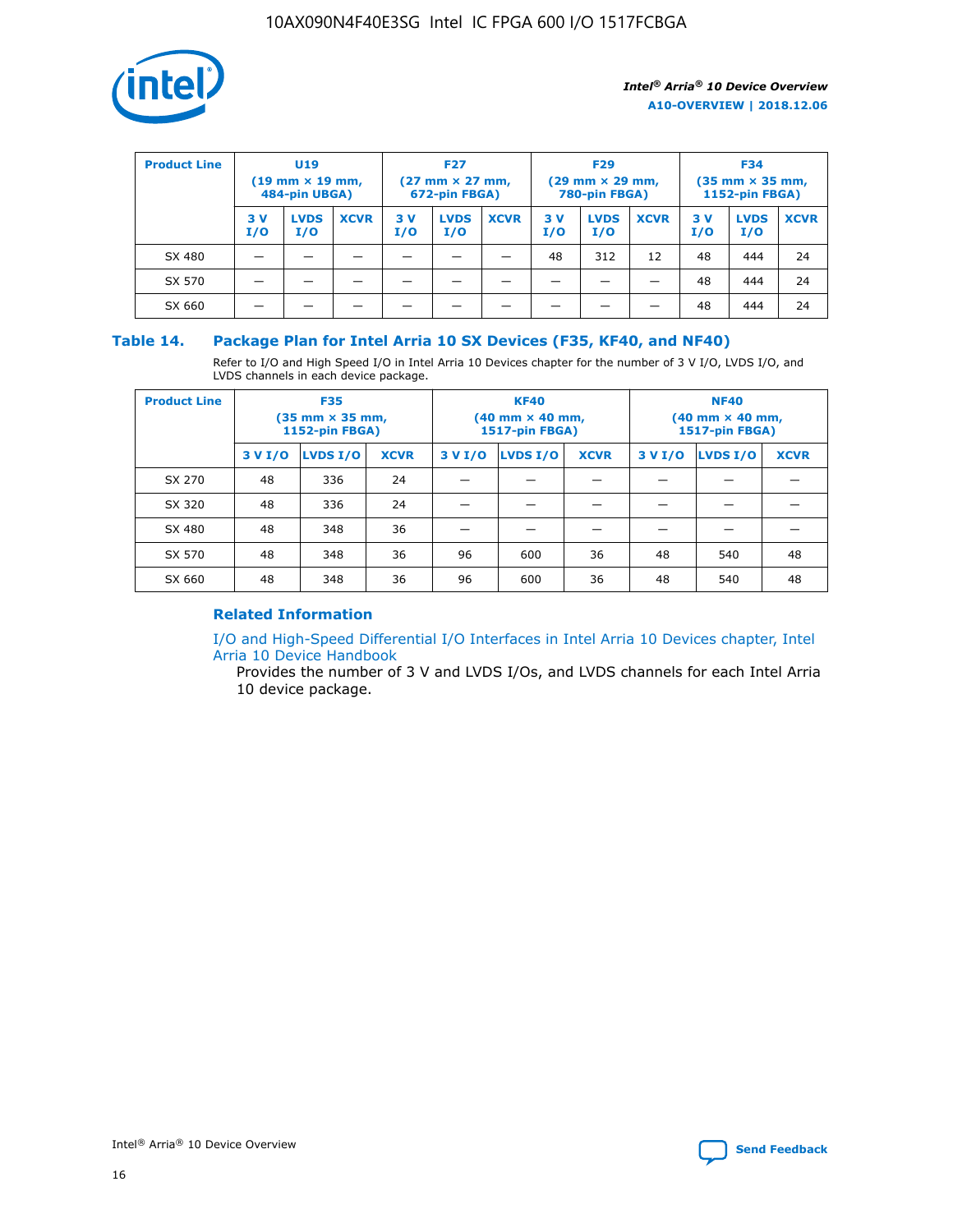

# **I/O Vertical Migration for Intel Arria 10 Devices**

#### **Figure 4. Migration Capability Across Intel Arria 10 Product Lines**

- The arrows indicate the migration paths. The devices included in each vertical migration path are shaded. Devices with fewer resources in the same path have lighter shades.
- To achieve the full I/O migration across product lines in the same migration path, restrict I/Os and transceivers usage to match the product line with the lowest I/O and transceiver counts.
- An LVDS I/O bank in the source device may be mapped to a 3 V I/O bank in the target device. To use memory interface clock frequency higher than 533 MHz, assign external memory interface pins only to banks that are LVDS I/O in both devices.
- There may be nominal 0.15 mm package height difference between some product lines in the same package type.
	- **Variant Product Line Package U19 F27 F29 F34 F35 KF40 NF40 RF40 NF45 SF45 UF45** Intel® Arria® 10 GX GX 160 GX 220 GX 270 GX 320 GX 480 GX 570 GX 660 GX 900 GX 1150 Intel Arria 10 GT GT 900 GT 1150 Intel Arria 10 SX SX 160 SX 220 SX 270 SX 320 SX 480 SX 570 SX 660
- Some migration paths are not shown in the Intel Quartus Prime software **Pin Migration View**.

*Note:* To verify the pin migration compatibility, use the **Pin Migration View** window in the Intel Quartus Prime software Pin Planner.

# **Adaptive Logic Module**

Intel Arria 10 devices use a 20 nm ALM as the basic building block of the logic fabric.

The ALM architecture is the same as the previous generation FPGAs, allowing for efficient implementation of logic functions and easy conversion of IP between the device generations.

The ALM, as shown in following figure, uses an 8-input fracturable look-up table (LUT) with four dedicated registers to help improve timing closure in register-rich designs and achieve an even higher design packing capability than the traditional two-register per LUT architecture.

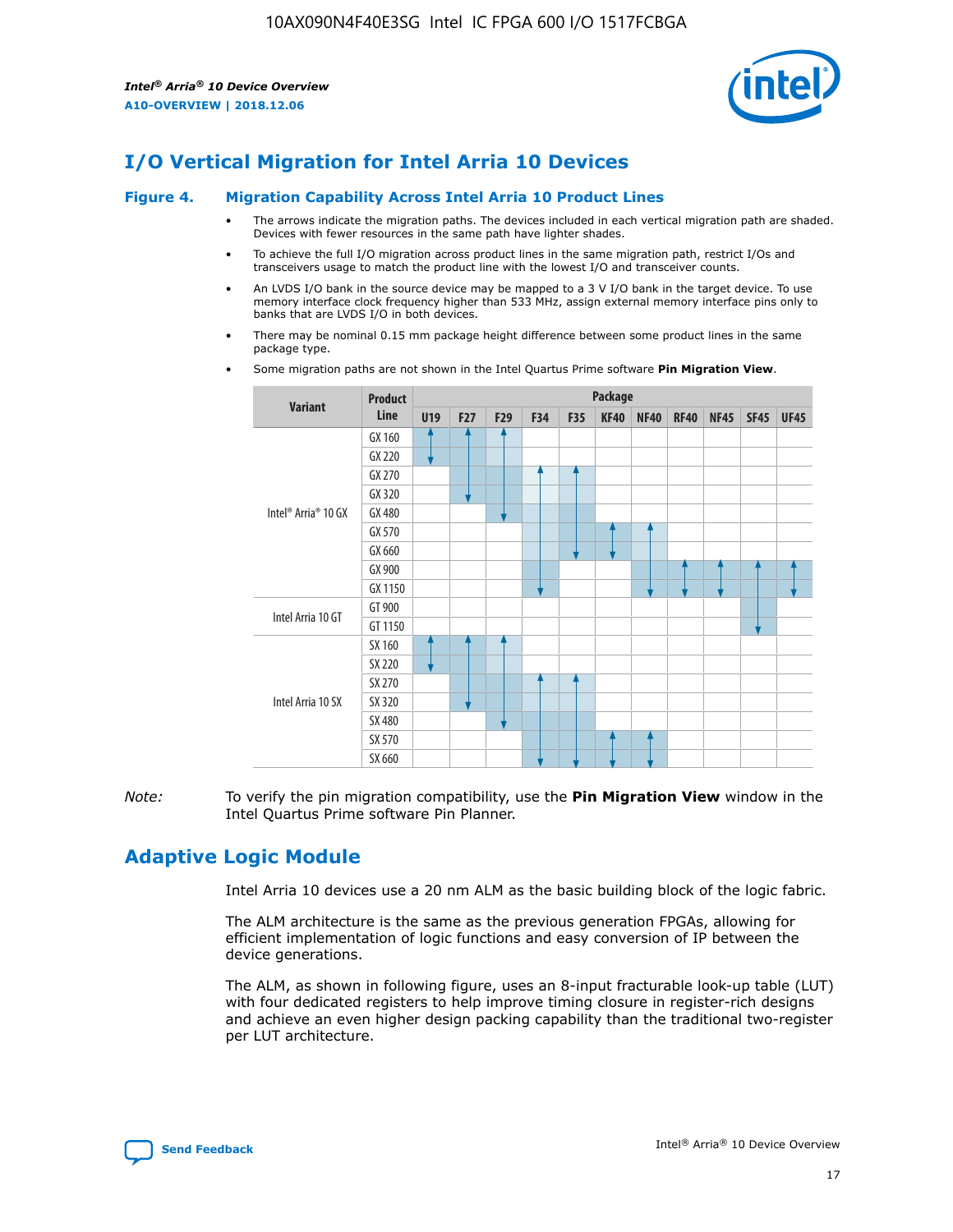

**Figure 5. ALM for Intel Arria 10 Devices**



The Intel Quartus Prime software optimizes your design according to the ALM logic structure and automatically maps legacy designs into the Intel Arria 10 ALM architecture.

# **Variable-Precision DSP Block**

The Intel Arria 10 variable precision DSP blocks support fixed-point arithmetic and floating-point arithmetic.

Features for fixed-point arithmetic:

- High-performance, power-optimized, and fully registered multiplication operations
- 18-bit and 27-bit word lengths
- Two 18 x 19 multipliers or one 27 x 27 multiplier per DSP block
- Built-in addition, subtraction, and 64-bit double accumulation register to combine multiplication results
- Cascading 19-bit or 27-bit when pre-adder is disabled and cascading 18-bit when pre-adder is used to form the tap-delay line for filtering applications
- Cascading 64-bit output bus to propagate output results from one block to the next block without external logic support
- Hard pre-adder supported in 19-bit and 27-bit modes for symmetric filters
- Internal coefficient register bank in both 18-bit and 27-bit modes for filter implementation
- 18-bit and 27-bit systolic finite impulse response (FIR) filters with distributed output adder
- Biased rounding support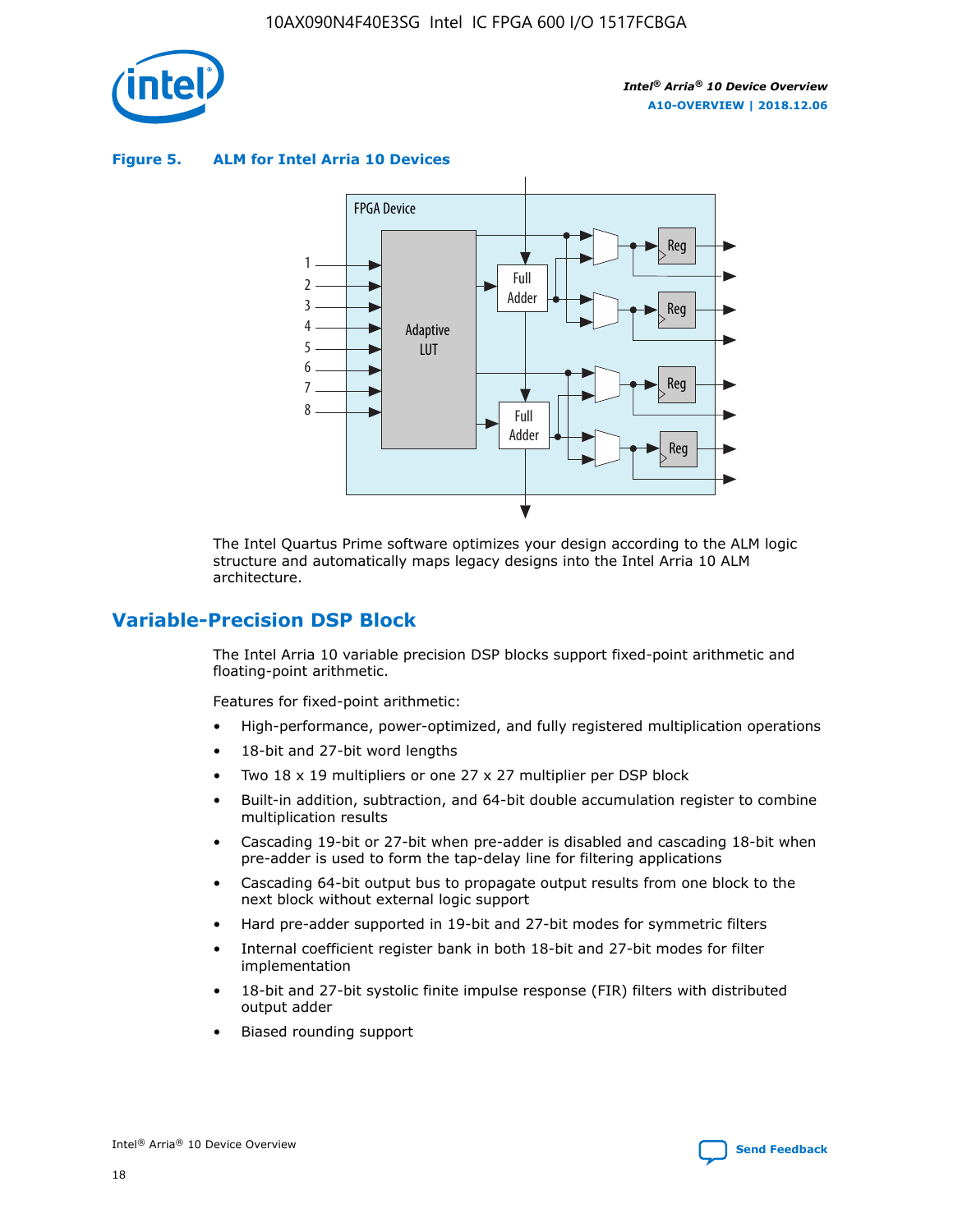

Features for floating-point arithmetic:

- A completely hardened architecture that supports multiplication, addition, subtraction, multiply-add, and multiply-subtract
- Multiplication with accumulation capability and a dynamic accumulator reset control
- Multiplication with cascade summation capability
- Multiplication with cascade subtraction capability
- Complex multiplication
- Direct vector dot product
- Systolic FIR filter

#### **Table 15. Variable-Precision DSP Block Configurations for Intel Arria 10 Devices**

| <b>Usage Example</b>                                       | <b>Multiplier Size (Bit)</b>    | <b>DSP Block Resources</b> |
|------------------------------------------------------------|---------------------------------|----------------------------|
| Medium precision fixed point                               | Two 18 x 19                     |                            |
| High precision fixed or Single precision<br>floating point | One 27 x 27                     |                            |
| Fixed point FFTs                                           | One 19 x 36 with external adder |                            |
| Very high precision fixed point                            | One 36 x 36 with external adder |                            |
| Double precision floating point                            | One 54 x 54 with external adder | 4                          |

#### **Table 16. Resources for Fixed-Point Arithmetic in Intel Arria 10 Devices**

The table lists the variable-precision DSP resources by bit precision for each Intel Arria 10 device.

| <b>Variant</b>  | <b>Product Line</b> | Variable-<br>precision<br><b>DSP Block</b> | <b>Independent Input and Output</b><br><b>Multiplications Operator</b> |                                     | 18 x 19<br><b>Multiplier</b><br><b>Adder Sum</b> | $18 \times 18$<br><b>Multiplier</b><br><b>Adder</b> |
|-----------------|---------------------|--------------------------------------------|------------------------------------------------------------------------|-------------------------------------|--------------------------------------------------|-----------------------------------------------------|
|                 |                     |                                            | 18 x 19<br><b>Multiplier</b>                                           | $27 \times 27$<br><b>Multiplier</b> | <b>Mode</b>                                      | <b>Summed with</b><br>36 bit Input                  |
| AIntel Arria 10 | GX 160              | 156                                        | 312                                                                    | 156                                 | 156                                              | 156                                                 |
| GX              | GX 220              | 192                                        | 384                                                                    | 192                                 | 192                                              | 192                                                 |
|                 | GX 270              | 830                                        | 1,660                                                                  | 830                                 | 830                                              | 830                                                 |
|                 | GX 320              | 984                                        | 1,968                                                                  | 984                                 | 984                                              | 984                                                 |
|                 | GX 480              | 1,368                                      | 2,736                                                                  | 1,368                               | 1,368                                            | 1,368                                               |
|                 | GX 570              | 1,523                                      | 3,046                                                                  | 1,523                               | 1,523                                            | 1,523                                               |
|                 | GX 660              | 1,687                                      | 3,374                                                                  | 1,687                               | 1,687                                            | 1,687                                               |
|                 | GX 900              | 1,518                                      | 3,036                                                                  | 1,518                               | 1,518                                            | 1,518                                               |
|                 | GX 1150             | 1,518                                      | 3,036                                                                  | 1,518                               | 1,518                                            | 1,518                                               |
| Intel Arria 10  | GT 900              | 1,518                                      | 3,036                                                                  | 1,518                               | 1,518                                            | 1,518                                               |
| GT              | GT 1150             | 1,518                                      | 3,036                                                                  | 1,518                               | 1,518                                            | 1,518                                               |
| Intel Arria 10  | SX 160              | 156                                        | 312                                                                    | 156                                 | 156                                              | 156                                                 |
| <b>SX</b>       | SX 220              | 192                                        | 384                                                                    | 192                                 | 192                                              | 192                                                 |
|                 | SX 270              | 830                                        | 1,660                                                                  | 830                                 | 830                                              | 830                                                 |
|                 |                     |                                            |                                                                        |                                     |                                                  | continued                                           |

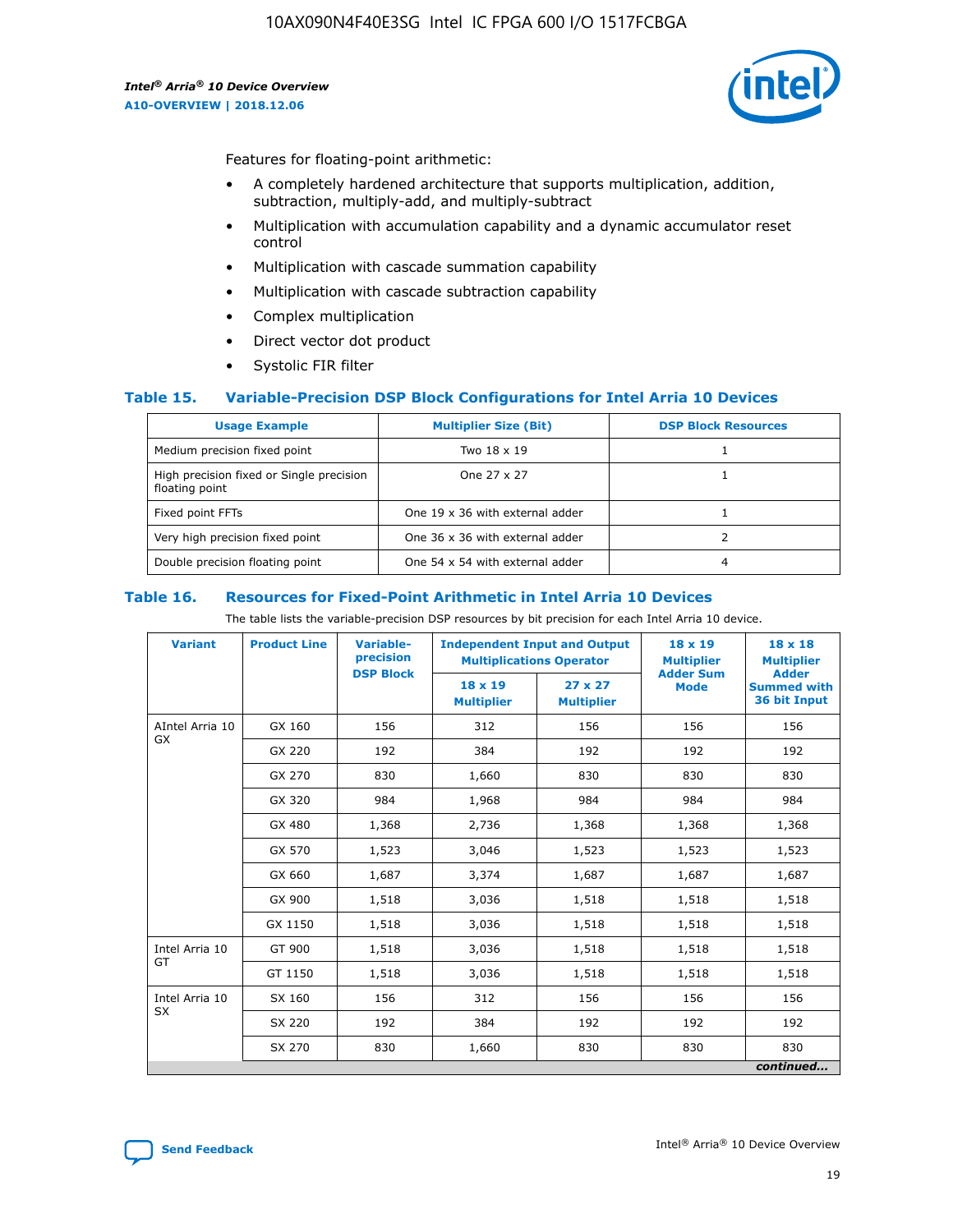

| <b>Variant</b> | <b>Product Line</b> | <b>Variable-</b><br>precision<br><b>DSP Block</b> | <b>Independent Input and Output</b><br><b>Multiplications Operator</b> |                                     | $18 \times 19$<br><b>Multiplier</b><br><b>Adder Sum</b> | $18 \times 18$<br><b>Multiplier</b><br><b>Adder</b> |  |
|----------------|---------------------|---------------------------------------------------|------------------------------------------------------------------------|-------------------------------------|---------------------------------------------------------|-----------------------------------------------------|--|
|                |                     |                                                   | $18 \times 19$<br><b>Multiplier</b>                                    | $27 \times 27$<br><b>Multiplier</b> | <b>Mode</b>                                             | <b>Summed with</b><br>36 bit Input                  |  |
|                | SX 320              | 984                                               | 1,968                                                                  | 984                                 | 984                                                     | 984                                                 |  |
|                | SX 480              | 1,368                                             | 2,736                                                                  | 1,368                               | 1,368                                                   | 1,368                                               |  |
|                | SX 570              | 1,523                                             | 3,046                                                                  | 1,523                               | 1,523                                                   | 1,523                                               |  |
|                | SX 660              | 1,687                                             | 3,374                                                                  | 1,687                               | 1,687                                                   | 1,687                                               |  |

# **Table 17. Resources for Floating-Point Arithmetic in Intel Arria 10 Devices**

The table lists the variable-precision DSP resources by bit precision for each Intel Arria 10 device.

| <b>Variant</b> | <b>Product Line</b> | <b>Variable-</b><br>precision<br><b>DSP Block</b> | <b>Single</b><br><b>Precision</b><br><b>Floating-Point</b><br><b>Multiplication</b><br><b>Mode</b> | <b>Single-Precision</b><br><b>Floating-Point</b><br><b>Adder Mode</b> | Single-<br><b>Precision</b><br><b>Floating-Point</b><br><b>Multiply</b><br><b>Accumulate</b><br><b>Mode</b> | <b>Peak</b><br><b>Giga Floating-</b><br><b>Point</b><br><b>Operations</b><br>per Second<br>(GFLOPs) |
|----------------|---------------------|---------------------------------------------------|----------------------------------------------------------------------------------------------------|-----------------------------------------------------------------------|-------------------------------------------------------------------------------------------------------------|-----------------------------------------------------------------------------------------------------|
| Intel Arria 10 | GX 160              | 156                                               | 156                                                                                                | 156                                                                   | 156                                                                                                         | 140                                                                                                 |
| GX             | GX 220              | 192                                               | 192                                                                                                | 192                                                                   | 192                                                                                                         | 173                                                                                                 |
|                | GX 270              | 830                                               | 830                                                                                                | 830                                                                   | 830                                                                                                         | 747                                                                                                 |
|                | GX 320              | 984                                               | 984                                                                                                | 984                                                                   | 984                                                                                                         | 886                                                                                                 |
|                | GX 480              | 1,369                                             | 1,368                                                                                              | 1,368                                                                 | 1,368                                                                                                       | 1,231                                                                                               |
|                | GX 570              | 1,523                                             | 1,523                                                                                              | 1,523                                                                 | 1,523                                                                                                       | 1,371                                                                                               |
|                | GX 660              | 1,687                                             | 1,687                                                                                              | 1,687                                                                 | 1,687                                                                                                       | 1,518                                                                                               |
|                | GX 900              | 1,518                                             | 1,518                                                                                              | 1,518                                                                 | 1,518                                                                                                       | 1,366                                                                                               |
|                | GX 1150             | 1,518                                             | 1,518                                                                                              | 1,518                                                                 | 1,518                                                                                                       | 1,366                                                                                               |
| Intel Arria 10 | GT 900              | 1,518                                             | 1,518                                                                                              | 1,518                                                                 | 1,518                                                                                                       | 1,366                                                                                               |
| GT             | GT 1150             | 1,518                                             | 1,518                                                                                              | 1,518                                                                 | 1,518                                                                                                       | 1,366                                                                                               |
| Intel Arria 10 | SX 160              | 156                                               | 156                                                                                                | 156                                                                   | 156                                                                                                         | 140                                                                                                 |
| <b>SX</b>      | SX 220              | 192                                               | 192                                                                                                | 192                                                                   | 192                                                                                                         | 173                                                                                                 |
|                | SX 270              | 830                                               | 830                                                                                                | 830                                                                   | 830                                                                                                         | 747                                                                                                 |
|                | SX 320              | 984                                               | 984                                                                                                | 984                                                                   | 984                                                                                                         | 886                                                                                                 |
|                | SX 480              | 1,369                                             | 1,368                                                                                              | 1,368                                                                 | 1,368                                                                                                       | 1,231                                                                                               |
|                | SX 570              | 1,523                                             | 1,523                                                                                              | 1,523                                                                 | 1,523                                                                                                       | 1,371                                                                                               |
|                | SX 660              | 1,687                                             | 1,687                                                                                              | 1,687                                                                 | 1,687                                                                                                       | 1,518                                                                                               |

# **Embedded Memory Blocks**

The embedded memory blocks in the devices are flexible and designed to provide an optimal amount of small- and large-sized memory arrays to fit your design requirements.

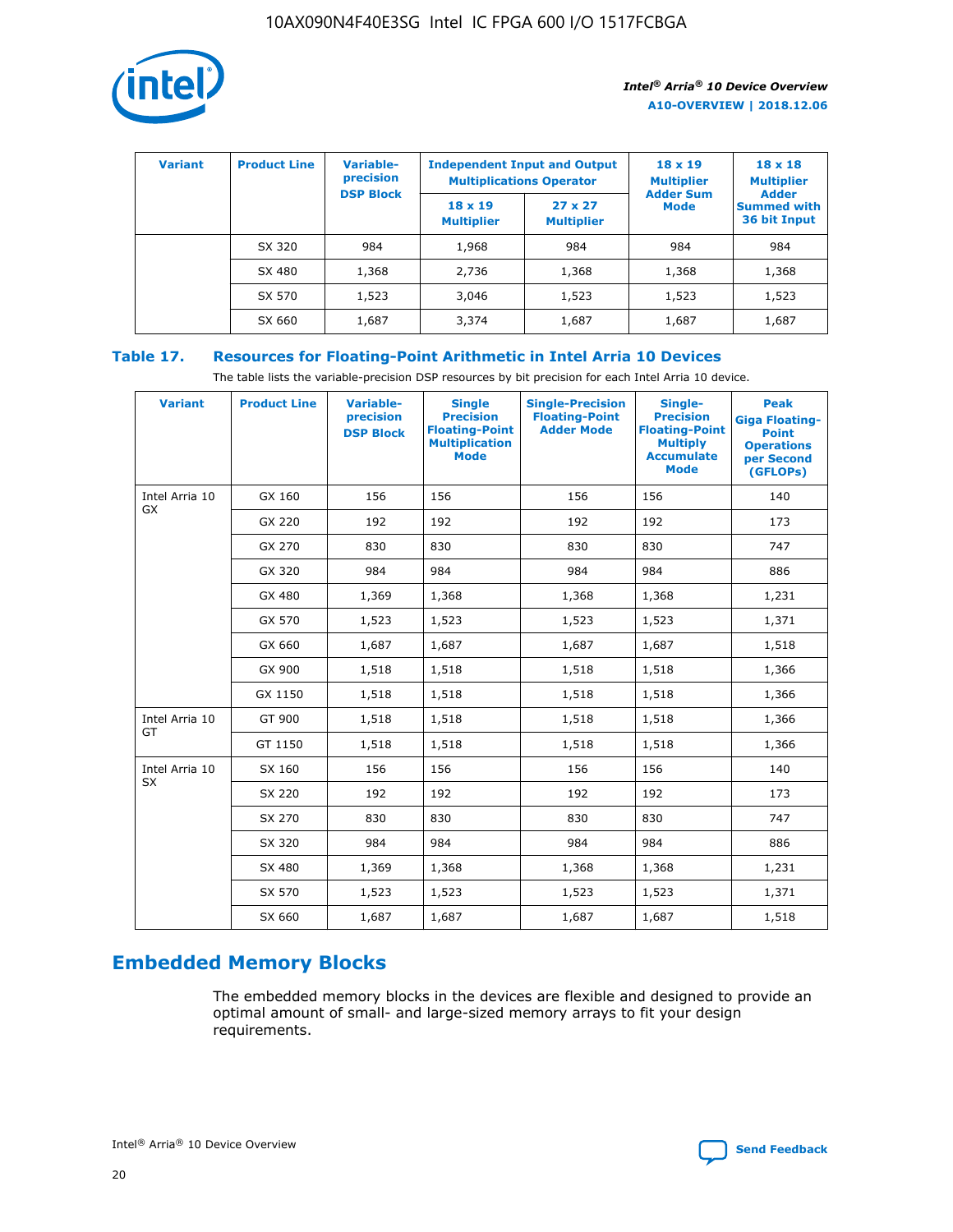

# **Types of Embedded Memory**

The Intel Arria 10 devices contain two types of memory blocks:

- 20 Kb M20K blocks—blocks of dedicated memory resources. The M20K blocks are ideal for larger memory arrays while still providing a large number of independent ports.
- 640 bit memory logic array blocks (MLABs)—enhanced memory blocks that are configured from dual-purpose logic array blocks (LABs). The MLABs are ideal for wide and shallow memory arrays. The MLABs are optimized for implementation of shift registers for digital signal processing (DSP) applications, wide and shallow FIFO buffers, and filter delay lines. Each MLAB is made up of ten adaptive logic modules (ALMs). In the Intel Arria 10 devices, you can configure these ALMs as ten 32 x 2 blocks, giving you one 32 x 20 simple dual-port SRAM block per MLAB.

# **Embedded Memory Capacity in Intel Arria 10 Devices**

|                   | <b>Product</b> | <b>M20K</b>  |                     | <b>MLAB</b>  |                     | <b>Total RAM Bit</b> |
|-------------------|----------------|--------------|---------------------|--------------|---------------------|----------------------|
| <b>Variant</b>    | <b>Line</b>    | <b>Block</b> | <b>RAM Bit (Kb)</b> | <b>Block</b> | <b>RAM Bit (Kb)</b> | (Kb)                 |
| Intel Arria 10 GX | GX 160         | 440          | 8,800               | 1,680        | 1,050               | 9,850                |
|                   | GX 220         | 587          | 11,740              | 2,703        | 1,690               | 13,430               |
|                   | GX 270         | 750          | 15,000              | 3,922        | 2,452               | 17,452               |
|                   | GX 320         | 891          | 17,820              | 4,363        | 2,727               | 20,547               |
|                   | GX 480         | 1,431        | 28,620              | 6,662        | 4,164               | 32,784               |
|                   | GX 570         | 1,800        | 36,000              | 8,153        | 5,096               | 41,096               |
|                   | GX 660         | 2,131        | 42,620              | 9,260        | 5,788               | 48,408               |
|                   | GX 900         | 2,423        | 48,460              | 15,017       | 9,386               | 57,846               |
|                   | GX 1150        | 2,713        | 54,260              | 20,774       | 12,984              | 67,244               |
| Intel Arria 10 GT | GT 900         | 2,423        | 48,460              | 15,017       | 9,386               | 57,846               |
|                   | GT 1150        | 2,713        | 54,260              | 20,774       | 12,984              | 67,244               |
| Intel Arria 10 SX | SX 160         | 440          | 8,800               | 1,680        | 1,050               | 9,850                |
|                   | SX 220         | 587          | 11,740              | 2,703        | 1,690               | 13,430               |
|                   | SX 270         | 750          | 15,000              | 3,922        | 2,452               | 17,452               |
|                   | SX 320         | 891          | 17,820              | 4,363        | 2,727               | 20,547               |
|                   | SX 480         | 1,431        | 28,620              | 6,662        | 4,164               | 32,784               |
|                   | SX 570         | 1,800        | 36,000              | 8,153        | 5,096               | 41,096               |
|                   | SX 660         | 2,131        | 42,620              | 9,260        | 5,788               | 48,408               |

#### **Table 18. Embedded Memory Capacity and Distribution in Intel Arria 10 Devices**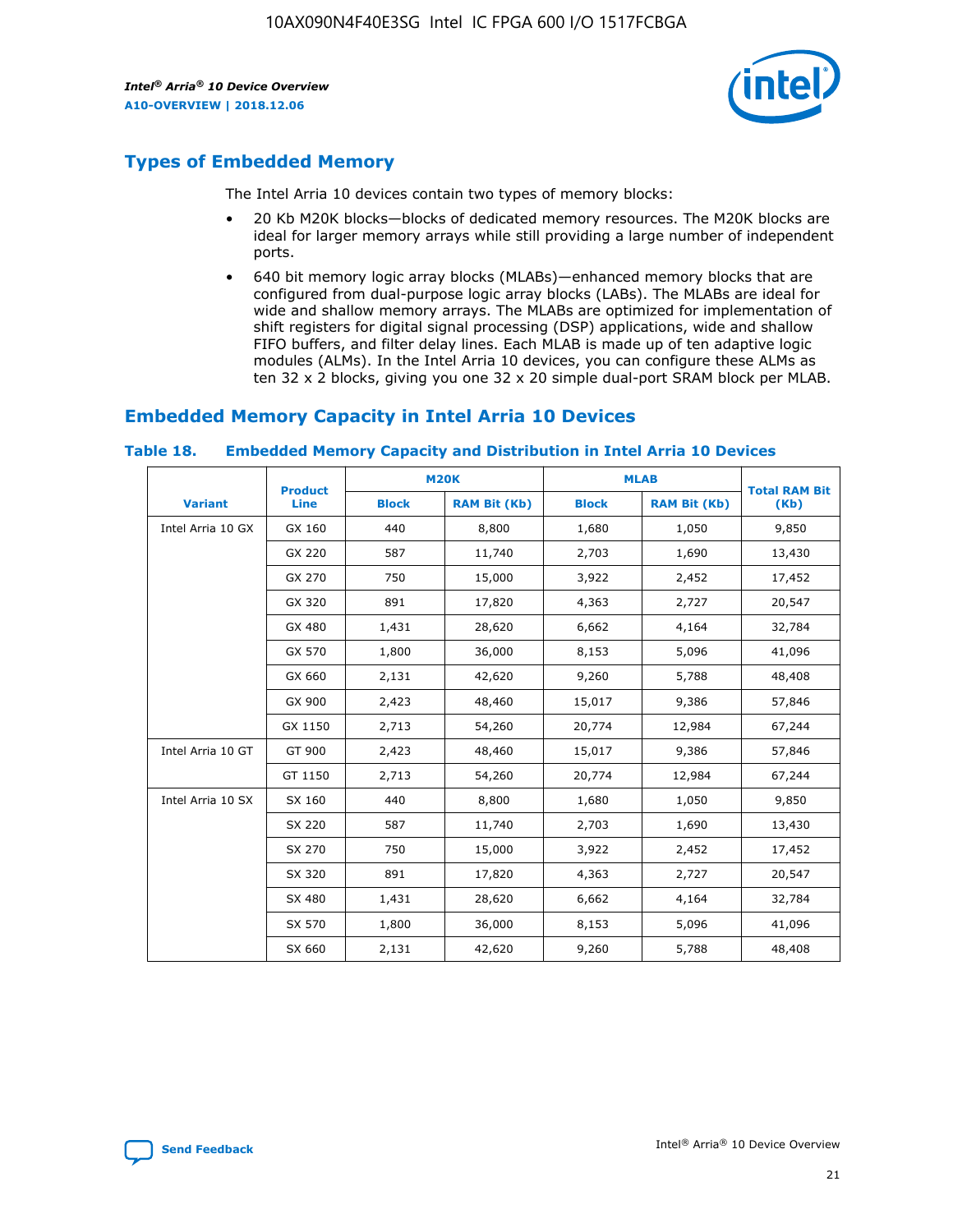

# **Embedded Memory Configurations for Single-port Mode**

#### **Table 19. Single-port Embedded Memory Configurations for Intel Arria 10 Devices**

This table lists the maximum configurations supported for single-port RAM and ROM modes.

| <b>Memory Block</b> | Depth (bits) | <b>Programmable Width</b> |
|---------------------|--------------|---------------------------|
| MLAB                | 32           | x16, x18, or x20          |
|                     | 64(10)       | x8, x9, x10               |
| M20K                | 512          | x40, x32                  |
|                     | 1K           | x20, x16                  |
|                     | 2K           | x10, x8                   |
|                     | 4K           | x5, x4                    |
|                     | 8K           | x2                        |
|                     | 16K          | x1                        |

# **Clock Networks and PLL Clock Sources**

The clock network architecture is based on Intel's global, regional, and peripheral clock structure. This clock structure is supported by dedicated clock input pins, fractional clock synthesis PLLs, and integer I/O PLLs.

# **Clock Networks**

The Intel Arria 10 core clock networks are capable of up to 800 MHz fabric operation across the full industrial temperature range. For the external memory interface, the clock network supports the hard memory controller with speeds up to 2,400 Mbps in a quarter-rate transfer.

To reduce power consumption, the Intel Quartus Prime software identifies all unused sections of the clock network and powers them down.

# **Fractional Synthesis and I/O PLLs**

Intel Arria 10 devices contain up to 32 fractional synthesis PLLs and up to 16 I/O PLLs that are available for both specific and general purpose uses in the core:

- Fractional synthesis PLLs—located in the column adjacent to the transceiver blocks
- I/O PLLs—located in each bank of the 48 I/Os

## **Fractional Synthesis PLLs**

You can use the fractional synthesis PLLs to:

- Reduce the number of oscillators that are required on your board
- Reduce the number of clock pins that are used in the device by synthesizing multiple clock frequencies from a single reference clock source

<sup>(10)</sup> Supported through software emulation and consumes additional MLAB blocks.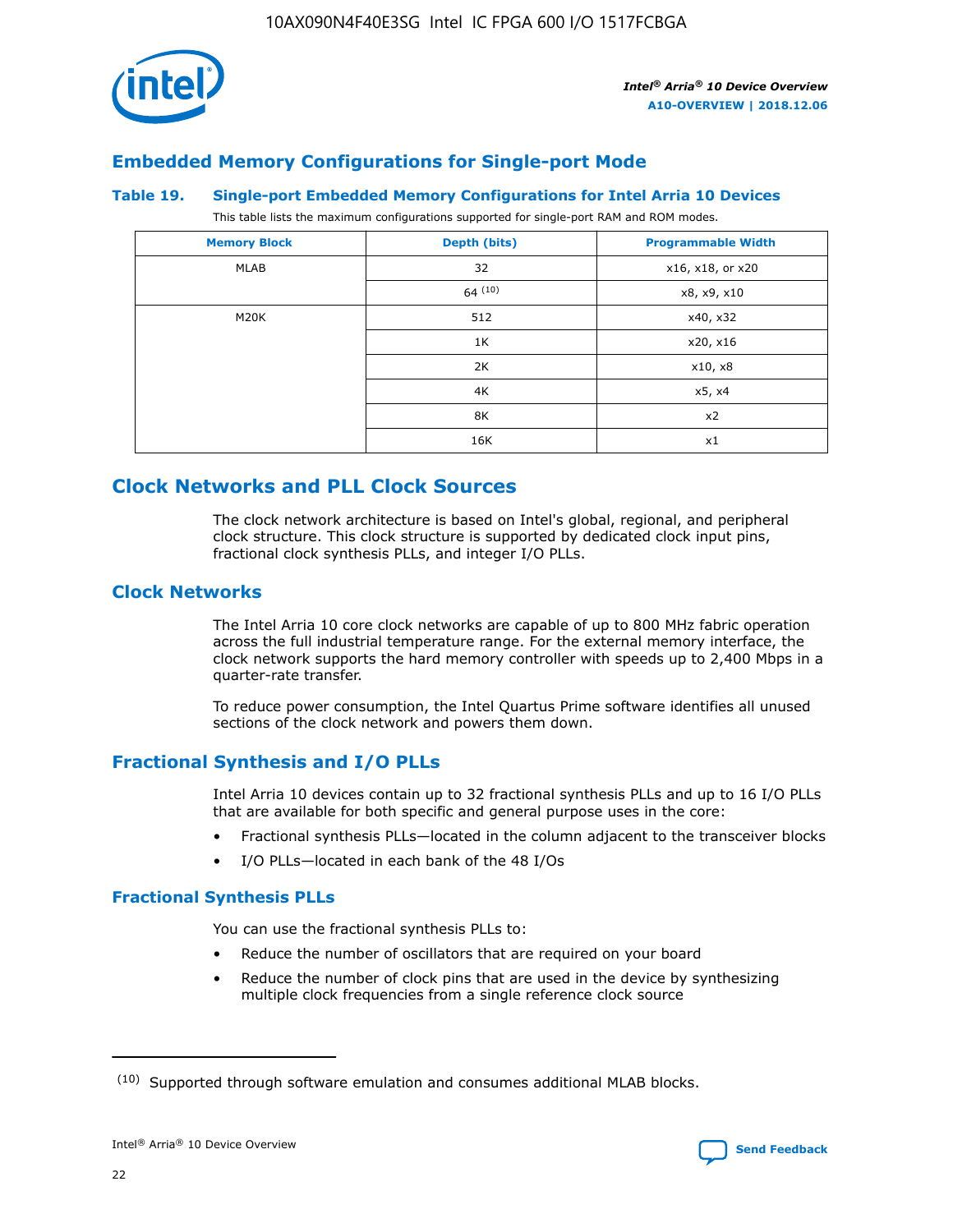

The fractional synthesis PLLs support the following features:

- Reference clock frequency synthesis for transceiver CMU and Advanced Transmit (ATX) PLLs
- Clock network delay compensation
- Zero-delay buffering
- Direct transmit clocking for transceivers
- Independently configurable into two modes:
	- Conventional integer mode equivalent to the general purpose PLL
	- Enhanced fractional mode with third order delta-sigma modulation
- PLL cascading

## **I/O PLLs**

The integer mode I/O PLLs are located in each bank of 48 I/Os. You can use the I/O PLLs to simplify the design of external memory and high-speed LVDS interfaces.

In each I/O bank, the I/O PLLs are adjacent to the hard memory controllers and LVDS SERDES. Because these PLLs are tightly coupled with the I/Os that need to use them, it makes it easier to close timing.

You can use the I/O PLLs for general purpose applications in the core such as clock network delay compensation and zero-delay buffering.

Intel Arria 10 devices support PLL-to-PLL cascading.

# **FPGA General Purpose I/O**

Intel Arria 10 devices offer highly configurable GPIOs. Each I/O bank contains 48 general purpose I/Os and a high-efficiency hard memory controller.

The following list describes the features of the GPIOs:

- Consist of 3 V I/Os for high-voltage application and LVDS I/Os for differential signaling
	- Up to two 3 V I/O banks, available in some devices, that support up to 3 V I/O standards
	- LVDS I/O banks that support up to 1.8 V I/O standards
- Support a wide range of single-ended and differential I/O interfaces
- LVDS speeds up to 1.6 Gbps
- Each LVDS pair of pins has differential input and output buffers, allowing you to configure the LVDS direction for each pair.
- Programmable bus hold and weak pull-up
- Programmable differential output voltage  $(V_{OD})$  and programmable pre-emphasis

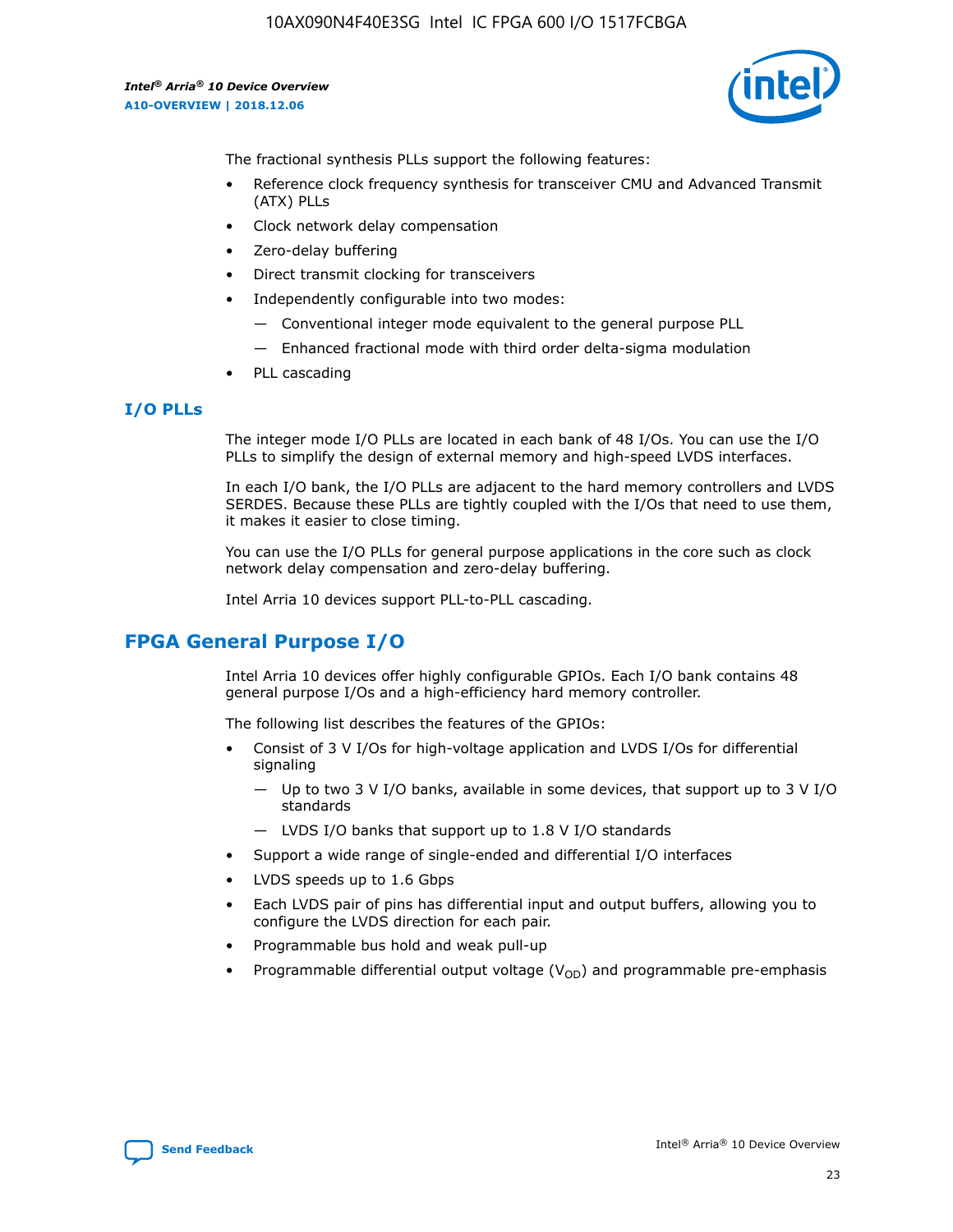

- Series (R<sub>S</sub>) and parallel (R<sub>T</sub>) on-chip termination (OCT) for all I/O banks with OCT calibration to limit the termination impedance variation
- On-chip dynamic termination that has the ability to swap between series and parallel termination, depending on whether there is read or write on a common bus for signal integrity
- Easy timing closure support using the hard read FIFO in the input register path, and delay-locked loop (DLL) delay chain with fine and coarse architecture

# **External Memory Interface**

Intel Arria 10 devices offer massive external memory bandwidth, with up to seven 32 bit DDR4 memory interfaces running at up to 2,400 Mbps. This bandwidth provides additional ease of design, lower power, and resource efficiencies of hardened highperformance memory controllers.

The memory interface within Intel Arria 10 FPGAs and SoCs delivers the highest performance and ease of use. You can configure up to a maximum width of 144 bits when using the hard or soft memory controllers. If required, you can bypass the hard memory controller and use a soft controller implemented in the user logic.

Each I/O contains a hardened DDR read/write path (PHY) capable of performing key memory interface functionality such as read/write leveling, FIFO buffering to lower latency and improve margin, timing calibration, and on-chip termination.

The timing calibration is aided by the inclusion of hard microcontrollers based on Intel's Nios® II technology, specifically tailored to control the calibration of multiple memory interfaces. This calibration allows the Intel Arria 10 device to compensate for any changes in process, voltage, or temperature either within the Intel Arria 10 device itself, or within the external memory device. The advanced calibration algorithms ensure maximum bandwidth and robust timing margin across all operating conditions.

In addition to parallel memory interfaces, Intel Arria 10 devices support serial memory technologies such as the Hybrid Memory Cube (HMC). The HMC is supported by the Intel Arria 10 high-speed serial transceivers which connect up to four HMC links, with each link running at data rates up to 15 Gbps.

#### **Related Information**

#### [External Memory Interface Spec Estimator](http://www.altera.com/technology/memory/estimator/mem-emif-index.html)

Provides a parametric tool that allows you to find and compare the performance of the supported external memory interfaces in IntelFPGAs.

# **Memory Standards Supported by Intel Arria 10 Devices**

The I/Os are designed to provide high performance support for existing and emerging external memory standards.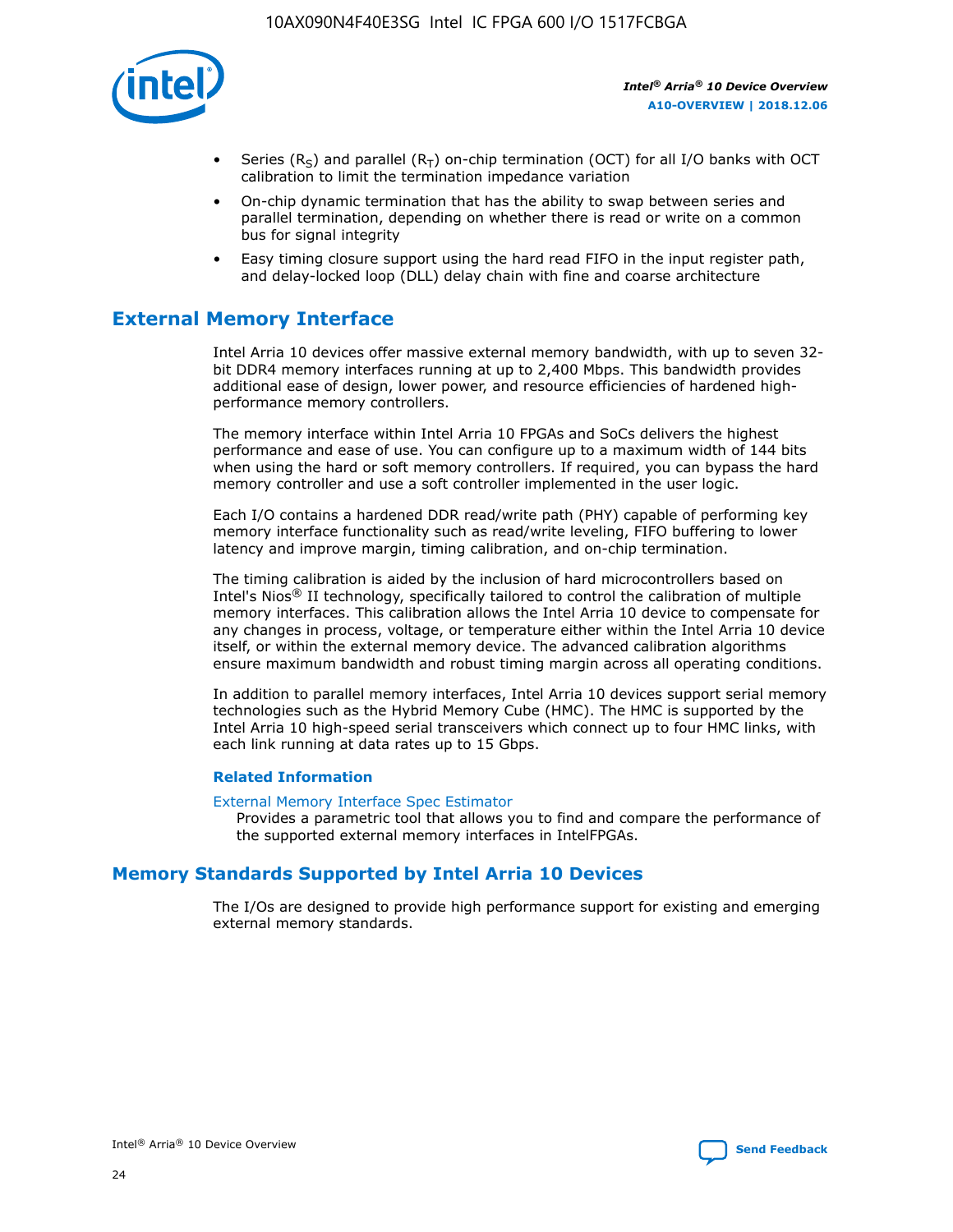

#### **Table 20. Memory Standards Supported by the Hard Memory Controller**

This table lists the overall capability of the hard memory controller. For specific details, refer to the External Memory Interface Spec Estimator and Intel Arria 10 Device Datasheet.

| <b>Memory Standard</b> | <b>Rate Support</b> | <b>Ping Pong PHY Support</b> | <b>Maximum Frequency</b><br>(MHz) |
|------------------------|---------------------|------------------------------|-----------------------------------|
| <b>DDR4 SDRAM</b>      | Quarter rate        | Yes                          | 1,067                             |
|                        |                     |                              | 1,200                             |
| DDR3 SDRAM             | Half rate           | Yes                          | 533                               |
|                        |                     |                              | 667                               |
|                        | Quarter rate        | Yes                          | 1,067                             |
|                        |                     |                              | 1,067                             |
| <b>DDR3L SDRAM</b>     | Half rate           | Yes                          | 533                               |
|                        |                     |                              | 667                               |
|                        | Quarter rate        | Yes                          | 933                               |
|                        |                     |                              | 933                               |
| LPDDR3 SDRAM           | Half rate           |                              | 533                               |
|                        | Quarter rate        |                              | 800                               |

#### **Table 21. Memory Standards Supported by the Soft Memory Controller**

| <b>Memory Standard</b>      | <b>Rate Support</b> | <b>Maximum Frequency</b><br>(MHz) |
|-----------------------------|---------------------|-----------------------------------|
| <b>RLDRAM 3 (11)</b>        | Quarter rate        | 1,200                             |
| ODR IV SRAM <sup>(11)</sup> | Quarter rate        | 1,067                             |
| <b>ODR II SRAM</b>          | Full rate           | 333                               |
|                             | Half rate           | 633                               |
| <b>ODR II+ SRAM</b>         | Full rate           | 333                               |
|                             | Half rate           | 633                               |
| <b>ODR II+ Xtreme SRAM</b>  | Full rate           | 333                               |
|                             | Half rate           | 633                               |

#### **Table 22. Memory Standards Supported by the HPS Hard Memory Controller**

The hard processor system (HPS) is available in Intel Arria 10 SoC devices only.

| <b>Memory Standard</b> | <b>Rate Support</b> | <b>Maximum Frequency</b><br>(MHz) |
|------------------------|---------------------|-----------------------------------|
| <b>DDR4 SDRAM</b>      | Half rate           | 1,200                             |
| <b>DDR3 SDRAM</b>      | Half rate           | 1,067                             |
| <b>DDR3L SDRAM</b>     | Half rate           | 933                               |

<sup>(11)</sup> Intel Arria 10 devices support this external memory interface using hard PHY with soft memory controller.

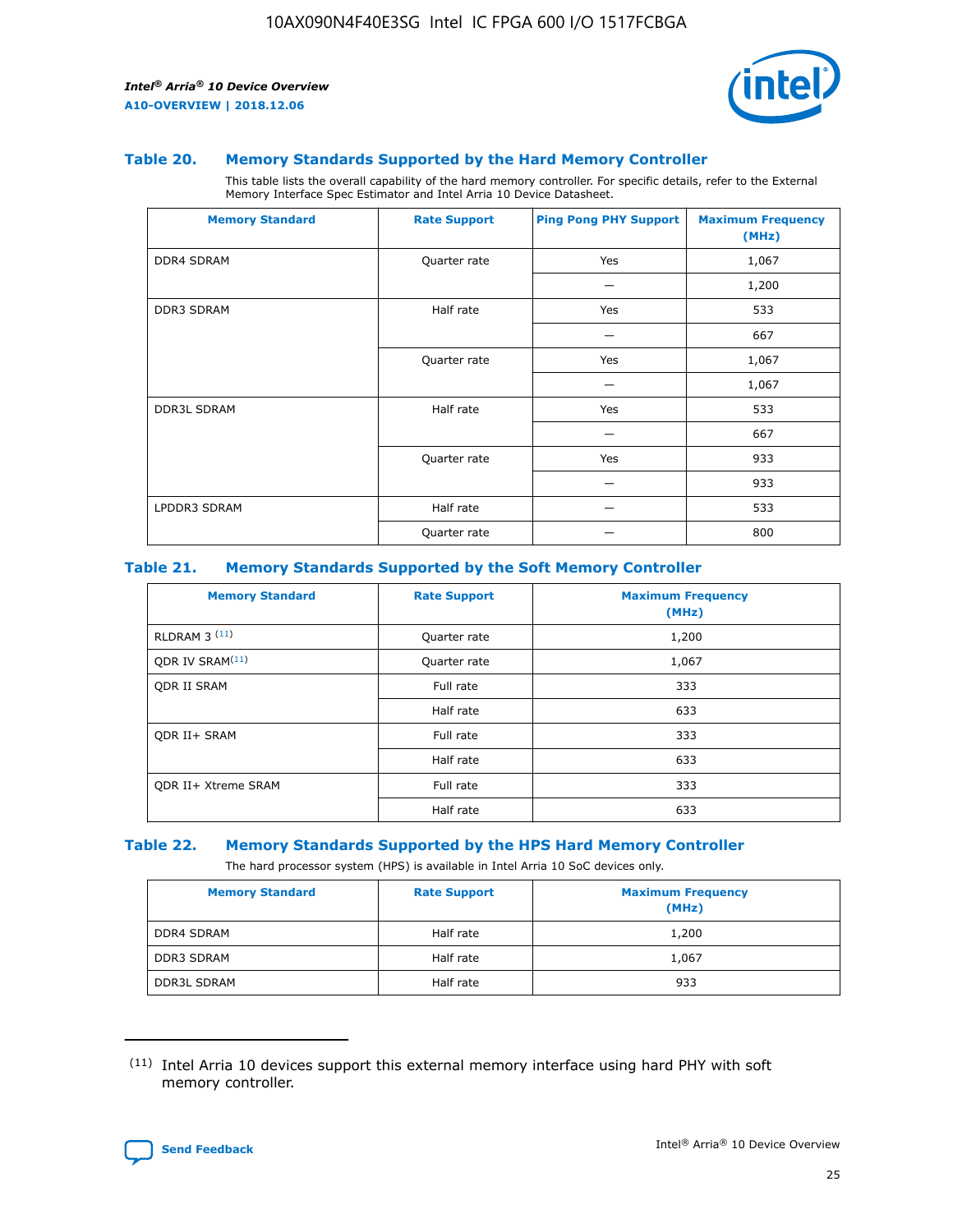

### **Related Information**

#### [Intel Arria 10 Device Datasheet](https://www.intel.com/content/www/us/en/programmable/documentation/mcn1413182292568.html#mcn1413182153340)

Lists the memory interface performance according to memory interface standards, rank or chip select configurations, and Intel Arria 10 device speed grades.

# **PCIe Gen1, Gen2, and Gen3 Hard IP**

Intel Arria 10 devices contain PCIe hard IP that is designed for performance and ease-of-use:

- Includes all layers of the PCIe stack—transaction, data link and physical layers.
- Supports PCIe Gen3, Gen2, and Gen1 Endpoint and Root Port in x1, x2, x4, or x8 lane configuration.
- Operates independently from the core logic—optional configuration via protocol (CvP) allows the PCIe link to power up and complete link training in less than 100 ms while the Intel Arria 10 device completes loading the programming file for the rest of the FPGA.
- Provides added functionality that makes it easier to support emerging features such as Single Root I/O Virtualization (SR-IOV) and optional protocol extensions.
- Provides improved end-to-end datapath protection using ECC.
- Supports FPGA configuration via protocol (CvP) using PCIe at Gen3, Gen2, or Gen1 speed.

#### **Related Information**

PCS Features on page 30

# **Enhanced PCS Hard IP for Interlaken and 10 Gbps Ethernet**

# **Interlaken Support**

The Intel Arria 10 enhanced PCS hard IP provides integrated Interlaken PCS supporting rates up to 25.8 Gbps per lane.

The Interlaken PCS is based on the proven functionality of the PCS developed for Intel's previous generation FPGAs, which demonstrated interoperability with Interlaken ASSP vendors and third-party IP suppliers. The Interlaken PCS is present in every transceiver channel in Intel Arria 10 devices.

#### **Related Information**

PCS Features on page 30

## **10 Gbps Ethernet Support**

The Intel Arria 10 enhanced PCS hard IP supports 10GBASE-R PCS compliant with IEEE 802.3 10 Gbps Ethernet (10GbE). The integrated hard IP support for 10GbE and the 10 Gbps transceivers save external PHY cost, board space, and system power.

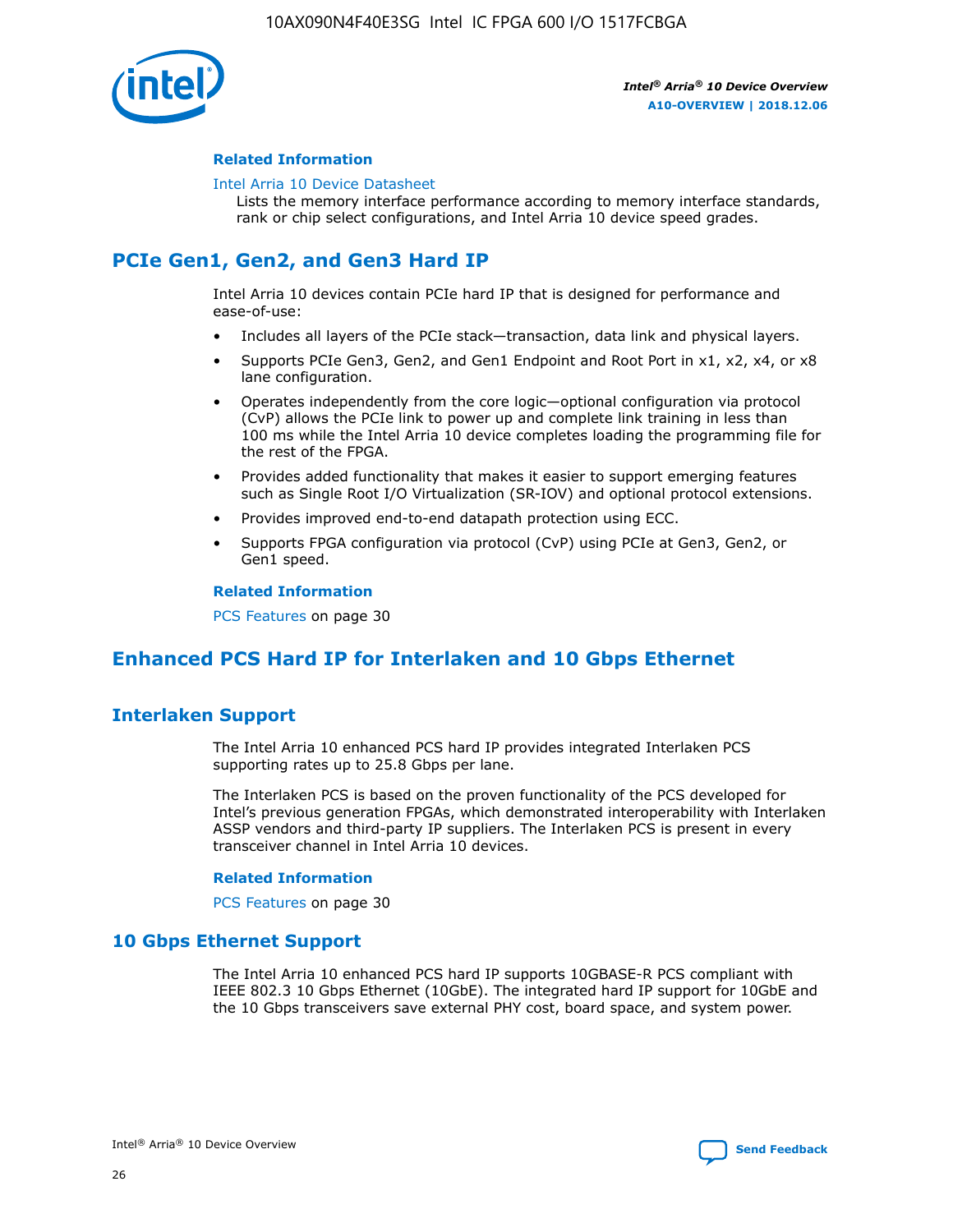

The scalable hard IP supports multiple independent 10GbE ports while using a single PLL for all the 10GBASE-R PCS instantiations, which saves on core logic resources and clock networks:

- Simplifies multiport 10GbE systems compared to XAUI interfaces that require an external XAUI-to-10G PHY.
- Incorporates Electronic Dispersion Compensation (EDC), which enables direct connection to standard 10 Gbps XFP and SFP+ pluggable optical modules.
- Supports backplane Ethernet applications and includes a hard 10GBASE-KR Forward Error Correction (FEC) circuit that you can use for 10 Gbps and 40 Gbps applications.

The 10 Gbps Ethernet PCS hard IP and 10GBASE-KR FEC are present in every transceiver channel.

#### **Related Information**

PCS Features on page 30

# **Low Power Serial Transceivers**

Intel Arria 10 FPGAs and SoCs include lowest power transceivers that deliver high bandwidth, throughput and low latency.

Intel Arria 10 devices deliver the industry's lowest power consumption per transceiver channel:

- 12.5 Gbps transceivers at as low as 242 mW
- 10 Gbps transceivers at as low as 168 mW
- 6 Gbps transceivers at as low as 117 mW

Intel Arria 10 transceivers support various data rates according to application:

- Chip-to-chip and chip-to-module applications—from 1 Gbps up to 25.8 Gbps
- Long reach and backplane applications—from 1 Gbps up to 12.5 with advanced adaptive equalization
- Critical power sensitive applications—from 1 Gbps up to 11.3 Gbps using lower power modes

The combination of 20 nm process technology and architectural advances provide the following benefits:

- Significant reduction in die area and power consumption
- Increase of up to two times in transceiver I/O density compared to previous generation devices while maintaining optimal signal integrity
- Up to 72 total transceiver channels—you can configure up to 6 of these channels to run as fast as 25.8 Gbps
- All channels feature continuous data rate support up to the maximum rated speed

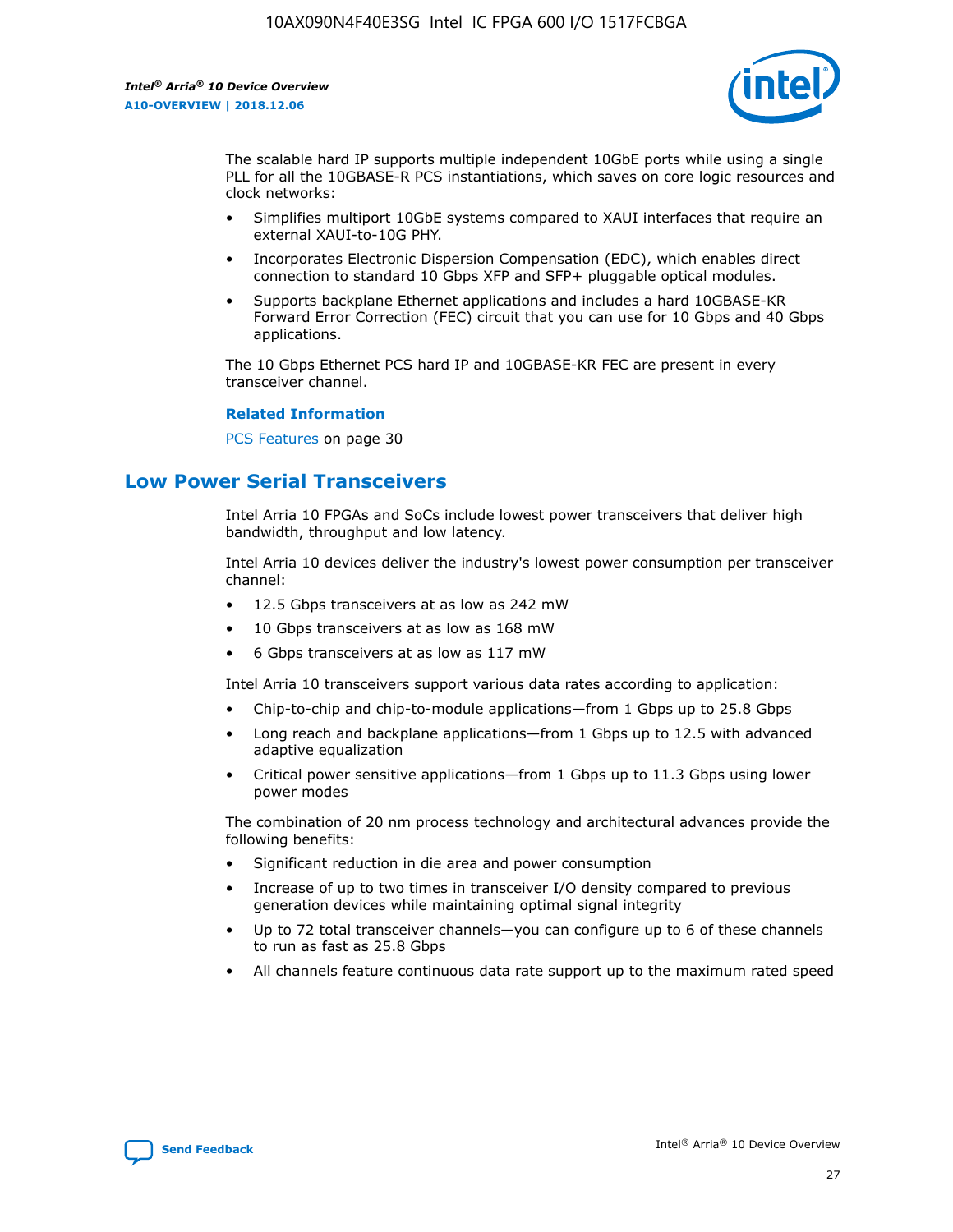

# Transceiver PMA TX/RX PCS ATX PLL Transceiver PMA TX/RX PCS fPLL Network Flexible Clock Distribution Network PCS Transceiver PMA TX/RX FPGA **Clock Distribution** Fabric PCS Transceiver PMA TX/RX ATX Flexible PLL PCS Transceiver PMA TX/RX ▲ fPLL Transceiver PMA TX/RX PCS 4

### **Figure 6. Intel Arria 10 Transceiver Block Architecture**

# **Transceiver Channels**

All transceiver channels feature a dedicated Physical Medium Attachment (PMA) and a hardened Physical Coding Sublayer (PCS).

- The PMA provides primary interfacing capabilities to physical channels.
- The PCS typically handles encoding/decoding, word alignment, and other preprocessing functions before transferring data to the FPGA core fabric.

A transceiver channel consists of a PMA and a PCS block. Most transceiver banks have 6 channels. There are some transceiver banks that contain only 3 channels.

A wide variety of bonded and non-bonded data rate configurations is possible using a highly configurable clock distribution network. Up to 80 independent transceiver data rates can be configured.

The following figures are graphical representations of top views of the silicon die, which correspond to reverse views for flip chip packages. Different Intel Arria 10 devices may have different floorplans than the ones shown in the figures.

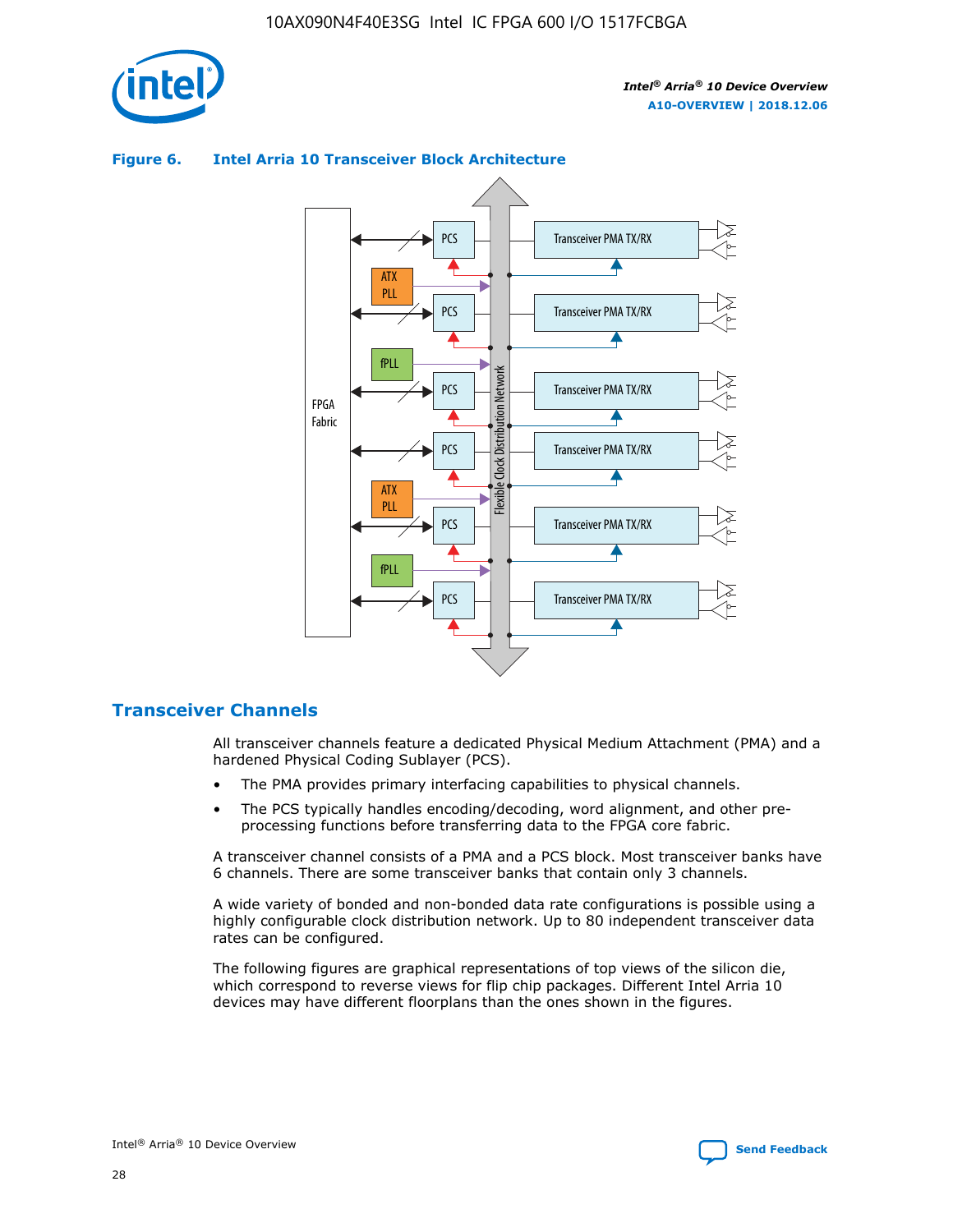

## **Figure 7. Device Chip Overview for Intel Arria 10 GX and GT Devices**



M20K Internal Memory Blocks Core Logic Fabric Transceiver Channels Hard IP Per Transceiver: Standard PCS and Enhanced PCS Hard IPs PCI Express Gen3 Hard IP Fractional PLLs M20K Internal Memory Blocks PCI Express Gen3 Hard IP Variable Precision DSP Blocks I/O PLLs Hard Memory Controllers, General-Purpose I/O Cells, LVDS Hard Processor Subsystem, Dual-Core ARM Cortex A9 M20K Internal Memory Blocks Variable Precision DSP Blocks M20K Internal Memory Blocks Core Logic Fabric I/O PLLs Hard Memory Controllers, General-Purpose I/O Cells, LVDS M20K Internal Memory Blocks Variable Precision DSP Blocks M20K Internal Memory Blocks Transceiver Channels Hard IP Per Transceiver: Standard PCS and Enhanced PCS Hard IPs PCI Express Gen3 Hard IP Fractional PLLs PCI Express Gen3 Hard IP Hard PCS Hard PCS Hard PCS Hard PCS Hard PCS Hard PCS Hard PCS Hard PCS Hard PCS Transceiver PMA Transceiver PMA Transceiver PMA Transceiver PMA Transceiver PMA Transceiver PMA Transceiver PMA Unused transceiver chann can be used as additional transceiver transmit PLLs Transceiver PMA Transceiver PMA Transceiver Clock Networks fPLL ATX (LC) **Transmit** PLL fPLL ATX (LC) Transmi PLL fPLL ATX (LC) **Transmit** PLL

## **PMA Features**

Intel Arria 10 transceivers provide exceptional signal integrity at data rates up to 25.8 Gbps. Clocking options include ultra-low jitter ATX PLLs (LC tank based), clock multiplier unit (CMU) PLLs, and fractional PLLs.

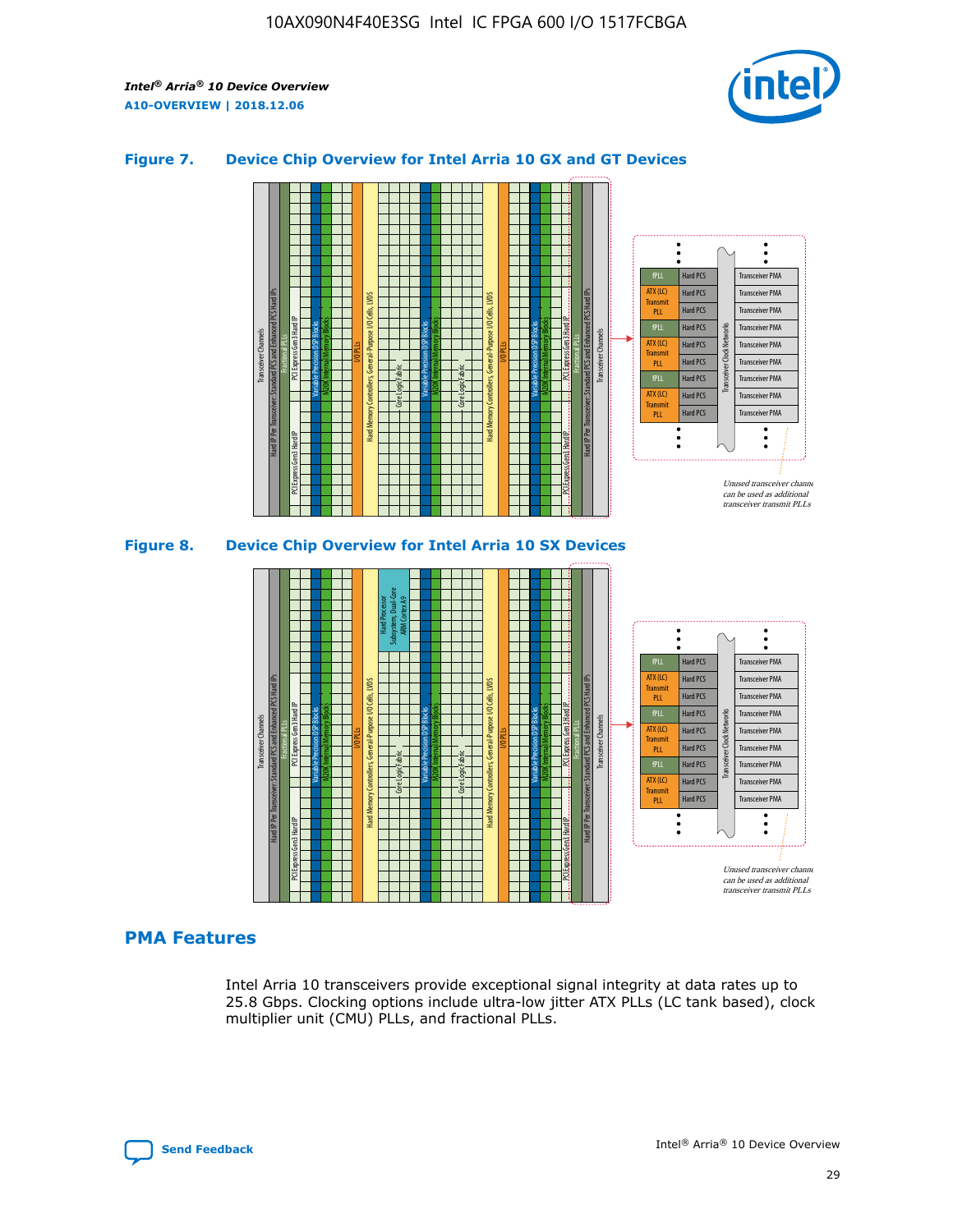

Each transceiver channel contains a channel PLL that can be used as the CMU PLL or clock data recovery (CDR) PLL. In CDR mode, the channel PLL recovers the receiver clock and data in the transceiver channel. Up to 80 independent data rates can be configured on a single Intel Arria 10 device.

## **Table 23. PMA Features of the Transceivers in Intel Arria 10 Devices**

| <b>Feature</b>                                             | <b>Capability</b>                                                                                                                                                                                                             |
|------------------------------------------------------------|-------------------------------------------------------------------------------------------------------------------------------------------------------------------------------------------------------------------------------|
| Chip-to-Chip Data Rates                                    | 1 Gbps to 17.4 Gbps (Intel Arria 10 GX devices)<br>1 Gbps to 25.8 Gbps (Intel Arria 10 GT devices)                                                                                                                            |
| Backplane Support                                          | Drive backplanes at data rates up to 12.5 Gbps                                                                                                                                                                                |
| <b>Optical Module Support</b>                              | SFP+/SFP, XFP, CXP, QSFP/QSFP28, CFP/CFP2/CFP4                                                                                                                                                                                |
| Cable Driving Support                                      | SFP+ Direct Attach, PCI Express over cable, eSATA                                                                                                                                                                             |
| Transmit Pre-Emphasis                                      | 4-tap transmit pre-emphasis and de-emphasis to compensate for system channel loss                                                                                                                                             |
| Continuous Time Linear<br>Equalizer (CTLE)                 | Dual mode, high-gain, and high-data rate, linear receive equalization to compensate for<br>system channel loss                                                                                                                |
| Decision Feedback Equalizer<br>(DFE)                       | 7-fixed and 4-floating tap DFE to equalize backplane channel loss in the presence of<br>crosstalk and noisy environments                                                                                                      |
| Variable Gain Amplifier                                    | Optimizes the signal amplitude prior to the CDR sampling and operates in fixed and<br>adaptive modes                                                                                                                          |
| Altera Digital Adaptive<br>Parametric Tuning (ADAPT)       | Fully digital adaptation engine to automatically adjust all link equalization parameters-<br>including CTLE, DFE, and variable gain amplifier blocks—that provide optimal link margin<br>without intervention from user logic |
| Precision Signal Integrity<br>Calibration Engine (PreSICE) | Hardened calibration controller to quickly calibrate all transceiver control parameters on<br>power-up, which provides the optimal signal integrity and jitter performance                                                    |
| Advanced Transmit (ATX)<br><b>PLL</b>                      | Low jitter ATX (LC tank based) PLLs with continuous tuning range to cover a wide range of<br>standard and proprietary protocols                                                                                               |
| <b>Fractional PLLs</b>                                     | On-chip fractional frequency synthesizers to replace on-board crystal oscillators and reduce<br>system cost                                                                                                                   |
| Digitally Assisted Analog<br><b>CDR</b>                    | Superior jitter tolerance with fast lock time                                                                                                                                                                                 |
| Dynamic Partial<br>Reconfiguration                         | Allows independent control of the Avalon memory-mapped interface of each transceiver<br>channel for the highest transceiver flexibility                                                                                       |
| Multiple PCS-PMA and PCS-<br>PLD interface widths          | 8-, 10-, 16-, 20-, 32-, 40-, or 64-bit interface widths for flexibility of deserialization width,<br>encoding, and reduced latency                                                                                            |

# **PCS Features**

This table summarizes the Intel Arria 10 transceiver PCS features. You can use the transceiver PCS to support a wide range of protocols ranging from 1 Gbps to 25.8 Gbps.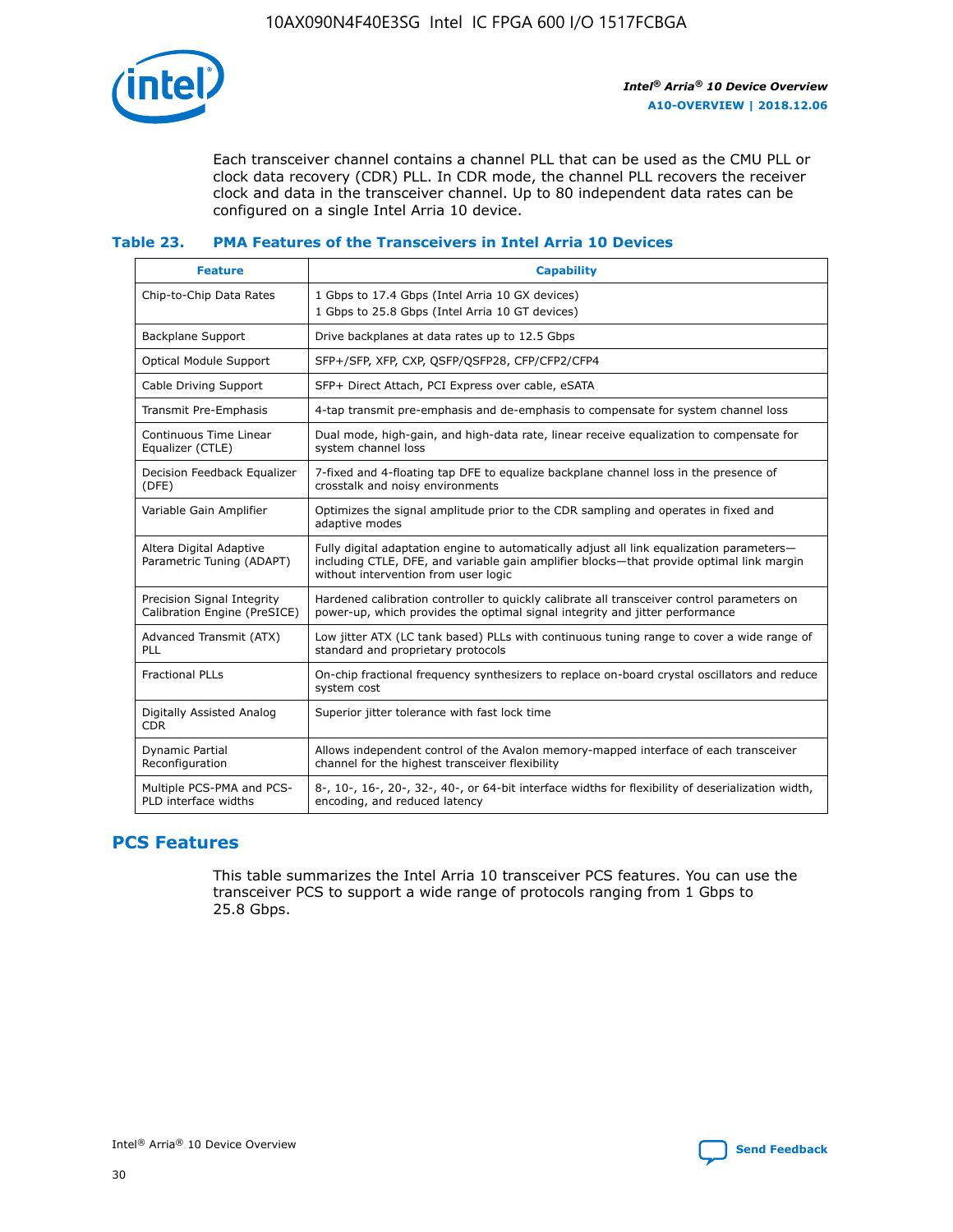

| <b>PCS</b>    | <b>Description</b>                                                                                                                                                                                                                                                                                                                                                                                             |
|---------------|----------------------------------------------------------------------------------------------------------------------------------------------------------------------------------------------------------------------------------------------------------------------------------------------------------------------------------------------------------------------------------------------------------------|
| Standard PCS  | Operates at a data rate up to 12 Gbps<br>Supports protocols such as PCI-Express, CPRI 4.2+, GigE, IEEE 1588 in Hard PCS<br>Implements other protocols using Basic/Custom (Standard PCS) transceiver<br>configuration rules.                                                                                                                                                                                    |
| Enhanced PCS  | Performs functions common to most serial data industry standards, such as word<br>alignment, encoding/decoding, and framing, before data is sent or received off-chip<br>through the PMA<br>• Handles data transfer to and from the FPGA fabric<br>Handles data transfer internally to and from the PMA<br>Provides frequency compensation<br>Performs channel bonding for multi-channel low skew applications |
| PCIe Gen3 PCS | Supports the seamless switching of Data and Clock between the Gen1, Gen2, and Gen3<br>data rates<br>Provides support for PIPE 3.0 features<br>Supports the PIPE interface with the Hard IP enabled, as well as with the Hard IP<br>bypassed                                                                                                                                                                    |

#### **Related Information**

- PCIe Gen1, Gen2, and Gen3 Hard IP on page 26
- Interlaken Support on page 26
- 10 Gbps Ethernet Support on page 26

# **PCS Protocol Support**

This table lists some of the protocols supported by the Intel Arria 10 transceiver PCS. For more information about the blocks in the transmitter and receiver data paths, refer to the related information.

| <b>Protocol</b>                                 | <b>Data Rate</b><br>(Gbps) | <b>Transceiver IP</b>       | <b>PCS Support</b>                      |
|-------------------------------------------------|----------------------------|-----------------------------|-----------------------------------------|
| PCIe Gen3 x1, x2, x4, x8                        | 8.0                        | Native PHY (PIPE)           | Standard PCS and PCIe<br>Gen3 PCS       |
| PCIe Gen2 x1, x2, x4, x8                        | 5.0                        | Native PHY (PIPE)           | <b>Standard PCS</b>                     |
| PCIe Gen1 x1, x2, x4, x8                        | 2.5                        | Native PHY (PIPE)           | Standard PCS                            |
| 1000BASE-X Gigabit Ethernet                     | 1.25                       | Native PHY                  | <b>Standard PCS</b>                     |
| 1000BASE-X Gigabit Ethernet with<br>IEEE 1588v2 | 1.25                       | Native PHY                  | Standard PCS                            |
| 10GBASE-R                                       | 10.3125                    | Native PHY                  | <b>Enhanced PCS</b>                     |
| 10GBASE-R with IEEE 1588v2                      | 10.3125                    | Native PHY                  | <b>Enhanced PCS</b>                     |
| 10GBASE-R with KR FEC                           | 10.3125                    | Native PHY                  | <b>Enhanced PCS</b>                     |
| 10GBASE-KR and 1000BASE-X                       | 10.3125                    | 1G/10GbE and 10GBASE-KR PHY | Standard PCS and<br><b>Enhanced PCS</b> |
| Interlaken (CEI-6G/11G)                         | 3.125 to 17.4              | Native PHY                  | <b>Enhanced PCS</b>                     |
| SFI-S/SFI-5.2                                   | 11.2                       | Native PHY                  | <b>Enhanced PCS</b>                     |
| $10G$ SDI                                       | 10.692                     | Native PHY                  | <b>Enhanced PCS</b>                     |
|                                                 |                            |                             | continued                               |

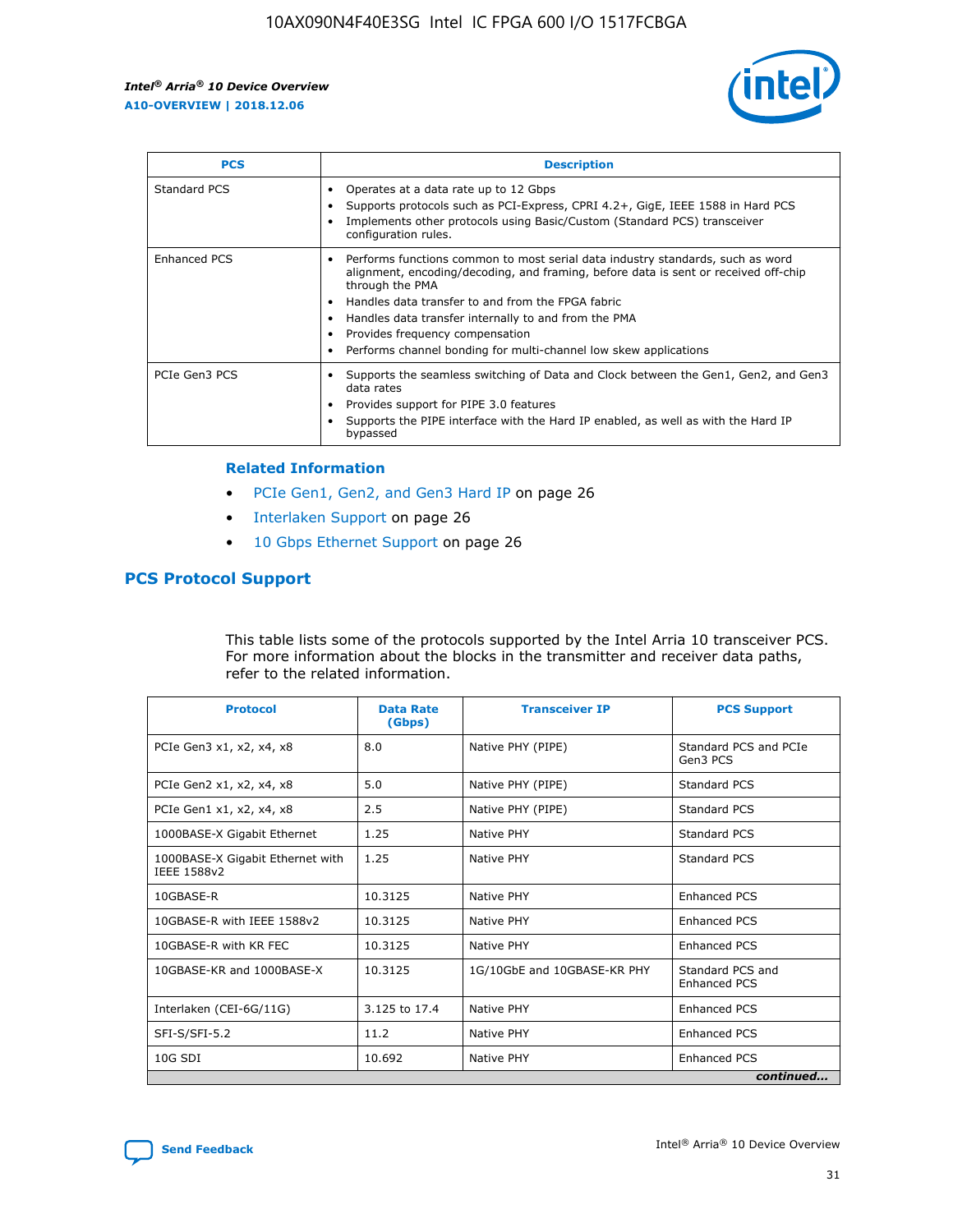

| <b>Protocol</b>      | <b>Data Rate</b><br>(Gbps) | <b>Transceiver IP</b> | <b>PCS Support</b> |
|----------------------|----------------------------|-----------------------|--------------------|
| CPRI 6.0 (64B/66B)   | 0.6144 to<br>10.1376       | Native PHY            | Enhanced PCS       |
| CPRI 4.2 (8B/10B)    | $0.6144$ to<br>9.8304      | Native PHY            | Standard PCS       |
| OBSAI RP3 v4.2       | 0.6144 to 6.144            | Native PHY            | Standard PCS       |
| SD-SDI/HD-SDI/3G-SDI | $0.143(12)$ to<br>2.97     | Native PHY            | Standard PCS       |

## **Related Information**

#### [Intel Arria 10 Transceiver PHY User Guide](https://www.intel.com/content/www/us/en/programmable/documentation/nik1398707230472.html#nik1398707091164)

Provides more information about the supported transceiver protocols and PHY IP, the PMA architecture, and the standard, enhanced, and PCIe Gen3 PCS architecture.

# **SoC with Hard Processor System**

Each SoC device combines an FPGA fabric and a hard processor system (HPS) in a single device. This combination delivers the flexibility of programmable logic with the power and cost savings of hard IP in these ways:

- Reduces board space, system power, and bill of materials cost by eliminating a discrete embedded processor
- Allows you to differentiate the end product in both hardware and software, and to support virtually any interface standard
- Extends the product life and revenue through in-field hardware and software updates

<sup>(12)</sup> The 0.143 Gbps data rate is supported using oversampling of user logic that you must implement in the FPGA fabric.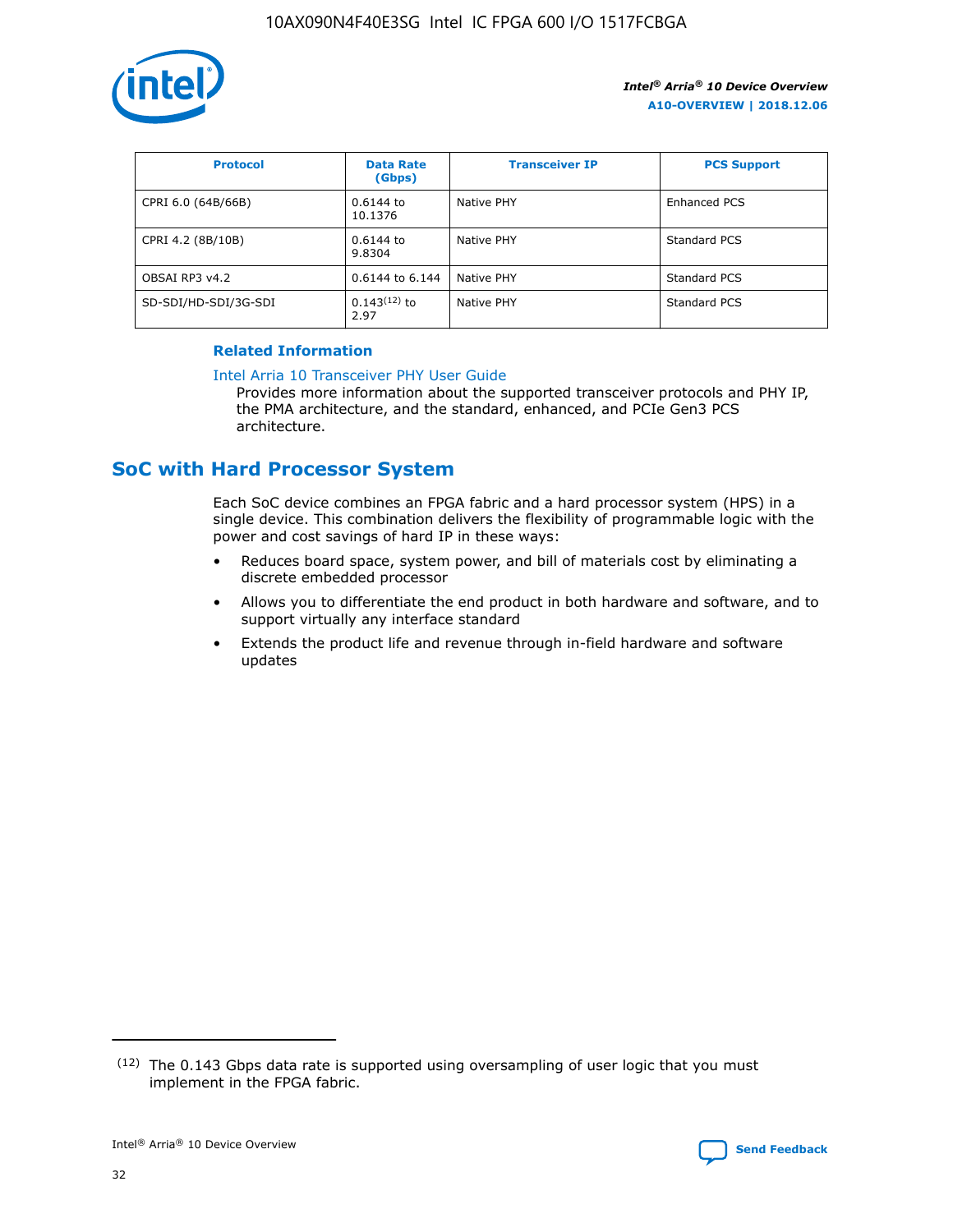

#### **Figure 9. HPS Block Diagram**

This figure shows a block diagram of the HPS with the dual ARM Cortex-A9 MPCore processor.



# **Key Advantages of 20-nm HPS**

The 20-nm HPS strikes a balance between enabling maximum software compatibility with 28-nm SoCs while still improving upon the 28-nm HPS architecture. These improvements address the requirements of the next generation target markets such as wireless and wireline communications, compute and storage equipment, broadcast and military in terms of performance, memory bandwidth, connectivity via backplane and security.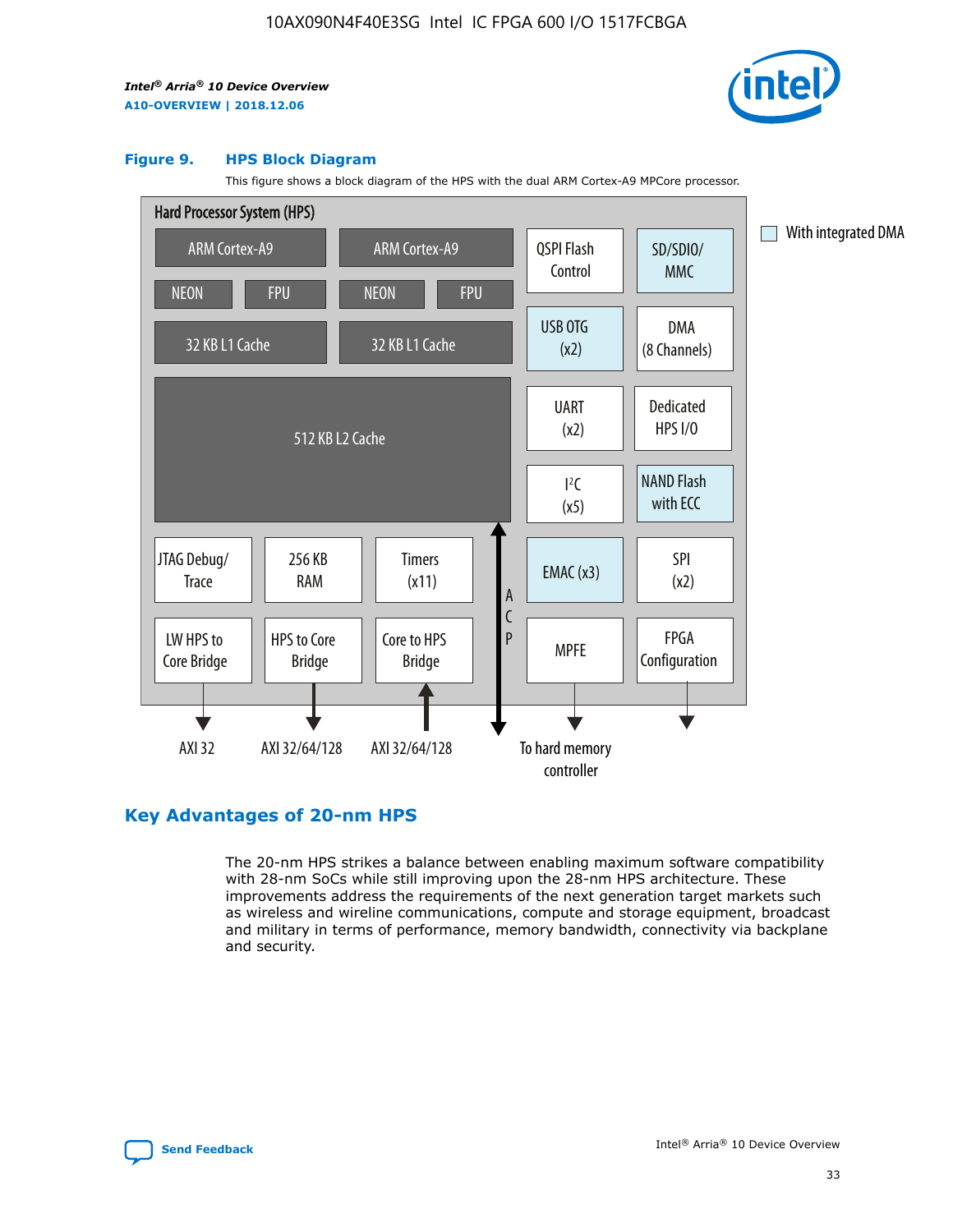

## **Table 24. Improvements in 20 nm HPS**

This table lists the key improvements of the 20 nm HPS compared to the 28 nm HPS.

| Advantages/<br><b>Improvements</b>                          | <b>Description</b>                                                                                                                                                                                                                                                                                                                                                                                                                                                                                                                                                                                                                                                                                                                                                                                                                                                                                                                   |
|-------------------------------------------------------------|--------------------------------------------------------------------------------------------------------------------------------------------------------------------------------------------------------------------------------------------------------------------------------------------------------------------------------------------------------------------------------------------------------------------------------------------------------------------------------------------------------------------------------------------------------------------------------------------------------------------------------------------------------------------------------------------------------------------------------------------------------------------------------------------------------------------------------------------------------------------------------------------------------------------------------------|
| Increased performance and<br>overdrive capability           | While the nominal processor frequency is 1.2 GHz, the 20 nm HPS offers an "overdrive"<br>feature which enables a higher processor operating frequency. This requires a higher supply<br>voltage value that is unique to the HPS and may require a separate regulator.                                                                                                                                                                                                                                                                                                                                                                                                                                                                                                                                                                                                                                                                |
| Increased processor memory<br>bandwidth and DDR4<br>support | Up to 64-bit DDR4 memory at 2,400 Mbps support is available for the processor. The hard<br>memory controller for the HPS comprises a multi-port front end that manages connections<br>to a single port memory controller. The multi-port front end allows logic core and the HPS<br>to share ports and thereby the available bandwidth of the memory controller.                                                                                                                                                                                                                                                                                                                                                                                                                                                                                                                                                                     |
| Flexible I/O sharing                                        | An advanced I/O pin muxing scheme allows improved sharing of I/O between the HPS and<br>the core logic. The following types of I/O are available for SoC:<br>17 dedicated I/Os-physically located inside the HPS block and are not accessible to<br>logic within the core. The 17 dedicated I/Os are used for HPS clock, resets, and<br>interfacing with boot devices, QSPI, and SD/MMC.<br>48 direct shared I/O-located closest to the HPS block and are ideal for high speed HPS<br>$\bullet$<br>peripherals such as EMAC, USB, and others. There is one bank of 48 I/Os that supports<br>direct sharing where the 48 I/Os can be shared 12 I/Os at a time.<br>Standard (shared) I/O-all standard I/Os can be shared by the HPS peripherals and any<br>logic within the core. For designs where more than 48 I/Os are reguired to fully use all<br>the peripherals in the HPS, these I/Os can be connected through the core logic. |
| <b>EMAC</b> core                                            | Three EMAC cores are available in the HPS. The EMAC cores enable an application to<br>support two redundant Ethernet connections; for example, backplane, or two EMAC cores<br>for managing IEEE 1588 time stamp information while allowing a third EMAC core for debug<br>and configuration. All three EMACs can potentially share the same time stamps, simplifying<br>the 1588 time stamping implementation. A new serial time stamp interface allows core<br>logic to access and read the time stamp values. The integrated EMAC controllers can be<br>connected to external Ethernet PHY through the provided MDIO or I <sup>2</sup> C interface.                                                                                                                                                                                                                                                                               |
| On-chip memory                                              | The on-chip memory is updated to 256 KB support and can support larger data sets and<br>real time algorithms.                                                                                                                                                                                                                                                                                                                                                                                                                                                                                                                                                                                                                                                                                                                                                                                                                        |
| <b>ECC</b> enhancements                                     | Improvements in L2 Cache ECC management allow identification of errors down to the<br>address level. ECC enhancements also enable improved error injection and status reporting<br>via the introduction of new memory mapped access to syndrome and data signals.                                                                                                                                                                                                                                                                                                                                                                                                                                                                                                                                                                                                                                                                    |
| HPS to FPGA Interconnect<br>Backbone                        | Although the HPS and the Logic Core can operate independently, they are tightly coupled<br>via a high-bandwidth system interconnect built from high-performance ARM AMBA AXI bus<br>bridges. IP bus masters in the FPGA fabric have access to HPS bus slaves via the FPGA-to-<br>HPS interconnect. Similarly, HPS bus masters have access to bus slaves in the core fabric<br>via the HPS-to-FPGA bridge. Both bridges are AMBA AXI-3 compliant and support<br>simultaneous read and write transactions. Up to three masters within the core fabric can<br>share the HPS SDRAM controller with the processor. Additionally, the processor can be used<br>to configure the core fabric under program control via a dedicated 32-bit configuration port.                                                                                                                                                                               |
| FPGA configuration and HPS<br>booting                       | The FPGA fabric and HPS in the SoCs are powered independently. You can reduce the clock<br>frequencies or gate the clocks to reduce dynamic power.<br>You can configure the FPGA fabric and boot the HPS independently, in any order, providing<br>you with more design flexibility.                                                                                                                                                                                                                                                                                                                                                                                                                                                                                                                                                                                                                                                 |
| Security                                                    | New security features have been introduced for anti-tamper management, secure boot,<br>encryption (AES), and authentication (SHA).                                                                                                                                                                                                                                                                                                                                                                                                                                                                                                                                                                                                                                                                                                                                                                                                   |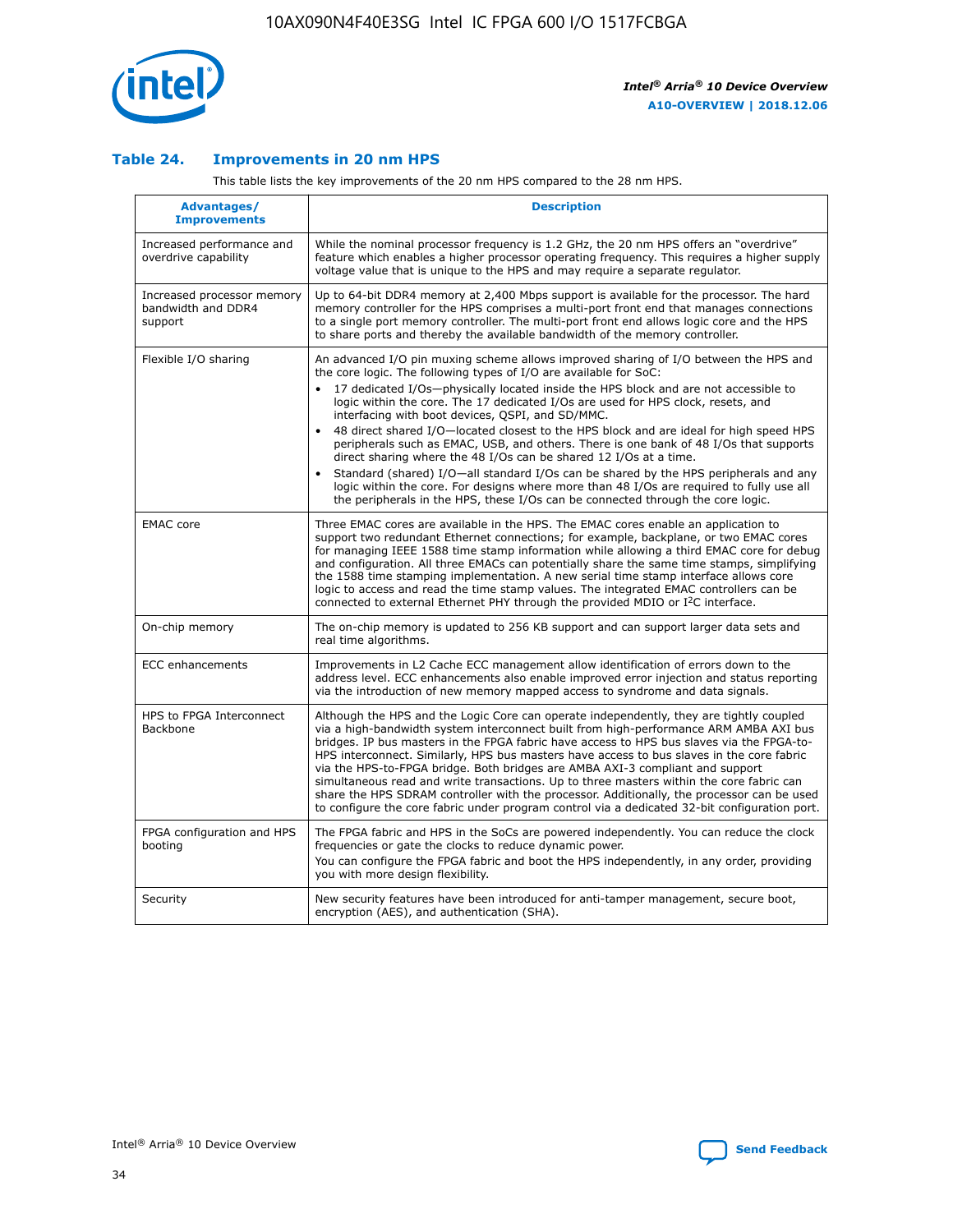

# **Features of the HPS**

The HPS has the following features:

- 1.2-GHz, dual-core ARM Cortex-A9 MPCore processor with up to 1.5-GHz via overdrive
	- ARMv7-A architecture that runs 32-bit ARM instructions, 16-bit and 32-bit Thumb instructions, and 8-bit Java byte codes in Jazelle style
	- Superscalar, variable length, out-of-order pipeline with dynamic branch prediction
	- Instruction Efficiency 2.5 MIPS/MHz, which provides total performance of 7500 MIPS at 1.5 GHz
- Each processor core includes:
	- 32 KB of L1 instruction cache, 32 KB of L1 data cache
	- Single- and double-precision floating-point unit and NEON media engine
	- CoreSight debug and trace technology
	- Snoop Control Unit (SCU) and Acceleration Coherency Port (ACP)
- 512 KB of shared L2 cache
- 256 KB of scratch RAM
- Hard memory controller with support for DDR3, DDR4 and optional error correction code (ECC) support
- Multiport Front End (MPFE) Scheduler interface to the hard memory controller
- 8-channel direct memory access (DMA) controller
- QSPI flash controller with SIO, DIO, QIO SPI Flash support
- NAND flash controller (ONFI 1.0 or later) with DMA and ECC support, updated to support 8 and 16-bit Flash devices and new command DMA to offload CPU for fast power down recovery
- Updated SD/SDIO/MMC controller to eMMC 4.5 with DMA with CE-ATA digital command support
- 3 10/100/1000 Ethernet media access control (MAC) with DMA
- 2 USB On-the-Go (OTG) controllers with DMA
- $\bullet$  5 I<sup>2</sup>C controllers (3 can be used by EMAC for MIO to external PHY)
- 2 UART 16550 Compatible controllers
- 4 serial peripheral interfaces (SPI) (2 Master, 2 Slaves)
- 62 programmable general-purpose I/Os, which includes 48 direct share I/Os that allows the HPS peripherals to connect directly to the FPGA I/Os
- 7 general-purpose timers
- 4 watchdog timers
- Anti-tamper, Secure Boot, Encryption (AES) and Authentication (SHA)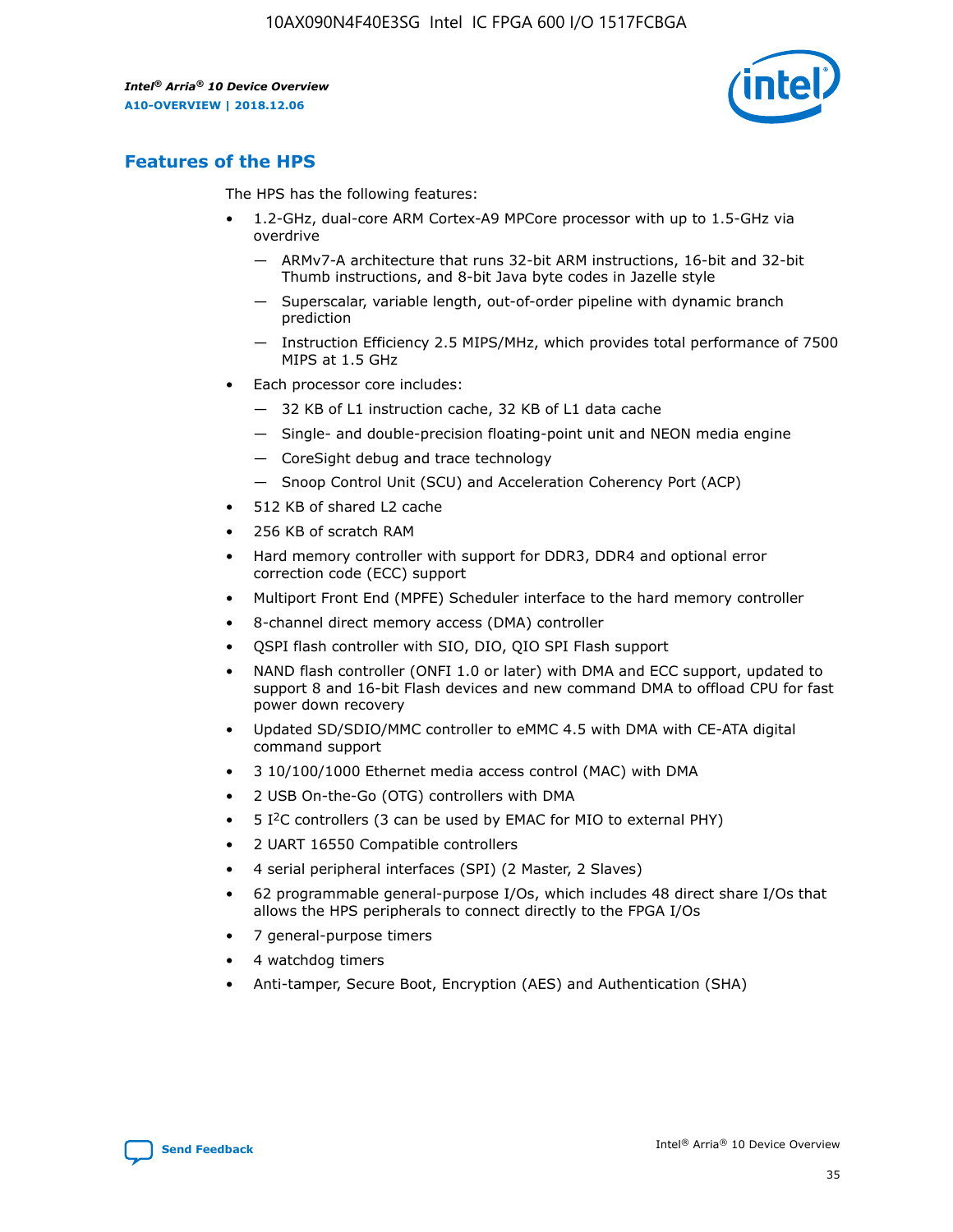

## **System Peripherals and Debug Access Port**

Each Ethernet MAC, USB OTG, NAND flash controller, and SD/MMC controller module has an integrated DMA controller. For modules without an integrated DMA controller, an additional DMA controller module provides up to eight channels of high-bandwidth data transfers. Peripherals that communicate off-chip are multiplexed with other peripherals at the HPS pin level. This allows you to choose which peripherals interface with other devices on your PCB.

The debug access port provides interfaces to industry standard JTAG debug probes and supports ARM CoreSight debug and core traces to facilitate software development.

## **HPS–FPGA AXI Bridges**

The HPS–FPGA bridges, which support the Advanced Microcontroller Bus Architecture (AMBA) Advanced eXtensible Interface (AXI™) specifications, consist of the following bridges:

- FPGA-to-HPS AMBA AXI bridge—a high-performance bus supporting 32, 64, and 128 bit data widths that allows the FPGA fabric to issue transactions to slaves in the HPS.
- HPS-to-FPGA Avalon/AMBA AXI bridge—a high-performance bus supporting 32, 64, and 128 bit data widths that allows the HPS to issue transactions to slaves in the FPGA fabric.
- Lightweight HPS-to-FPGA AXI bridge—a lower latency 32 bit width bus that allows the HPS to issue transactions to soft peripherals in the FPGA fabric. This bridge is primarily used for control and status register (CSR) accesses to peripherals in the FPGA fabric.

The HPS–FPGA AXI bridges allow masters in the FPGA fabric to communicate with slaves in the HPS logic, and vice versa. For example, the HPS-to-FPGA AXI bridge allows you to share memories instantiated in the FPGA fabric with one or both microprocessors in the HPS, while the FPGA-to-HPS AXI bridge allows logic in the FPGA fabric to access the memory and peripherals in the HPS.

Each HPS–FPGA bridge also provides asynchronous clock crossing for data transferred between the FPGA fabric and the HPS.

#### **HPS SDRAM Controller Subsystem**

The HPS SDRAM controller subsystem contains a multiport SDRAM controller and DDR PHY that are shared between the FPGA fabric (through the FPGA-to-HPS SDRAM interface), the level 2 (L2) cache, and the level 3 (L3) system interconnect. The FPGA-to-HPS SDRAM interface supports AMBA AXI and Avalon® Memory-Mapped (Avalon-MM) interface standards, and provides up to six individual ports for access by masters implemented in the FPGA fabric.

The HPS SDRAM controller supports up to 3 masters (command ports), 3x 64-bit read data ports and 3x 64-bit write data ports.

To maximize memory performance, the SDRAM controller subsystem supports command and data reordering, deficit round-robin arbitration with aging, and high-priority bypass features.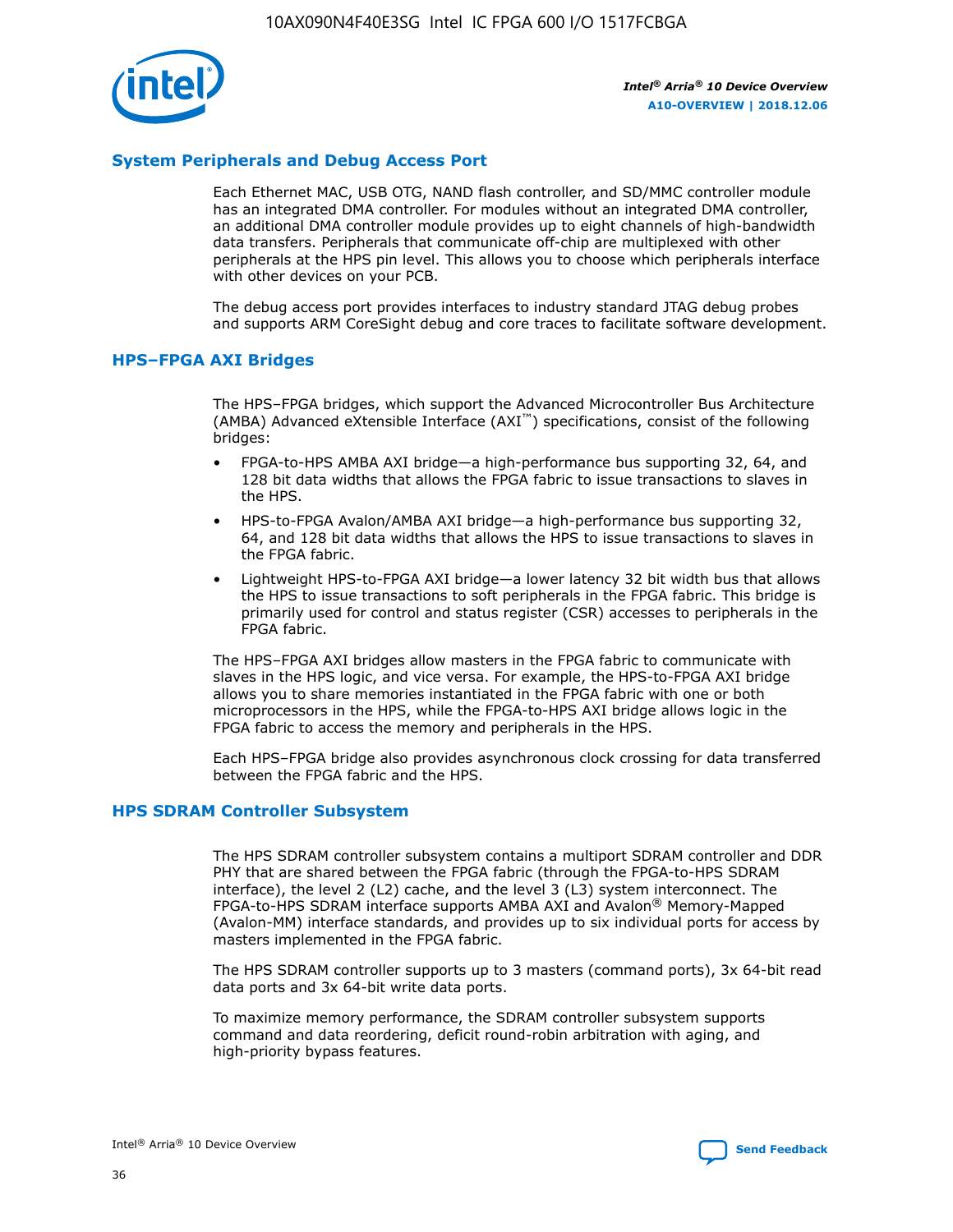

# **FPGA Configuration and HPS Booting**

The FPGA fabric and HPS in the SoC FPGA must be powered at the same time. You can reduce the clock frequencies or gate the clocks to reduce dynamic power.

Once powered, the FPGA fabric and HPS can be configured independently thus providing you with more design flexibility:

- You can boot the HPS independently. After the HPS is running, the HPS can fully or partially reconfigure the FPGA fabric at any time under software control. The HPS can also configure other FPGAs on the board through the FPGA configuration controller.
- Configure the FPGA fabric first, and then boot the HPS from memory accessible to the FPGA fabric.

## **Hardware and Software Development**

For hardware development, you can configure the HPS and connect your soft logic in the FPGA fabric to the HPS interfaces using the Platform Designer system integration tool in the Intel Quartus Prime software.

For software development, the ARM-based SoC FPGA devices inherit the rich software development ecosystem available for the ARM Cortex-A9 MPCore processor. The software development process for Intel SoC FPGAs follows the same steps as those for other SoC devices from other manufacturers. Support for Linux\*, VxWorks\*, and other operating systems are available for the SoC FPGAs. For more information on the operating systems support availability, contact the Intel FPGA sales team.

You can begin device-specific firmware and software development on the Intel SoC FPGA Virtual Target. The Virtual Target is a fast PC-based functional simulation of a target development system—a model of a complete development board. The Virtual Target enables the development of device-specific production software that can run unmodified on actual hardware.

# **Dynamic and Partial Reconfiguration**

The Intel Arria 10 devices support dynamic and partial reconfiguration. You can use dynamic and partial reconfiguration simultaneously to enable seamless reconfiguration of both the device core and transceivers.

# **Dynamic Reconfiguration**

You can reconfigure the PMA and PCS blocks while the device continues to operate. This feature allows you to change the data rates, protocol, and analog settings of a channel in a transceiver bank without affecting on-going data transfer in other transceiver banks. This feature is ideal for applications that require dynamic multiprotocol or multirate support.

# **Partial Reconfiguration**

Using partial reconfiguration, you can reconfigure some parts of the device while keeping the device in operation.

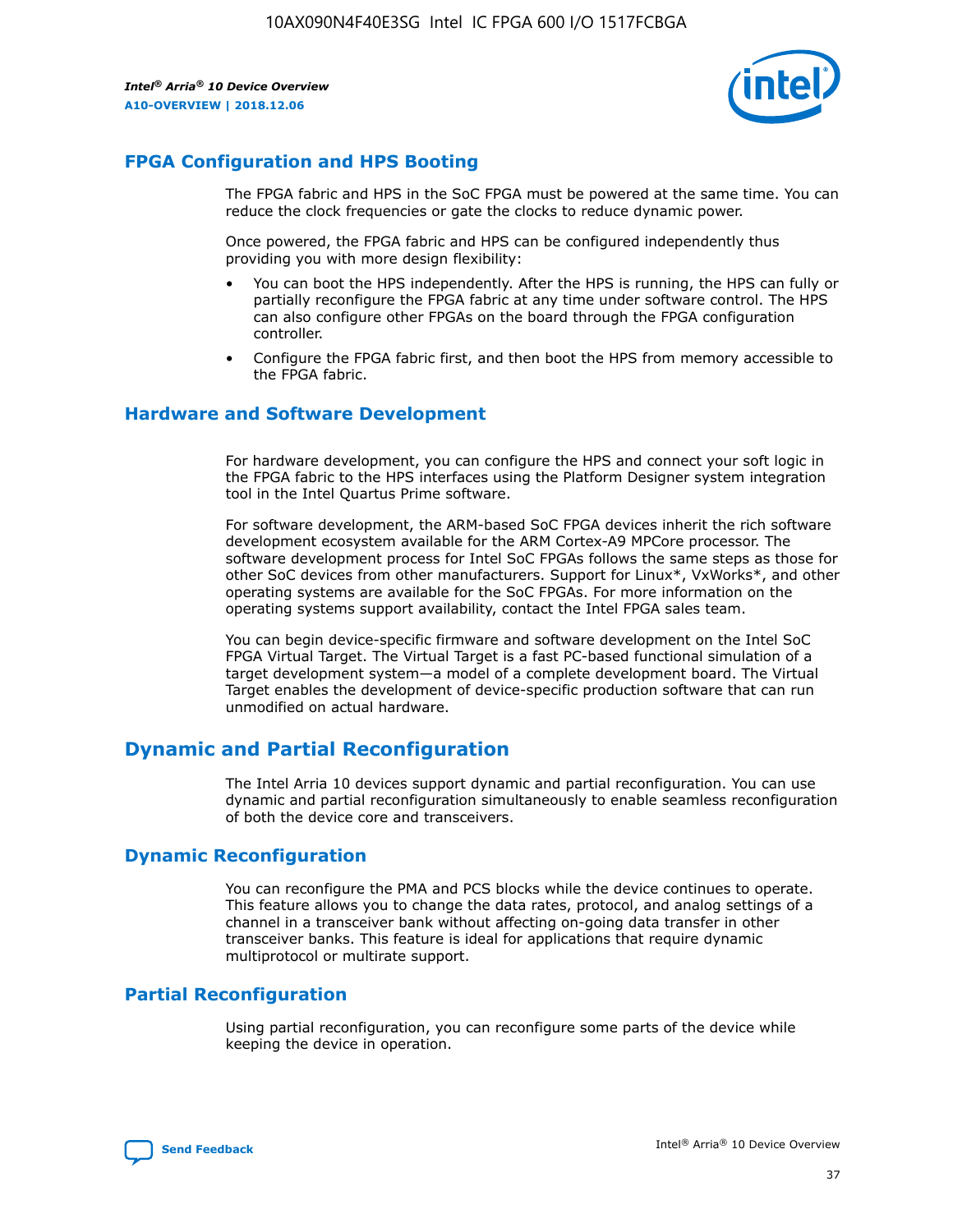

Instead of placing all device functions in the FPGA fabric, you can store some functions that do not run simultaneously in external memory and load them only when required. This capability increases the effective logic density of the device, and lowers cost and power consumption.

In the Intel solution, you do not have to worry about intricate device architecture to perform a partial reconfiguration. The partial reconfiguration capability is built into the Intel Quartus Prime design software, making such time-intensive task simple.

Intel Arria 10 devices support partial reconfiguration in the following configuration options:

- Using an internal host:
	- All supported configuration modes where the FPGA has access to external memory devices such as serial and parallel flash memory.
	- Configuration via Protocol [CvP (PCIe)]
- Using an external host—passive serial (PS), fast passive parallel (FPP) x8, FPP x16, and FPP x32 I/O interface.

# **Enhanced Configuration and Configuration via Protocol**

## **Table 25. Configuration Schemes and Features of Intel Arria 10 Devices**

Intel Arria 10 devices support 1.8 V programming voltage and several configuration schemes.

| <b>Scheme</b>                                                          | <b>Data</b><br><b>Width</b> | <b>Max Clock</b><br>Rate<br>(MHz) | <b>Max Data</b><br>Rate<br>(Mbps)<br>(13) | <b>Decompression</b> | <b>Design</b><br>Security <sup>(1</sup><br>4) | <b>Partial</b><br>Reconfiguration<br>(15) | <b>Remote</b><br><b>System</b><br><b>Update</b> |
|------------------------------------------------------------------------|-----------------------------|-----------------------------------|-------------------------------------------|----------------------|-----------------------------------------------|-------------------------------------------|-------------------------------------------------|
| <b>JTAG</b>                                                            | 1 bit                       | 33                                | 33                                        |                      |                                               | Yes(16)                                   |                                                 |
| Active Serial (AS)<br>through the<br>EPCO-L<br>configuration<br>device | 1 bit,<br>4 bits            | 100                               | 400                                       | Yes                  | Yes                                           | Yes(16)                                   | Yes                                             |
| Passive serial (PS)<br>through CPLD or<br>external<br>microcontroller  | 1 bit                       | 100                               | 100                                       | Yes                  | Yes                                           | Yes <sup>(16)</sup>                       | Parallel<br>Flash<br>Loader<br>(PFL) IP<br>core |
|                                                                        |                             |                                   |                                           |                      |                                               |                                           | continued                                       |

<sup>(13)</sup> Enabling either compression or design security features affects the maximum data rate. Refer to the Intel Arria 10 Device Datasheet for more information.

<sup>(14)</sup> Encryption and compression cannot be used simultaneously.

 $(15)$  Partial reconfiguration is an advanced feature of the device family. If you are interested in using partial reconfiguration, contact Intel for support.

 $(16)$  Partial configuration can be performed only when it is configured as internal host.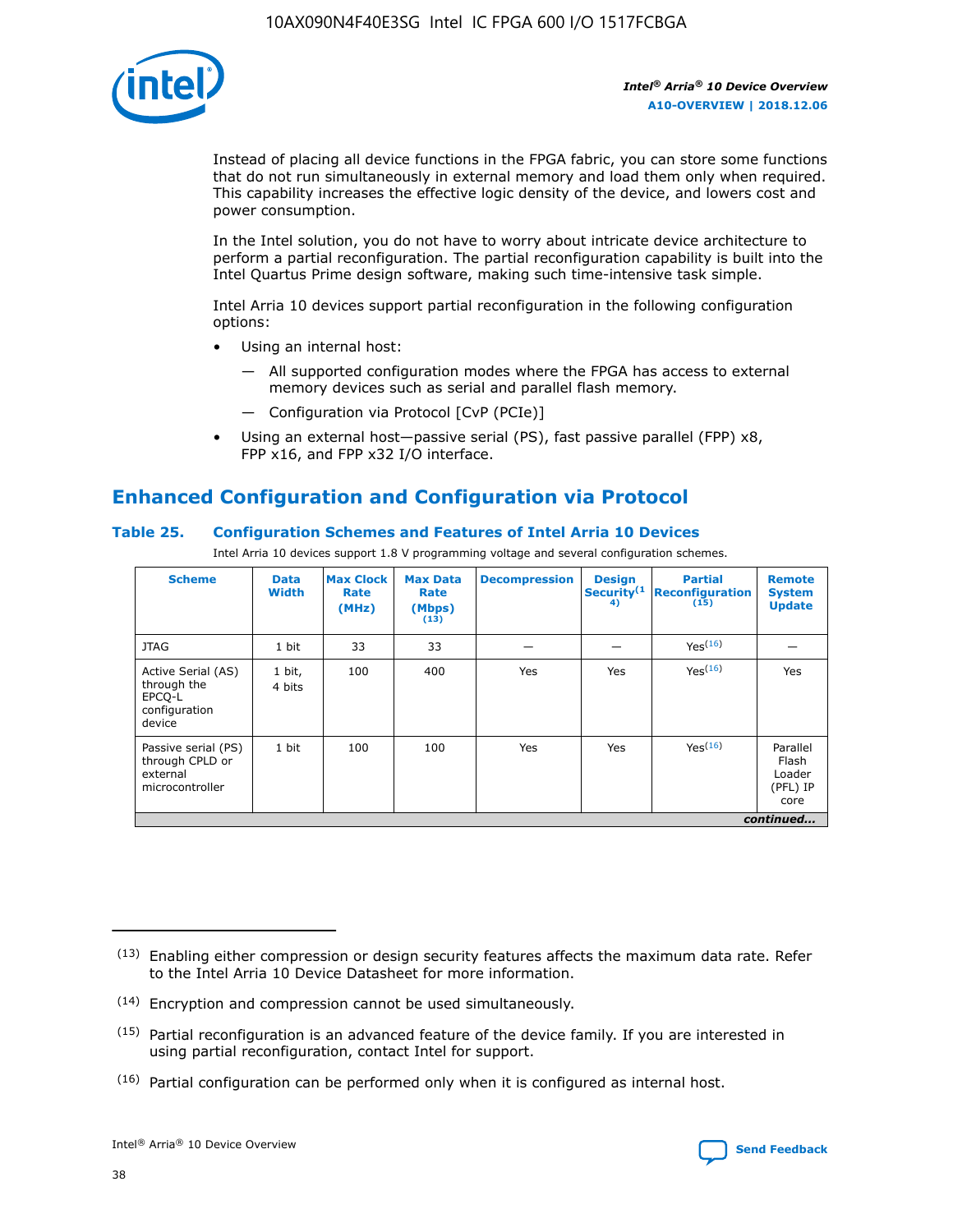

| <b>Scheme</b>                                   | <b>Data</b><br><b>Width</b> | <b>Max Clock</b><br>Rate<br>(MHz) | <b>Max Data</b><br>Rate<br>(Mbps)<br>(13) | <b>Decompression</b> | <b>Design</b><br>Security <sup>(1</sup><br>4) | <b>Partial</b><br><b>Reconfiguration</b><br>(15) | <b>Remote</b><br><b>System</b><br><b>Update</b> |
|-------------------------------------------------|-----------------------------|-----------------------------------|-------------------------------------------|----------------------|-----------------------------------------------|--------------------------------------------------|-------------------------------------------------|
| Fast passive                                    | 8 bits                      | 100                               | 3200                                      | Yes                  | Yes                                           | Yes(17)                                          | PFL IP                                          |
| parallel (FPP)<br>through CPLD or               | 16 bits                     |                                   |                                           | Yes                  | Yes                                           |                                                  | core                                            |
| external<br>microcontroller                     | 32 bits                     |                                   |                                           | Yes                  | Yes                                           |                                                  |                                                 |
| Configuration via                               | 16 bits                     | 100                               | 3200                                      | Yes                  | Yes                                           | Yes <sup>(17)</sup>                              |                                                 |
| <b>HPS</b>                                      | 32 bits                     |                                   |                                           | Yes                  | Yes                                           |                                                  |                                                 |
| Configuration via<br>Protocol [CvP<br>$(PCIe*)$ | x1, x2,<br>x4, x8<br>lanes  |                                   | 8000                                      | Yes                  | Yes                                           | Yes(16)                                          |                                                 |

You can configure Intel Arria 10 devices through PCIe using Configuration via Protocol (CvP). The Intel Arria 10 CvP implementation conforms to the PCIe 100 ms power-up-to-active time requirement.

#### **Related Information**

[Configuration via Protocol \(CvP\) Implementation in Intel FPGAs User Guide](https://www.intel.com/content/www/us/en/programmable/documentation/dsu1441819344145.html#dsu1442269728522) Provides more information about the CvP configuration scheme.

# **SEU Error Detection and Correction**

Intel Arria 10 devices offer robust and easy-to-use single-event upset (SEU) error detection and correction circuitry.

The detection and correction circuitry includes protection for Configuration RAM (CRAM) programming bits and user memories. The CRAM is protected by a continuously running CRC error detection circuit with integrated ECC that automatically corrects one or two errors and detects higher order multi-bit errors. When more than two errors occur, correction is available through reloading of the core programming file, providing a complete design refresh while the FPGA continues to operate.

The physical layout of the Intel Arria 10 CRAM array is optimized to make the majority of multi-bit upsets appear as independent single-bit or double-bit errors which are automatically corrected by the integrated CRAM ECC circuitry. In addition to the CRAM protection, the M20K memory blocks also include integrated ECC circuitry and are layout-optimized for error detection and correction. The MLAB does not have ECC.

(14) Encryption and compression cannot be used simultaneously.

<sup>(17)</sup> Supported at a maximum clock rate of 100 MHz.



 $(13)$  Enabling either compression or design security features affects the maximum data rate. Refer to the Intel Arria 10 Device Datasheet for more information.

 $(15)$  Partial reconfiguration is an advanced feature of the device family. If you are interested in using partial reconfiguration, contact Intel for support.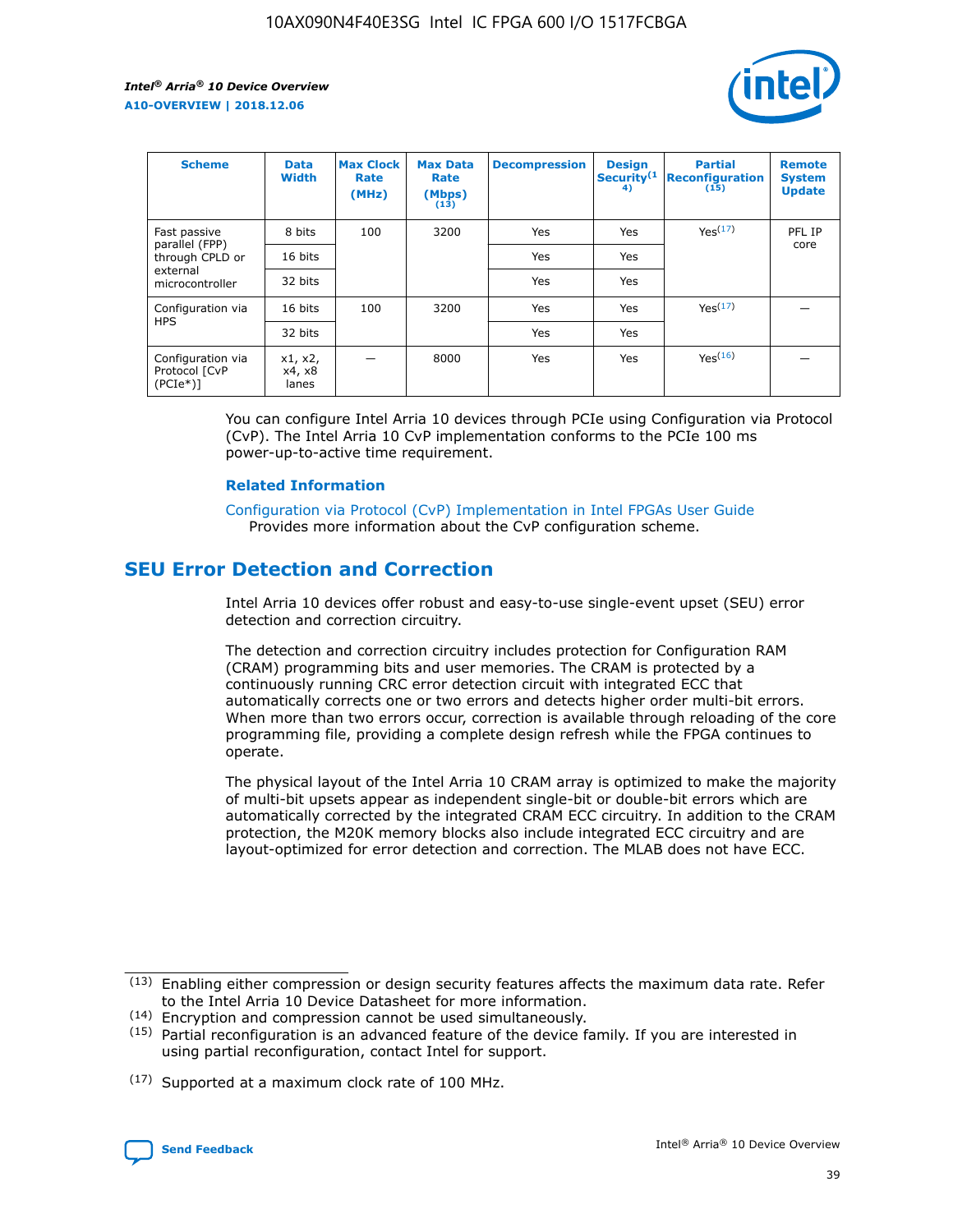

# **Power Management**

Intel Arria 10 devices leverage the advanced 20 nm process technology, a low 0.9 V core power supply, an enhanced core architecture, and several optional power reduction techniques to reduce total power consumption by as much as 40% compared to Arria V devices and as much as 60% compared to Stratix V devices.

The optional power reduction techniques in Intel Arria 10 devices include:

- **SmartVID**—a code is programmed into each device during manufacturing that allows a smart regulator to operate the device at lower core  $V_{CC}$  while maintaining performance
- **Programmable Power Technology**—non-critical timing paths are identified by the Intel Quartus Prime software and the logic in these paths is biased for low power instead of high performance
- **Low Static Power Options**—devices are available with either standard static power or low static power while maintaining performance

Furthermore, Intel Arria 10 devices feature Intel's industry-leading low power transceivers and include a number of hard IP blocks that not only reduce logic resources but also deliver substantial power savings compared to soft implementations. In general, hard IP blocks consume up to 90% less power than the equivalent soft logic implementations.

# **Incremental Compilation**

The Intel Quartus Prime software incremental compilation feature reduces compilation time and helps preserve performance to ease timing closure. The incremental compilation feature enables the partial reconfiguration flow for Intel Arria 10 devices.

Incremental compilation supports top-down, bottom-up, and team-based design flows. This feature facilitates modular, hierarchical, and team-based design flows where different designers compile their respective design sections in parallel. Furthermore, different designers or IP providers can develop and optimize different blocks of the design independently. These blocks can then be imported into the top level project.

# **Document Revision History for Intel Arria 10 Device Overview**

| <b>Document</b><br><b>Version</b> | <b>Changes</b>                                                                                                                                                                                                                                                              |
|-----------------------------------|-----------------------------------------------------------------------------------------------------------------------------------------------------------------------------------------------------------------------------------------------------------------------------|
| 2018.12.06                        | Added links to Intel Arria 10 device errata documents.<br>Removed automotive temperature option from the Intel Arria 10 GX devices.<br>Removed -3 fabric speed grade from the Intel Arria 10 GT devices.<br>Updated power options for the Intel Arria 10 GX and GT devices. |
| 2018.04.09                        | Updated the lowest $V_{CC}$ from 0.83 V to 0.82 V in the topic listing a summary of the device features.                                                                                                                                                                    |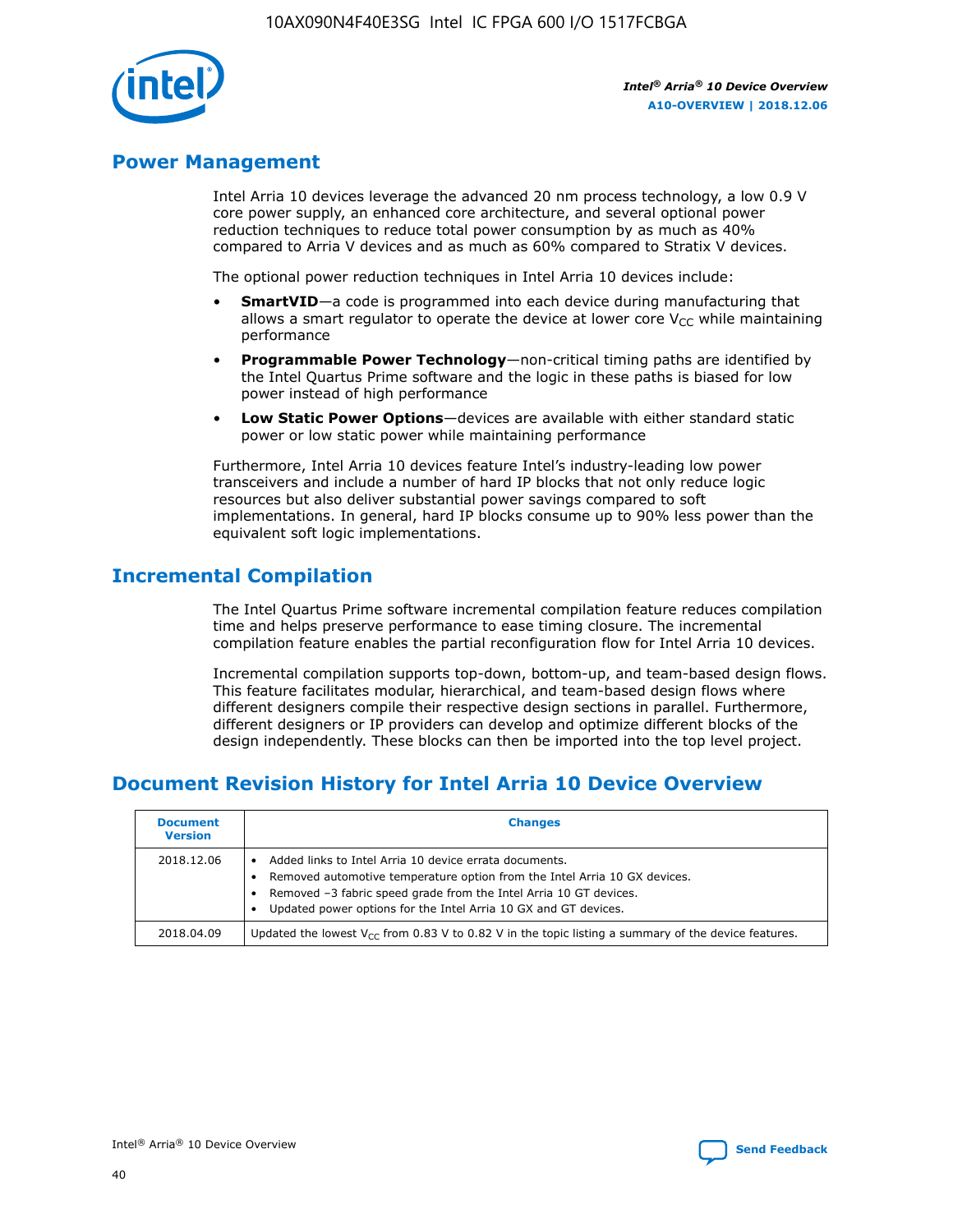*Intel® Arria® 10 Device Overview* **A10-OVERVIEW | 2018.12.06**



| <b>Date</b>    | <b>Version</b> | <b>Changes</b>                                                                                                                                                                                                                                                                                                                                                                                                                                                                                                                                                                                                                                                                                                                                                                                                                                                                                                                                                                         |
|----------------|----------------|----------------------------------------------------------------------------------------------------------------------------------------------------------------------------------------------------------------------------------------------------------------------------------------------------------------------------------------------------------------------------------------------------------------------------------------------------------------------------------------------------------------------------------------------------------------------------------------------------------------------------------------------------------------------------------------------------------------------------------------------------------------------------------------------------------------------------------------------------------------------------------------------------------------------------------------------------------------------------------------|
| January 2018   | 2018.01.17     | Updated the maximum data rate for HPS (Intel Arria 10 SX devices<br>external memory interface DDR3 controller from 2,166 Mbps to 2,133<br>Mbps.<br>Updated maximum frequency supported for half rate QDRII and QDRII<br>+ SRAM to 633 MHz in Memory Standards Supported by the Soft<br>Memory Controller table.<br>Updated transceiver backplane capability to 12.5 Gbps.<br>$\bullet$<br>Removed transceiver speed grade 5 in Sample Ordering Core and<br>$\bullet$<br>Available Options for Intel Arria 10 GX Devices figure.<br>Removed package code 40, low static power, SmartVID, industrial, and<br>military operating temperature support from Sample Ordering Core and<br>Available Options for Intel Arria 10 GT Devices figure.<br>Updated short reach transceiver rate for Intel Arria 10 GT devices to<br>25.8 Gbps.<br>Removed On-Die Instrumentation - EyeQ and Jitter Margin Tool<br>support from PMA Features of the Transceivers in Intel Arria 10 Devices<br>table. |
| September 2017 | 2017.09.20     | Updated the maximum speed of the DDR4 external memory interface from<br>1,333 MHz/2,666 Mbps to 1,200 MHz/2,400 Mbps.                                                                                                                                                                                                                                                                                                                                                                                                                                                                                                                                                                                                                                                                                                                                                                                                                                                                  |
| July 2017      | 2017.07.13     | Corrected the automotive temperature range in the figure showing the<br>available options for the Intel Arria 10 GX devices from "-40°C to 100°C"<br>to "-40°C to 125°C".                                                                                                                                                                                                                                                                                                                                                                                                                                                                                                                                                                                                                                                                                                                                                                                                              |
| July 2017      | 2017.07.06     | Added automotive temperature option to Intel Arria 10 GX device family.                                                                                                                                                                                                                                                                                                                                                                                                                                                                                                                                                                                                                                                                                                                                                                                                                                                                                                                |
| May 2017       | 2017.05.08     | Corrected protocol names with "1588" to "IEEE 1588v2".<br>$\bullet$<br>Updated the vertical migration table to remove vertical migration<br>$\bullet$<br>between Intel Arria 10 GX and Intel Arria 10 SX device variants.<br>Removed all "Preliminary" marks.<br>$\bullet$                                                                                                                                                                                                                                                                                                                                                                                                                                                                                                                                                                                                                                                                                                             |
| March 2017     | 2017.03.15     | Removed the topic about migration from Intel Arria 10 to Intel Stratix<br>$\bullet$<br>10 devices.<br>Rebranded as Intel.<br>$\bullet$                                                                                                                                                                                                                                                                                                                                                                                                                                                                                                                                                                                                                                                                                                                                                                                                                                                 |
| October 2016   | 2016.10.31     | Removed package F36 from Intel Arria 10 GX devices.<br>Updated Intel Arria 10 GT sample ordering code and maximum GX<br>$\bullet$<br>transceiver count. Intel Arria 10 GT devices are available only in the<br>SF45 package option with a maximum of 72 transceivers.                                                                                                                                                                                                                                                                                                                                                                                                                                                                                                                                                                                                                                                                                                                  |
| May 2016       | 2016.05.02     | Updated the FPGA Configuration and HPS Booting topic.<br>$\bullet$<br>Remove V <sub>CC</sub> PowerManager from the Summary of Features, Power<br>Management and Arria 10 Device Variants and packages topics. This<br>feature is no longer supported in Arria 10 devices.<br>Removed LPDDR3 from the Memory Standards Supported by the HPS<br>Hard Memory Controller table in the Memory Standards Supported by<br>Intel Arria 10 Devices topic. This standard is only supported by the<br>FPGA.<br>Removed transceiver speed grade 5 from the Device Variants and<br>Packages topic for Arria 10 GX and SX devices.                                                                                                                                                                                                                                                                                                                                                                   |
| February 2016  | 2016.02.11     | Changed the maximum Arria 10 GT datarate to 25.8 Gbps and the<br>minimum datarate to 1 Gbps globally.<br>Revised the state for Core clock networks in the Summary of Features<br>$\bullet$<br>topic.<br>Changed the transceiver parameters in the "Summary of Features for<br>$\bullet$<br>Arria 10 Devices" table.<br>• Changed the transceiver parameters in the "Maximum Resource Counts<br>for Arria 10 GT Devices" table.<br>Changed the package availability for GT devices in the "Package Plan<br>for Arria 10 GT Devices" table.<br>Changed the package configurations for GT devices in the "Migration"<br>Capability Across Arria 10 Product Lines" figure.<br>continued                                                                                                                                                                                                                                                                                                    |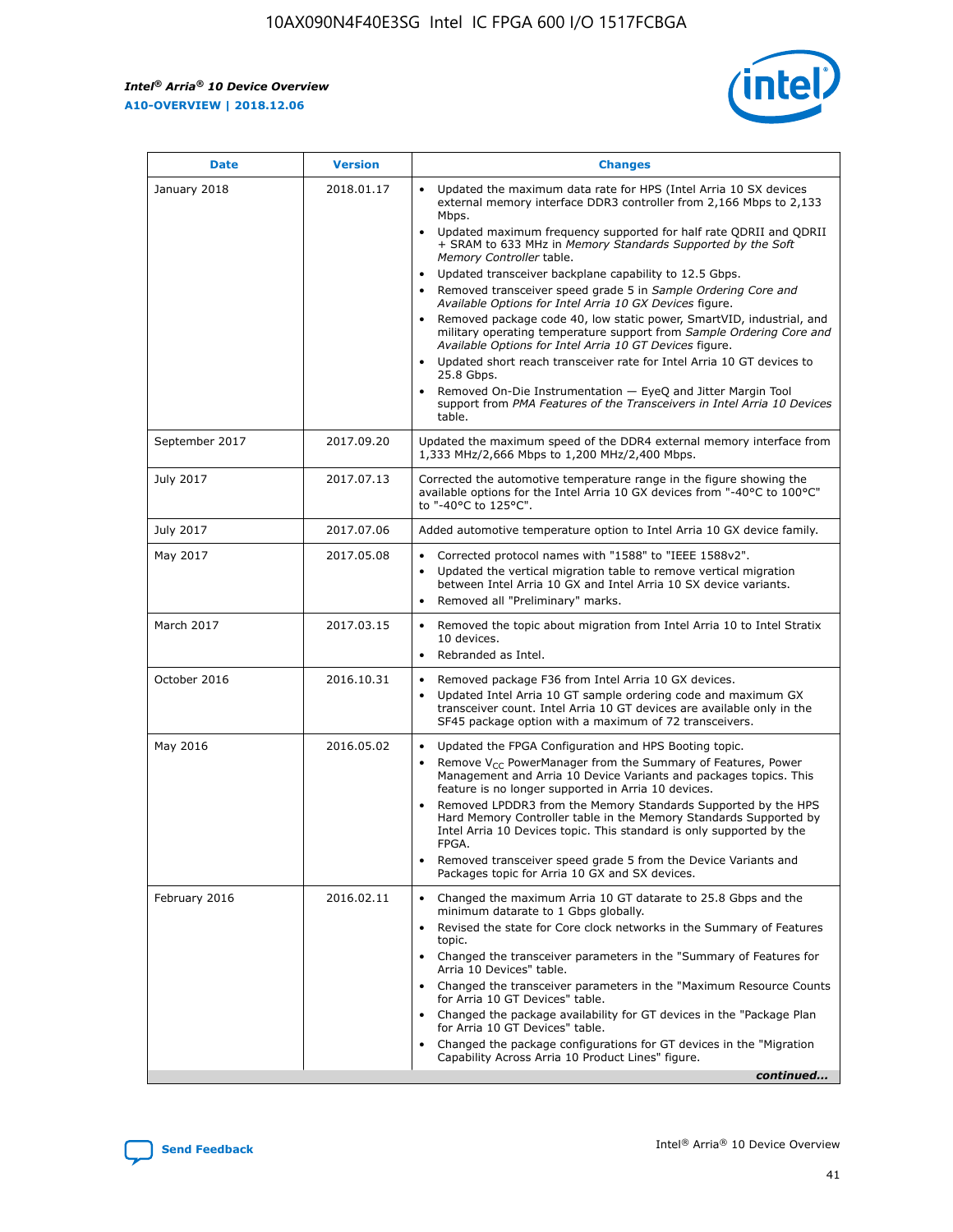

| <b>Date</b>   | <b>Version</b> | <b>Changes</b>                                                                                                                                                               |
|---------------|----------------|------------------------------------------------------------------------------------------------------------------------------------------------------------------------------|
|               |                | Changed transceiver parameters in the "Low Power Serial Transceivers"<br>section.                                                                                            |
|               |                | • Changed the transceiver descriptions in the "Device Variants for the<br>Arria 10 Device Family" table.                                                                     |
|               |                | Changed the "Sample Ordering Code and Available Options for Arria 10<br>GT Devices" figure.                                                                                  |
|               |                | Changed the datarates for GT devices in the "PMA Features" section.                                                                                                          |
|               |                | Changed the datarates for GT devices in the "PCS Features" section.<br>$\bullet$                                                                                             |
| December 2015 | 2015.12.14     | Updated the number of M20K memory blocks for Arria 10 GX 660 from<br>2133 to 2131 and corrected the total RAM bit from 48,448 Kb to<br>48,408 Kb.                            |
|               |                | Corrected the number of DSP blocks for Arria 10 GX 660 from 1688 to<br>$\bullet$<br>1687 in the table listing floating-point arithmetic resources.                           |
| November 2015 | 2015.11.02     | Updated the maximum resources for Arria 10 GX 220, GX 320, GX 480,<br>GX 660, SX 220, SX 320, SX 480, and SX 660.                                                            |
|               |                | Updated resource count for Arria 10 GX 320, GX 480, GX 660, SX 320,<br>SX 480, a SX 660 devices in Number of Multipliers in Intel Arria 10<br><b>Devices</b> table.          |
|               |                | Updated the available options for Arria 10 GX, GT, and SX.<br>$\bullet$                                                                                                      |
|               |                | Changed instances of Quartus II to Quartus Prime.<br>$\bullet$                                                                                                               |
| June 2015     | 2015.06.15     | Corrected label for Intel Arria 10 GT product lines in the vertical migration<br>figure.                                                                                     |
| May 2015      | 2015.05.15     | Corrected the DDR3 half rate and quarter rate maximum frequencies in the<br>table that lists the memory standards supported by the Intel Arria 10 hard<br>memory controller. |
| May 2015      | 2015.05.04     | Added support for 13.5G JESD204b in the Summary of Features table.<br>Added a link to Arria 10 GT Channel Usage in the Arria 10 GT Package                                   |
|               |                | Plan topic.                                                                                                                                                                  |
|               |                | • Added a note to the table, Maximum Resource Counts for Arria 10 GT<br>devices.                                                                                             |
|               |                | Updated the power requirements of the transceivers in the Low Power<br>Serial Transceivers topic.                                                                            |
| January 2015  | 2015.01.23     | • Added floating point arithmetic features in the Summary of Features<br>table.                                                                                              |
|               |                | Updated the total embedded memory from 38.38 megabits (Mb) to<br>$\bullet$<br>65.6 Mb.                                                                                       |
|               |                | • Updated the table that lists the memory standards supported by Intel<br>Arria 10 devices.                                                                                  |
|               |                | Removed support for DDR3U, LPDDR3 SDRAM, RLDRAM 2, and DDR2.                                                                                                                 |
|               |                | Moved RLDRAM 3 support from hard memory controller to soft memory<br>controller. RLDRAM 3 support uses hard PHY with soft memory<br>controller.                              |
|               |                | Added soft memory controller support for QDR IV.                                                                                                                             |
|               |                | Updated the maximum resource count table to include the number of<br>$\bullet$<br>hard memory controllers available in each device variant.                                  |
|               |                | Updated the transceiver PCS data rate from 12.5 Gbps to 12 Gbps.                                                                                                             |
|               |                | Updated the max clock rate of PS, FPP x8, FPP x16, and Configuration<br>via HPS from 125 MHz to 100 MHz.                                                                     |
|               |                | Added a feature for fractional synthesis PLLs: PLL cascading.                                                                                                                |
|               |                | Updated the HPS programmable general-purpose I/Os from 54 to 62.<br>$\bullet$                                                                                                |
|               |                | continued                                                                                                                                                                    |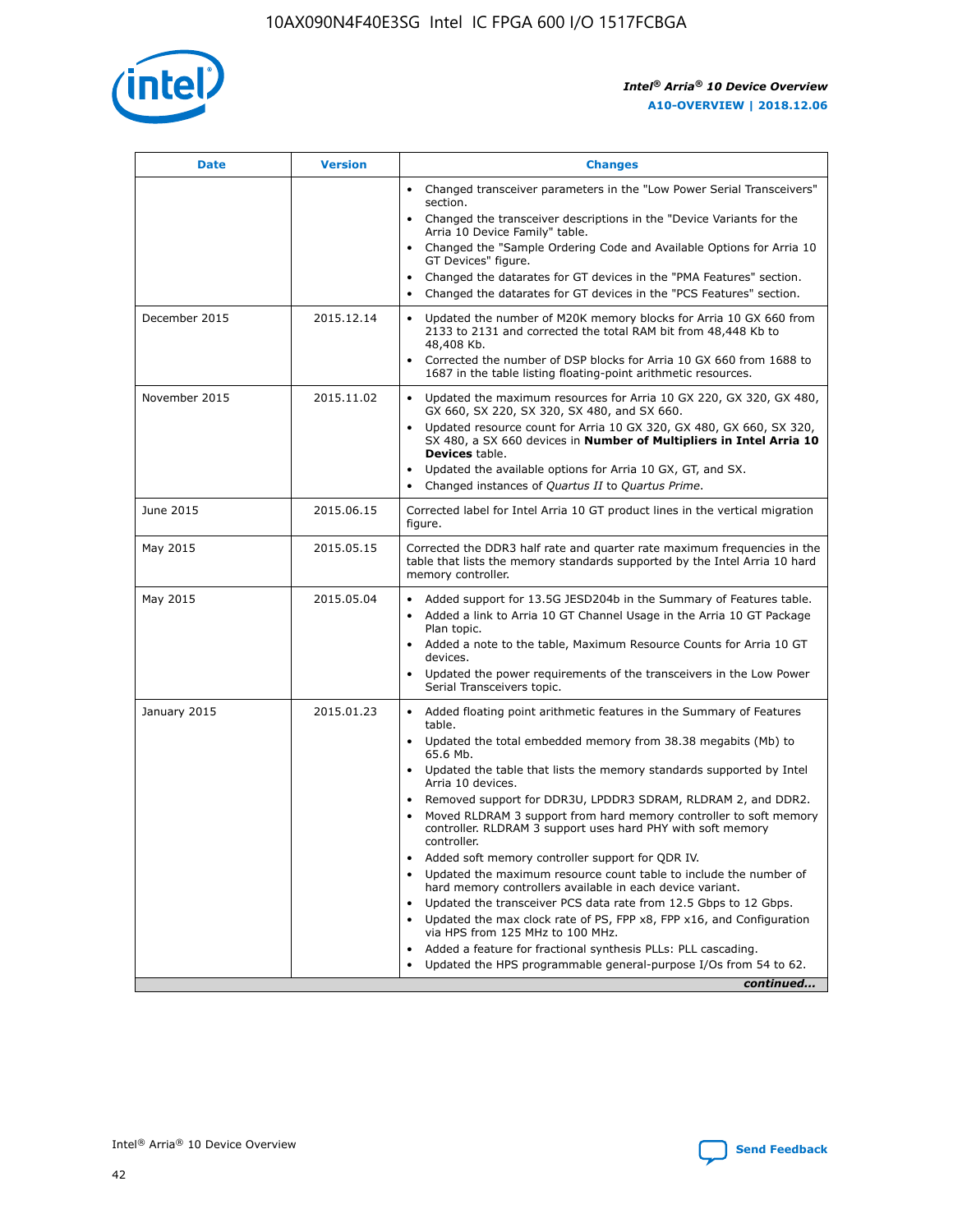

| <b>Date</b>    | <b>Version</b> | <b>Changes</b>                                                                                                                                                                                                                                                                                                                                                                                                                                                                                                                                      |
|----------------|----------------|-----------------------------------------------------------------------------------------------------------------------------------------------------------------------------------------------------------------------------------------------------------------------------------------------------------------------------------------------------------------------------------------------------------------------------------------------------------------------------------------------------------------------------------------------------|
| September 2014 | 2014.09.30     | Corrected the 3 V I/O and LVDS I/O counts for F35 and F36 packages<br>$\bullet$<br>of Arria 10 GX.<br>Corrected the 3 V I/O, LVDS I/O, and transceiver counts for the NF40<br>$\bullet$<br>package of the Arria GX 570 and 660.<br>Removed 3 V I/O, LVDS I/O, and transceiver counts for the NF40<br>$\bullet$<br>package of the Arria GX 900 and 1150. The NF40 package is not<br>available for Arria 10 GX 900 and 1150.                                                                                                                          |
| August 2014    | 2014.08.18     | Updated Memory (Kb) M20K maximum resources for Arria 10 GX 660<br>devices from 42,660 to 42,620.<br>Added GPIO columns consisting of LVDS I/O Bank and 3V I/O Bank in<br>$\bullet$<br>the Package Plan table.<br>Added how to use memory interface clock frequency higher than 533<br>$\bullet$<br>MHz in the I/O vertical migration.<br>Added information to clarify that RLDRAM3 support uses hard PHY with<br>$\bullet$<br>soft memory controller.<br>Added variable precision DSP blocks support for floating-point<br>$\bullet$<br>arithmetic. |
| June 2014      | 2014.06.19     | Updated number of dedicated I/Os in the HPS block to 17.                                                                                                                                                                                                                                                                                                                                                                                                                                                                                            |
| February 2014  | 2014.02.21     | Updated transceiver speed grade options for GT devices in Figure 2.                                                                                                                                                                                                                                                                                                                                                                                                                                                                                 |
| February 2014  | 2014.02.06     | Updated data rate for Arria 10 GT devices from 28.1 Gbps to 28.3 Gbps.                                                                                                                                                                                                                                                                                                                                                                                                                                                                              |
| December 2013  | 2013.12.10     | Updated the HPS memory standards support from LPDDR2 to LPDDR3.<br>Updated HPS block diagram to include dedicated HPS I/O and FPGA<br>$\bullet$<br>Configuration blocks as well as repositioned SD/SDIO/MMC, DMA, SPI<br>and NAND Flash with ECC blocks.                                                                                                                                                                                                                                                                                            |
| December 2013  | 2013.12.02     | Initial release.                                                                                                                                                                                                                                                                                                                                                                                                                                                                                                                                    |